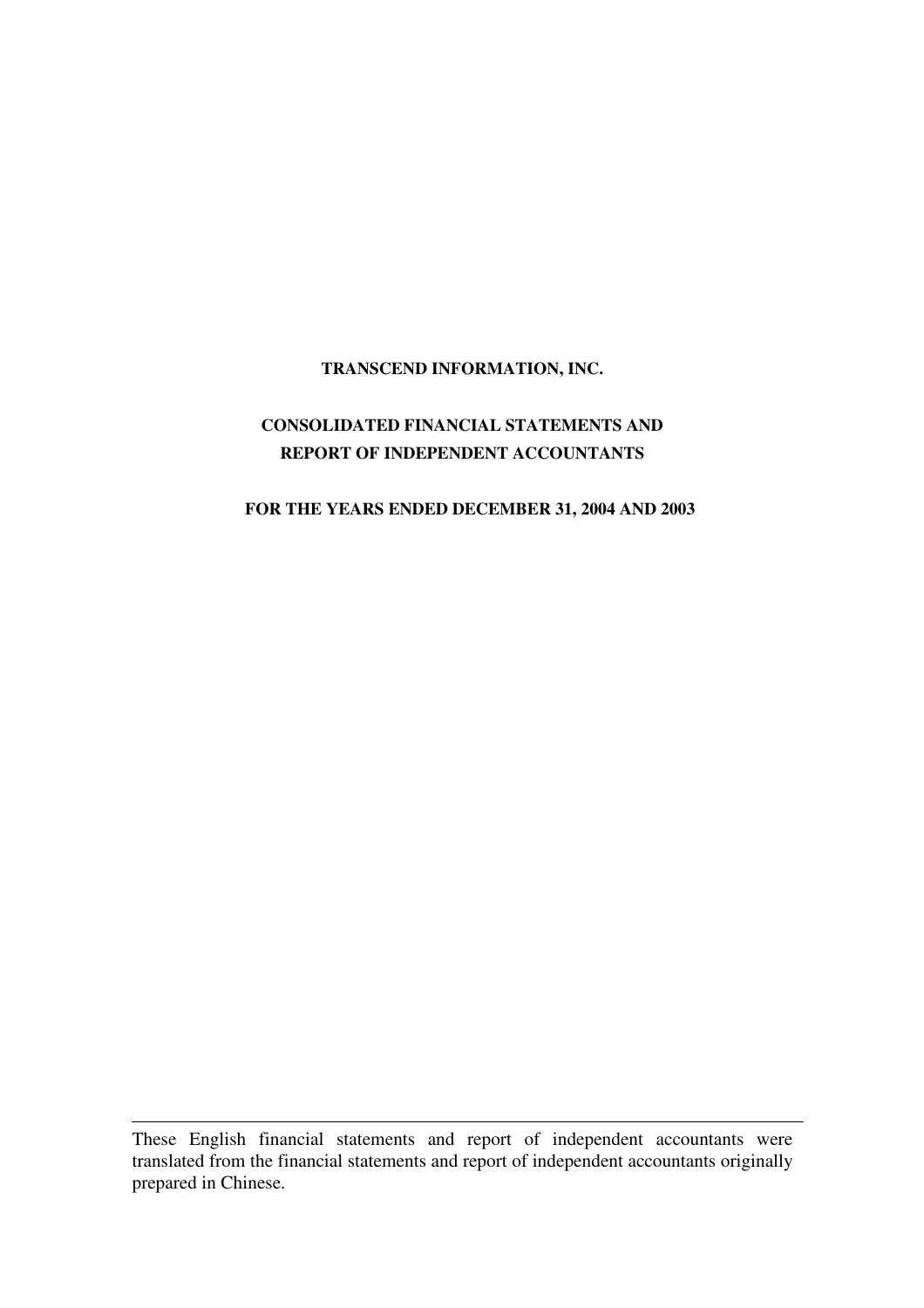## Report of Independent Accountants

#### (05)R.T9030.0012

To the Board of Directors and stockholders of Transcend Information, Inc.

We have audited the accompanying consolidated balance sheets of Transcend Information, Inc. and subsidiaries as of December 31, 2004 and 2003, and the related consolidated statements of income, of changes in stockholders' equity and of cash flows for the years then ended. These consolidated financial statements are the responsibility of the Company's management. Our responsibility is to express an opinion on these consolidated financial statements based on our audits. We did not audit the 2004 financial statements of Transcend Information Inc. and Transcend Information Trading GmbH, Hamburg and the 2003 financial statements of Transcend Japan Inc., Transcend Information Inc. and Transcend Information Trading GmbH, Hamburg, accounted for under the equity method, which statements reflect total revenues of NT\$3,170,814 thousand and NT\$4,012,683 thousand, constituting 21 percent and 41 percent of total consolidated revenues, and total assets of the NT\$492,748 thousand and NT\$1,081,098 thousand, constituting 6 percent and 16 percent of consolidated total assets, respectively. These statements were audited by other auditors, whose reports thereon have been furnished to us and our opinion expressed herein, insofar as it relates to the amounts included for Transcend Japan, Transcend Information Inc. and Transcend Information Trading GmbH, is based solely upon the reports of the other auditors.

We conducted our audits in accordance with the "Rules Governing Examination of Financial Statements by Certified Public Accountants" and generally accepted auditing standards in the Republic of China. Those standards require that we plan and perform the audit to obtain reasonable assurance about whether the consolidated financial statements are free of material misstatement. An audit includes examining, on a test basis, evidence supporting the amounts and disclosures in the consolidated financial statements. An audit also includes assessing the accounting principles used and significant estimates made by management, as well as evaluating the overall consolidated financial statement presentation. We believe that our audits and the reports of other auditors provide a reasonable basis for our opinion.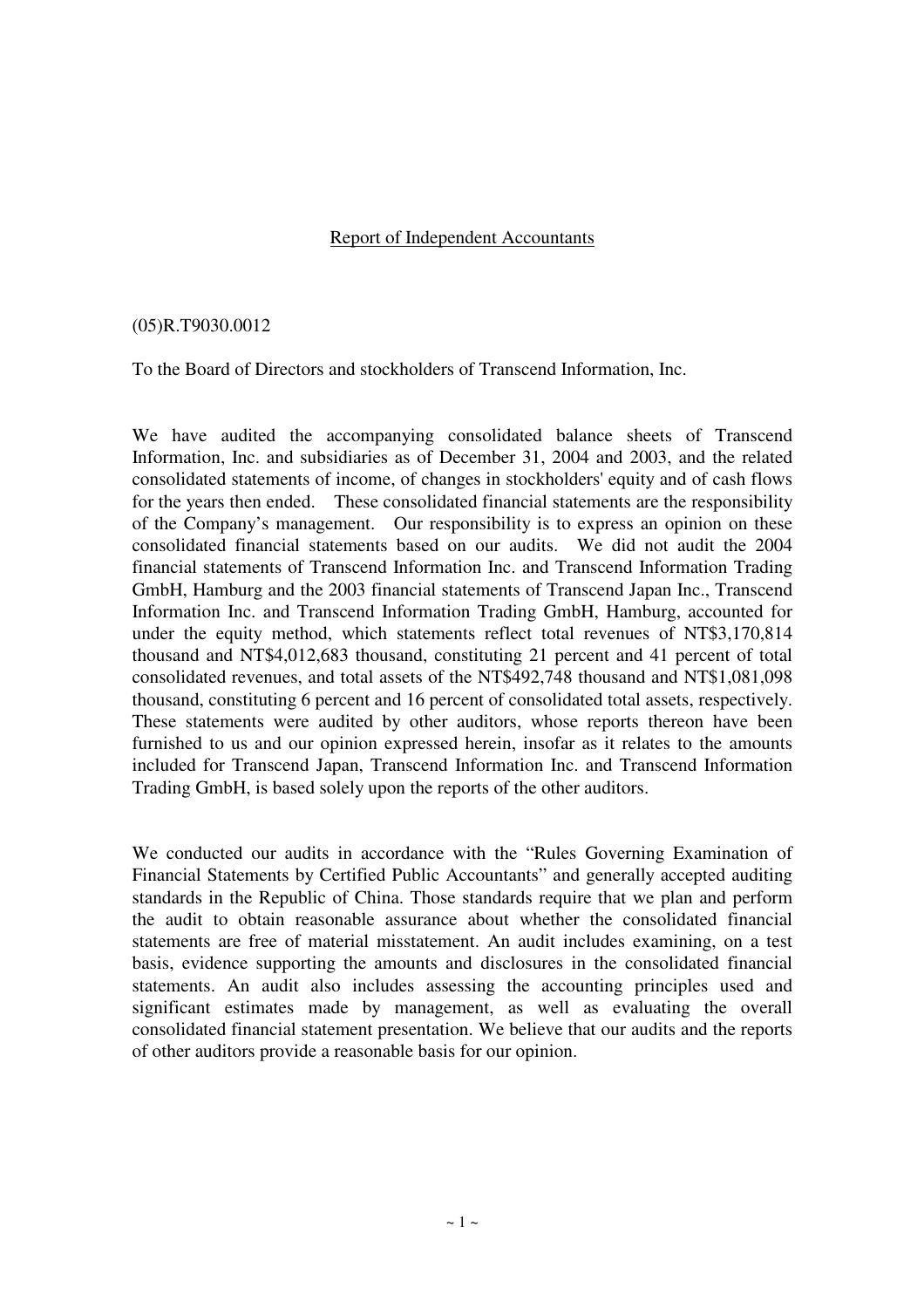In our opinion, based on our audits and the reports of other auditors, the consolidated financial statements referred to above present fairly, in all material respects, the financial position of Transcend Information, Inc. and subsidiaries as of December 31, 2004 and 2003, and the results of their operations and their cash flows for the year then ended in conformity with the "The Rules Governing the Preparation of Financial Statements of Securities Issuers" and generally accepted accounting principles in the Republic of China.

March 18, 2005 Taipei, Taiwan Republic of China

----------------------------------------------------------------------------------------------------------- The accompanying consolidated financial statements are not intended to present the financial position and results of operations and cash flows in accordance with accounting principles and practices generally accepted in countries and jurisdictions other than the Republic of China. The standards, procedures and practices in the Republic of China governing the audit of such consolidated financial statements may differ from those generally accepted in countries and jurisdictions other than the Republic of China. Accordingly, the accompanying financial statements and report of the independent accountants are not intended for use by those who are not informed about the accounting principles or audit standards generally accepted in the Republic of China, and their applications in practice.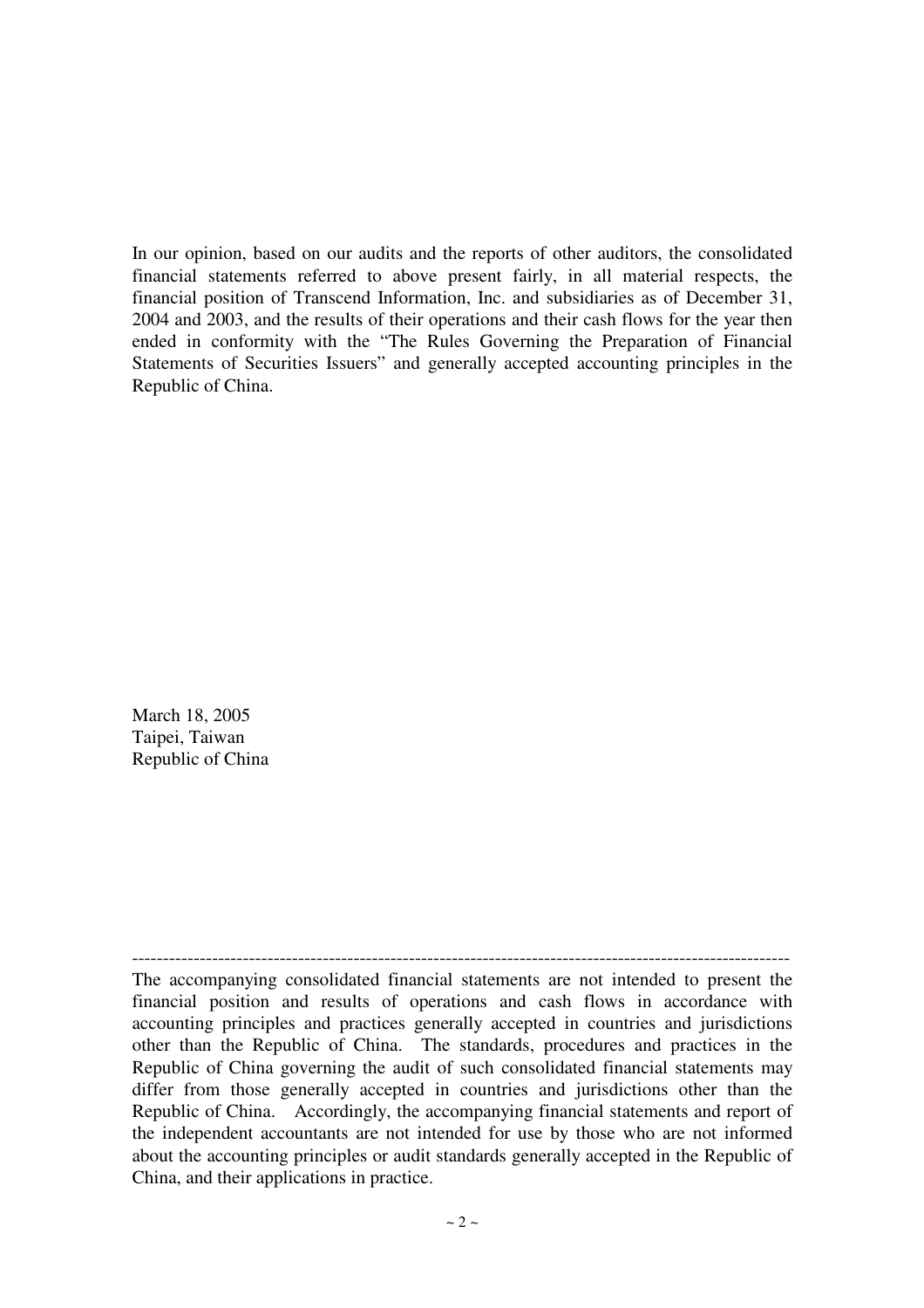#### TRANSCEND INFORMATION, INC. CONSOLIDATED BALANCE SHEETSDECEMBER 31,(EXPRESSED IN THOUSANDS OF NEW TAIWAN DOLLARS)

| <b>ASSETS</b><br><b>LIABILITIES AND STOCKHOLDERS' EQUITY</b>                                                     |                |               |
|------------------------------------------------------------------------------------------------------------------|----------------|---------------|
| <b>Current Liabilities</b><br><b>Current Assets</b>                                                              |                |               |
| 1,246,119<br>Cash and cash equivalents (Note $4(1)$ )<br>1,624,249<br>\$<br>Short-term bank loans (Note $4(8)$ ) | \$<br>229,689  | \$<br>274,724 |
| Short-term investments (Notes 4(2) and 11)<br>1.791.779<br>1,351,118<br>Commercial paper payable                 |                | 100,000       |
| 21,372<br>Notes receivable<br>49,253<br>Notes payable                                                            | 22,656         | 9,573         |
| Accounts receivable – third parties (Note $4(3)$ )<br>1,181,208<br>939,163<br>Accounts payable                   | 419,653        | 326,146       |
| Accounts receivable – related parties (Notes 5 and 11)<br>108,655<br>81,549<br>Income tax payable (Note $4(9)$ ) | 158,478        | 287,409       |
| 1,242,309<br>Accrued expenses<br>Inventories (Note $4(4)$ )<br>1,081,166                                         | 125,957        | 71,274        |
| 141,175<br>102,978<br>Current portion of long-term liabilities<br>Other current assets (Note 4(9))               | 19,892         | 19,068        |
| 5,949,604<br>5,012,489<br>Other current liabilities (Note 4(9))                                                  | 122,459        | 80,906        |
| Long-term Investment (Notes 4(5) and 11)                                                                         | 1,098,784      | 1,169,100     |
| 7,453<br>Investment accounted for under the cost method<br>7,453<br><b>Long-term Liabilities</b>                 |                |               |
| 7,453<br>7,453<br>Bonds payable (Note 4(10))                                                                     | 800,678        | 1,188,950     |
| Property, Plant and Equipment (Notes 4(6) and 6)<br>Long-term bank loans                                         | 65,545         | 88,193        |
| Cost                                                                                                             | 866,223        | , 277, 143    |
| 740,741<br>745,685<br><b>Other Liabilities</b><br>Land                                                           |                |               |
| 778,636<br>736,305<br><b>Buildings</b><br>Accrued pension liabilities (Note 4(12))                               | 18,422         | 15,829        |
| 82,555<br>85,045<br>Machinery<br>Others                                                                          | 1,469          | 1,285         |
| 7,082<br>11,851<br>Transportation equipment                                                                      | 19,891         | 17,114        |
| Furniture and fixtures<br>55,476<br>53,090<br><b>Total Liabilities</b>                                           | 1,984,898      | 2,463,357     |
| 4,786<br>4,648<br>Miscellaneous equipment<br><b>Stockholders' Equity</b>                                         |                |               |
| 1,669,276<br>1,636,624<br>Cost and revaluation<br>Capital stock                                                  |                |               |
| 131,703)<br>96,547)<br>Less: accumulated depreciation<br>Common stock (Note 4(13))                               | 2,782,277      | 2,261,000     |
| 13,826<br>2,773<br>Capital reserve<br>Prepayments on equipment                                                   |                |               |
| 1,542,850<br>,551,399<br>Paid-in capital in excess of par value (Note 4(14))                                     | 357,315        | 71,005        |
| Capital surplus from business combination<br><b>Other Assets</b>                                                 | 59,655         | 59,655        |
| 4,237<br>4,493<br>Retained earnings<br>Refundable deposits                                                       |                |               |
| 8,459<br>Legal reserve (Note $4(15)$ )<br>Deferred expenses                                                      | 507,623        | 364,776       |
| 1,980<br>4,707<br>Special reserve (Note $4(16)$ )<br>Deferred income tax assets - noncurrent (Note 4(9))         |                | 4,274         |
| Other assets (Notes 4(7) and 6)<br>248,876<br>Unappropriated earnings (Note 4(16))<br>239,336                    | 2,063,354      | 1,600,058     |
| Other adjustments<br>245,809<br>266,279                                                                          |                |               |
| Cumulative translation adjustment                                                                                | 857)           | 4,946         |
| <b>Total Stockholders' Equity</b>                                                                                | 5,769,367      | 4, 365, 714   |
| <b>Commitments and Contingent Liabilities (Note 7)</b>                                                           |                |               |
| TOTAL LIABILITIES AND STOCKHOLDERS'                                                                              |                |               |
| 7,754,265<br>6,829,071<br><b>EQUITY</b><br><b>TOTAL ASSETS</b>                                                   | 7,754,265<br>S | 6,829,071     |

The accompanying notes are an integral part of these financial statements. See the report of independent accountants dated March 18, 2005.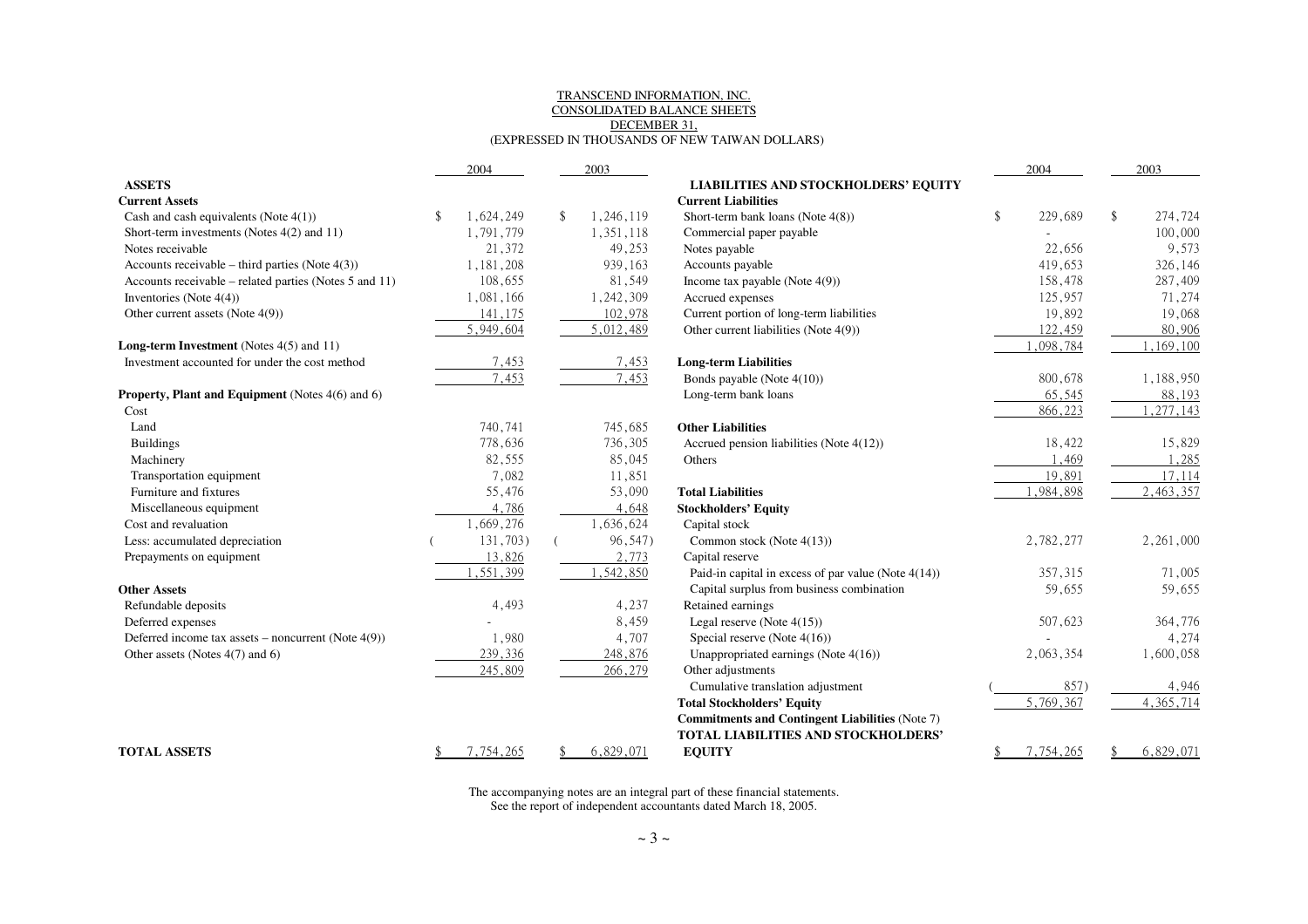#### TRANSCEND INFORMATION, INC. CONSOLIDATED STATEMENTS OF INCOME YEARS ENDED DECEMBER 31, (EXPRESSED IN THOUSANDS OF NEW TAIWAN DOLLARS EXCEPT FOR EARNINGS PER SHARE AMOUNT)

|                                                | 2004                     | 2003                     |
|------------------------------------------------|--------------------------|--------------------------|
| Operating revenue                              |                          |                          |
| Sales (Note 5)                                 | \$<br>15,319,059         | \$<br>10, 168, 242       |
| Less: Sales returns                            | 372, 247                 | 274,702                  |
| Net sales                                      | 14,946,812               | 9,893,540                |
| Operating costs                                |                          |                          |
| Cost of sales (Note $4(18)$ )                  | $12, 175, 394$ )         | 7,579,763                |
| Gross profit                                   | 2,771,418                | 2,313,777                |
| Operating expenses (Note 4(18))                |                          |                          |
| Selling                                        | 524, 531)                | 439,646)                 |
| General                                        | 183,266)                 | 151,701)                 |
| Research and development                       | 60, 104)                 | 52, 341)                 |
| Operating expenses                             | $767,901$ )              | 643,688                  |
| Operating income                               | 2,003,517                | ,670,089                 |
| Non-operating income                           |                          |                          |
| Interest income                                | 26,525                   | 21,299                   |
| Gain on disposal of investments                | 18,537                   | 31,757                   |
| Exchange gain – net                            | 109,834                  | 200,220                  |
| Other income                                   | 30,847                   | 3,880                    |
| Non-operating income                           | 185,743                  | 257,156                  |
| Non-operating expenses                         |                          |                          |
| Interest expenses                              | $6,899$ )                | 8,414)                   |
| Unrealized loss on decline in net realizable   |                          |                          |
| value of idle assets                           |                          | 25, 145)                 |
| Other expenses                                 | 2,829)                   | 5,632)                   |
| Non-operating expenses                         | 9,728                    | 39,191)                  |
| Income before income tax expenses              | 2,179,532                | 1,888,054                |
| Income tax expenses (Note $4(9)$ )             | 295,559                  | 459,584)                 |
| Consolidated net income                        | 883,973                  | 428,470                  |
|                                                | Before<br>After          | Before<br>After          |
|                                                | income tax<br>income tax | income tax<br>income tax |
| Basic earnings per common share (in dollars)   |                          |                          |
| Consolidated net income (Note 4(17))           | 7.93<br><u>6.85</u>      | 6.91<br>5.23             |
| Diluted earnings per common share (in dollars) |                          |                          |
| Consolidated net income (Note 4(17))           | 7.47<br>6.46<br>\$<br>\$ | 6.70<br>5.07<br>\$       |

The accompanying notes are an integral part of these financial statements.

See the report of independent accountants dated March 18, 2005.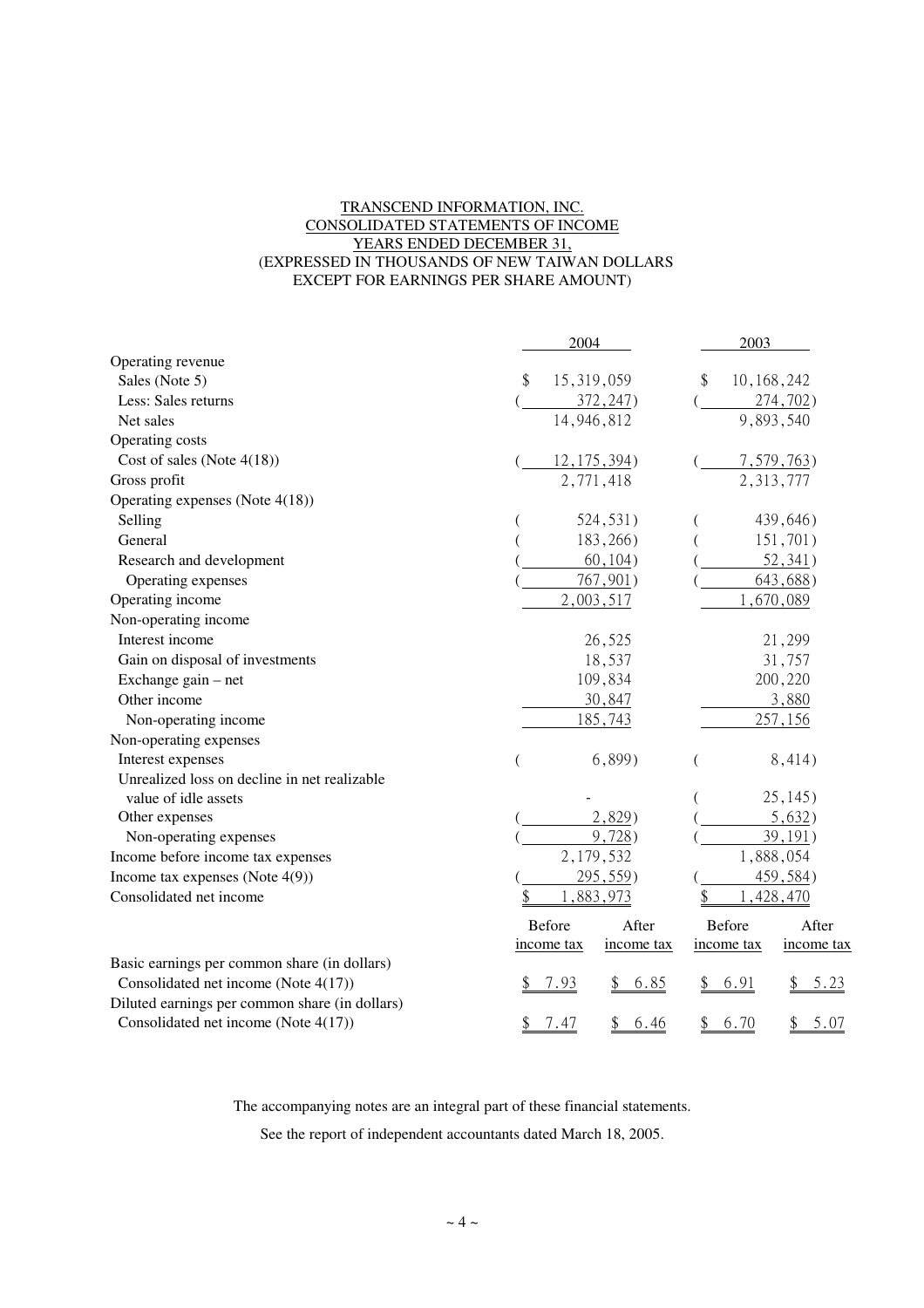#### TRANSCEND INFORMATION, INC. CONSOLIDATED STATEMENTS OF CHANGES IN STOCKHOLDERS' EQUITY(EXPRESSED IN THOUSANDS OF NEW TAIWAN DOLLARS)

|                                                 |  |              |    |                 | Earnings<br>Retained |                      |  |                        | Cumulative                 |    |                           |             |
|-------------------------------------------------|--|--------------|----|-----------------|----------------------|----------------------|--|------------------------|----------------------------|----|---------------------------|-------------|
|                                                 |  | Common Stock |    | Capital Reserve |                      | <b>Legal Reserve</b> |  | <b>Special Reserve</b> | Unappropriated<br>Earnings |    | Translation<br>Adjustment | Total       |
| 2003                                            |  |              |    |                 |                      |                      |  |                        |                            |    |                           |             |
| Balance at January 1, 2003                      |  | 2,006,000    | \$ | 130,660         | $\mathbb{S}$         | 256,503              |  | 5,315                  | \$<br>1,210,080            | (  | 4,274)                    | 3,604,284   |
| Appropriations of earnings:                     |  |              |    |                 |                      |                      |  |                        |                            |    |                           |             |
| Legal reserve                                   |  |              |    |                 |                      | 108,273              |  |                        | 108, 273)                  |    |                           |             |
| Special reserve                                 |  |              |    |                 |                      |                      |  | 1,041)                 | 1,041                      |    |                           |             |
| Stock dividends                                 |  | 240,720      |    |                 |                      |                      |  |                        | 240,720)                   |    |                           |             |
| Cash dividends                                  |  |              |    |                 |                      |                      |  |                        | 661,980)                   |    |                           | 661,980)    |
| Employees' bonus                                |  | 14,280       |    |                 |                      |                      |  |                        | 28,560)                    |    |                           | 14,280)     |
| Cumulative translation adjustment               |  |              |    |                 |                      |                      |  |                        |                            |    | 9,220                     | 9,220       |
| Consolidated net income for 2003                |  |              |    |                 |                      |                      |  |                        | 428,470                    |    |                           | , 428, 470  |
| Balance at December 31, 2003                    |  | 2,261,000    |    | 130,660         |                      | 364,776              |  | 4,274                  | ,600,058                   |    | 4,946                     | 4, 365, 714 |
| 2004                                            |  |              |    |                 |                      |                      |  |                        |                            |    |                           |             |
| Balance at January 1, 2004                      |  | 2,261,000    | \$ | 130,660         |                      | 364,776              |  | 4,274                  | 1,600,058                  | \$ | 4,946                     | 4, 365, 714 |
| Appropriations of earnings:                     |  |              |    |                 |                      |                      |  |                        |                            |    |                           |             |
| Legal reserve                                   |  |              |    |                 |                      | 142,847              |  |                        | 142,847)                   |    |                           |             |
| Special reserve                                 |  |              |    |                 |                      |                      |  | 4,274)                 | 4,274                      |    |                           |             |
| Stock dividends                                 |  | 452,200      |    |                 |                      |                      |  |                        | 452,200)                   |    |                           |             |
| Cash dividends                                  |  |              |    |                 |                      |                      |  |                        | 791,350)                   |    |                           | 791,350)    |
| Employees' bonus                                |  | 19,285       |    |                 |                      |                      |  |                        | 38,570)                    |    |                           | 19,285)     |
| Cumulative translation adjustment               |  |              |    |                 |                      |                      |  |                        |                            |    | 5,803)                    | 5,803)      |
| Conversion of bonds payable to capital<br>stock |  | 49,792       |    | 286,310         |                      |                      |  |                        |                            |    |                           | 336,102     |
| Consolidated net income for 2004                |  |              |    |                 |                      |                      |  |                        | 1,883,973                  |    |                           | 1,883,973   |
| Current dividend payable reverse                |  |              |    |                 |                      |                      |  |                        | 16                         |    |                           | 16          |
| Balance at December 31, 2004                    |  | 2,782,277    |    | 416,970         |                      | 507,623              |  |                        | 2,063,354                  |    | 857)                      | 5,769,367   |

The accompanying notes are an integral part of these financial statements.

See the report of independent accountants dated March 18, 2005.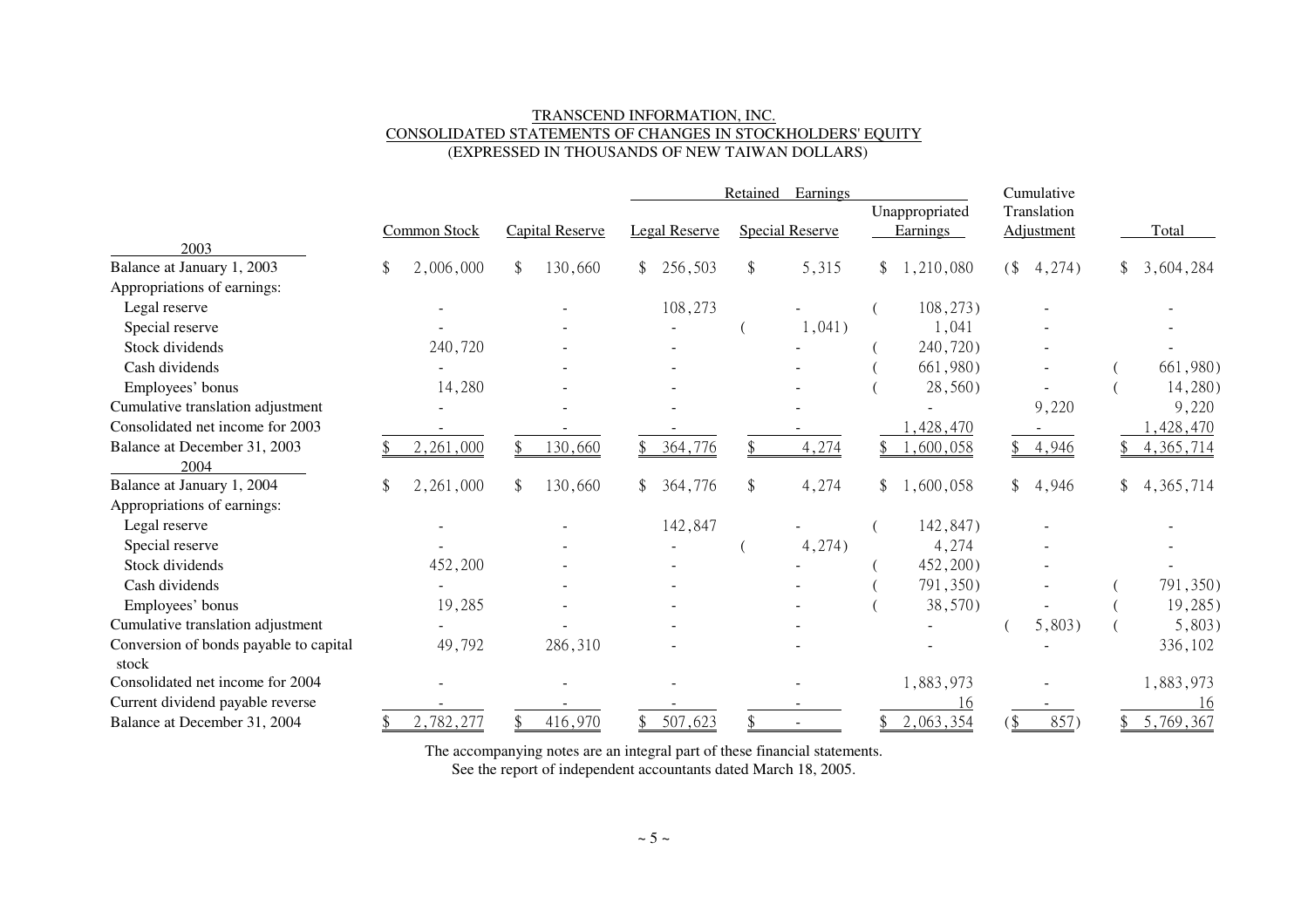# TRANSCEND INFORMATION, INC. CONSOLIDATED STATEMENTS OF CASH FLOWS YEARS ENDED DECEMBER 31, (EXPRESSED IN THOUSANDS OF NEW TAIWAN DOLLARS)

|                                                                                      |    | 2004      | 2003 |           |  |
|--------------------------------------------------------------------------------------|----|-----------|------|-----------|--|
| <b>Cash flows from operating activities</b>                                          |    |           |      |           |  |
| Consolidated net income                                                              | \$ | 1,883,973 | \$   | 1,428,470 |  |
| Adjustments to reconcile net income to net cash provided by operating<br>activities: |    |           |      |           |  |
| Gain on disposal of short-term investments                                           |    | 18,537)   | - (  | 31,757)   |  |
| (Recovery of) unrealized decline in net realizable value of idle assets              |    | 9,973)    |      | 25,145    |  |
| Bad debt expenses                                                                    |    | 19,636    |      | 9,324     |  |
| (Recovery of) provision for decline in market value and obsolescence                 |    |           |      |           |  |
| of inventories                                                                       | (  | 211)      |      | 3,118     |  |
| Depreciation and amortization                                                        |    | 48,904    |      | 42,087    |  |
| Loss on disposal of property, plant and equipment – net                              |    | 861       |      | 2,258     |  |
| Unrealized exchange gain on bonds payable                                            |    | 52,171)   | (    | 17,570)   |  |
| Changes in assets and liabilities:                                                   |    |           |      |           |  |
| Increase in notes and accounts receivable                                            | (  | 260,906)  |      | 341,161)  |  |
| Decrease (increase) in inventories                                                   |    | 161,354   |      | 390,913)  |  |
| (Increase) decrease in deferred income tax assets and liabilities                    | €  | 8,977)    |      | 256       |  |
| (Increase) decrease in other current assets                                          |    | 32,597)   |      | 12,361    |  |
| Increase in notes and accounts payable                                               |    | 106,590   |      | 74,611    |  |
| (Decrease) increase in income tax payable                                            |    | 128,931)  |      | 37,631    |  |
| Increase in accrued expenses                                                         |    | 54,683    |      | 3,476     |  |
| Increase in other current liabilities                                                |    | 55,811    |      | 39,171    |  |
| Increase in accrued pension liabilities                                              |    | 2,593     |      | 2,668     |  |
| Net cash provided by operating activities                                            |    | 1,822,102 |      | 899,175   |  |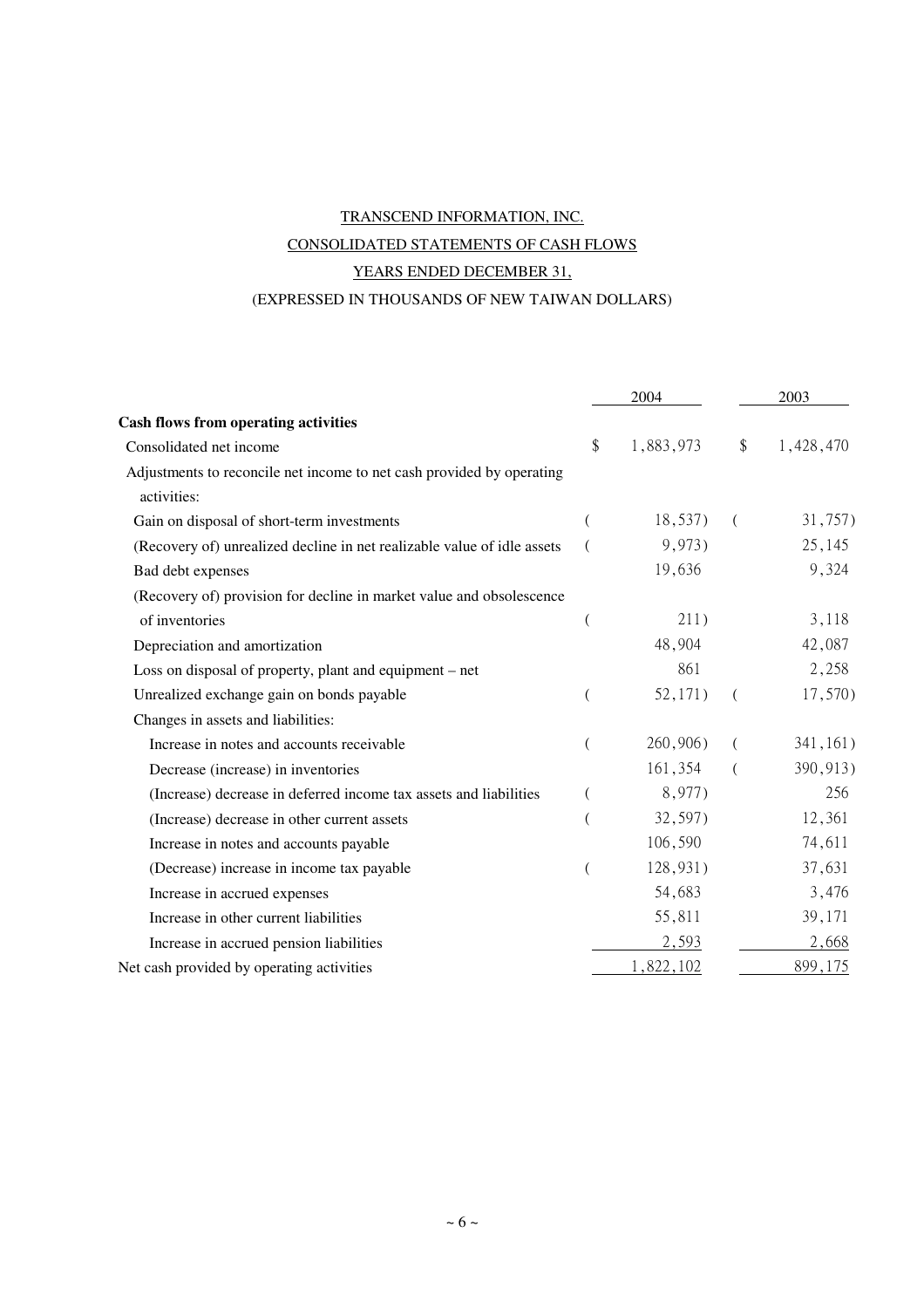# TRANSCEND INFORMATION, INC. CONSOLIDATED STATEMENTS OF CASH FLOWS YEARS ENDED DECEMBER 31, (EXPRESSED IN THOUSANDS OF NEW TAIWAN DOLLARS)

|                                                             |        | 2004        |    | 2003        |
|-------------------------------------------------------------|--------|-------------|----|-------------|
| <b>Cash flows from investing activities</b>                 |        |             |    |             |
| Increase in short-term investments – net                    | $($ \$ | 422, 124)   | (  | 791,772)    |
| Additions to property, plant and equipment                  |        | 68,500)     |    | 371,227)    |
| Proceeds from disposal of property, plant and equipment     |        | 18,792      |    | 2,297       |
| Decrease (increase) in other assets – net                   |        | 8,203       |    | 11,393      |
| Net cash used in investing activities                       |        | 463,629     |    | 1, 172, 095 |
| <b>Cash flows from financing activities</b>                 |        |             |    |             |
| Decrease in short-term bank loans - net                     |        | 45,035)     |    | 15,640)     |
| (Decrease) increase in commercial paper payable – net       |        | $100,000$ ) |    | 30,209      |
| Increase in bonds payable                                   |        |             |    | 1,206,520   |
| (Repayment of) increase in long-term bank loans             |        | 21,824)     |    | 83,867      |
| Payment of cash dividends                                   |        | 790,531)    |    | 661,980)    |
| Payment of employees' bonus                                 |        | 23,137)     |    | $10,428$ )  |
| Increase in refundable deposits                             |        | 184         |    | 1,198       |
| Net cash (used in) provided by financing activities         |        | 980, 343)   |    | 633,746     |
| Net increase in cash                                        |        | 378,130     |    | 360,826     |
| Cash and cash equivalents at beginning of year              |        | 1,246,119   |    | 885,293     |
| Cash and cash equivalents at end of year                    | \$     | 1,624,249   | \$ | , 246, 119  |
| Supplemental disclosures of cash flow information           |        |             |    |             |
| Cash paid during the year for:                              |        |             |    |             |
| Interest (excluding amount capitalized)                     |        | 7,012       |    | 8,140       |
| Income taxes                                                | \$     | 433,058     | \$ | 421,697     |
| Financing activities which have no influence in cash flows: |        |             |    |             |
| Unpaid cash dividends and employees' bonus                  | \$     | 803         |    | 3,852       |
| Conversion of bonds payable to capital stock                | \$     | 336,102     | \$ |             |

The accompanying notes are an integral part of these financial statements.

See the report of independent accountants dated March 18, 2005.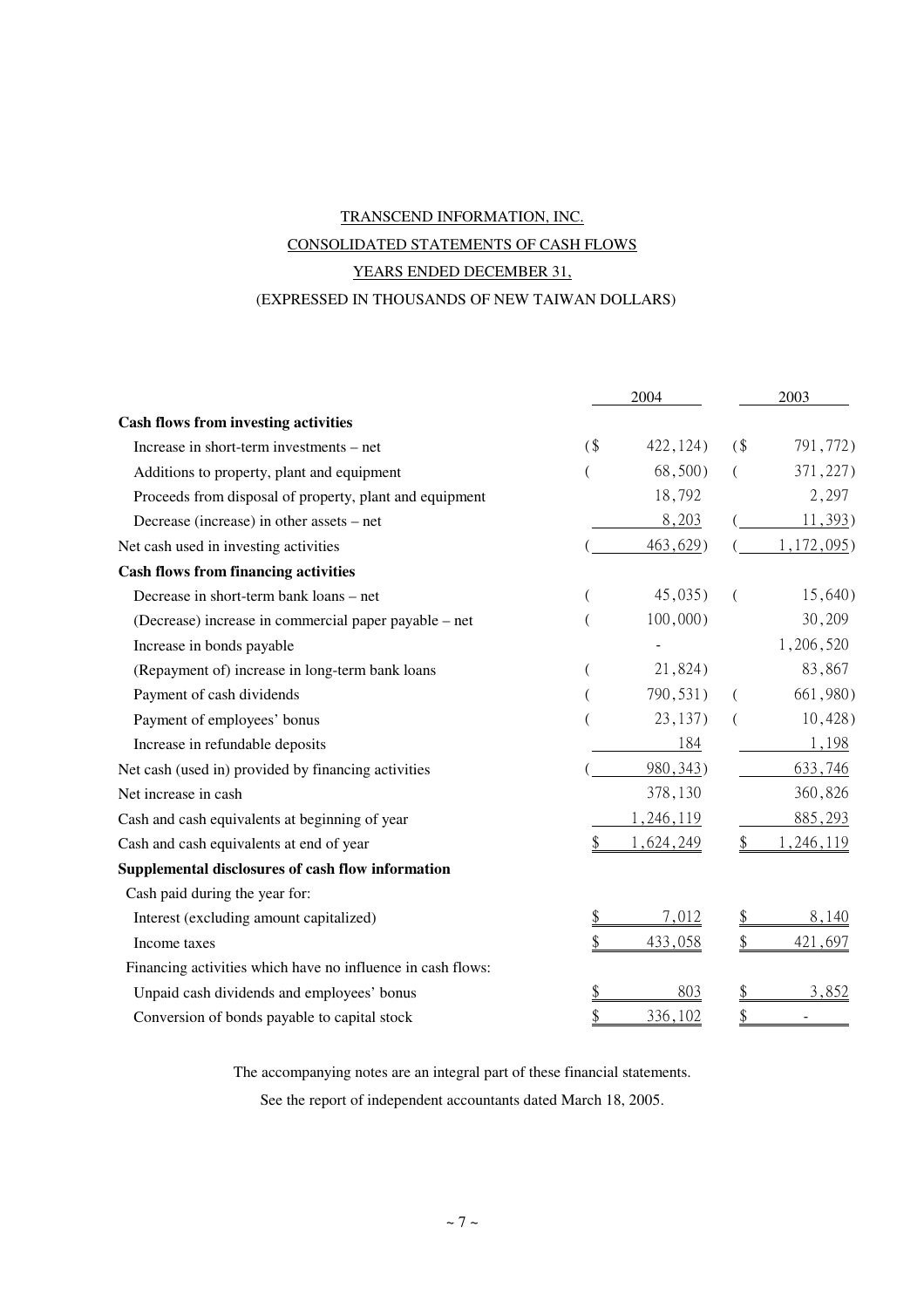## TRANSCEND INFORMATION, INC. NOTES TO CONSOLIDATED FINANCIAL STATEMENTS DECEMBER 31, 2004 AND 2003 (EXPRESSED IN THOUSANDS OF NEW TAIWAN DOLLARS EXCEPT AS INDICATED)

## 1. HISTORY AND ORGANIZATION

1)Transcend Information, Inc. (the "Company") was incorporated under the Company Law of the Republic of China (R.O.C.) in August 1989. As of December 31, 2004, the Company's authorized and total contributed capital were \$3,400,000 and \$2,782,277, respectively. The main activities of the Company are the manufacture, processing and sale of computer software, hardware, peripheral equipment and computer components.

The Securities and Futures Commission of the Republic of China had approved the Company's shares to be listed on the Taiwan Stock Exchange and the shares started tradings on May 3, 2001. As of December 31, 2004, the Company had approximately 820 employees.

2) Consolidated subsidiaries:

| Name                                                                            |                   | Relationship The main activities                                    | Ownership percentage as<br>of December 31, 2004 |
|---------------------------------------------------------------------------------|-------------------|---------------------------------------------------------------------|-------------------------------------------------|
| Saffire Investment Ltd.<br>(Saffire)                                            | Note a            | Investments holding<br>company                                      | 100%                                            |
| Transcend Japan Inc.<br>(Transcend Japan)                                       | $^{\prime\prime}$ | Wholesaler of computer<br>memory modules and<br>peripheral products | 100%                                            |
| Memhiro Pte. Ltd.<br>(Memhiro)                                                  | Note b            | Investments holding<br>company                                      | $100\%$                                         |
| <b>Transcend Information</b><br>Inc. (Transcend USA)                            | Note c            | Wholesaler of computer<br>memory modules and<br>peripheral products | $100\%$                                         |
| <b>Transcend Information</b><br>Europe B.V.<br>(Transcend Europe)               | n                 | n                                                                   | 100%                                            |
| <b>Transcend Information</b><br>Trading GmbH,<br>Hamburg (Transcend<br>Germany) | n                 | $^{\prime\prime}$                                                   | 100%                                            |

Note : a. Subsidiaries of the Company.

- b. Subsidiary of Saffire.
- c. Subsidiaries of Memhiro.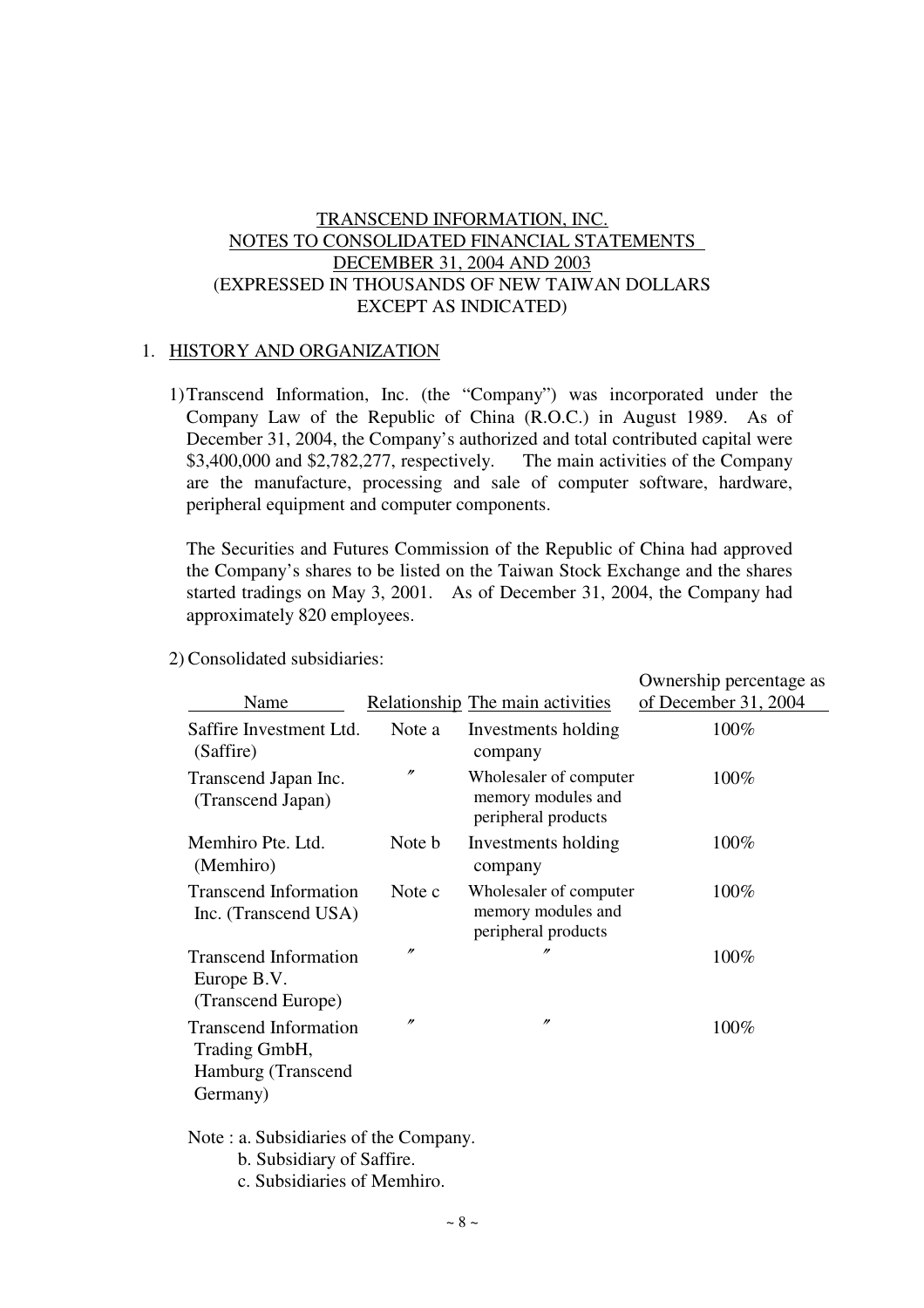- 3) Non-consolidated subsidiaries: None.
- 4) Adjustment and approach for difference of accounting period and policy of subsidiaries: None.
- 5) Special operating risk of foreign subsidiaries: None.

## 2. SUMMARY OF SIGNIFICANT ACCOUNTING POLICIES

The financial statements were prepared in accordance with the "Rules Governing the Preparation of Financial Statements of Securities Issuers" and generally accepted accounting principles in the Republic of China. A summary of the significant accounting policies of the Company is as follows:

## 1) Principles of preparing consolidated financial statements

- A. Consolidated financial statements are prepared in accordance with Financial Accounting Standards (FAS) No. 7 of the R.O.C. All transactions between the Company and the consolidated subsidiaries are eliminated in the consolidated financial statements.
- B. In accordance with the R.O.C. generally accepted accounting principles and R.O.C. Securities and Futures Commission (SFC) regulations, the Company prepares annual financial statements on a non-consolidated basis and consolidated basis which include all majority owned subsidiaries, except for subsidiaries with total assets and operating revenues constituting less than 10 percent of the Company's respective non-consolidated total assets and operating revenues. Irrespective of the above test, if the combined revenues or total assets of all such non-consolidated subsidiaries exceed 30 percent of the Company's respective non-consolidated totals, then each individual subsidiary with total assets or operating revenues constituting greater than 3 percent of the Company's respective non-consolidated totals shall be consolidated.

## 2) Translation of foreign subsidiaries' financial statements

Assets and liabilities of the foreign subsidiaries are translated into New Taiwan dollars using the exchange rate at the balance sheet date; stockholders' equity accounts are translated at historical exchange rates, except beginning retained earnings which is stated at the carrying amount of the prior year; and profit and loss accounts are translated at the average exchange rate prevailing during the period.

The translation differences arising from the translation of foreign financial statements are included in the stockholders' equity account as "Cumulative Translation Adjustments".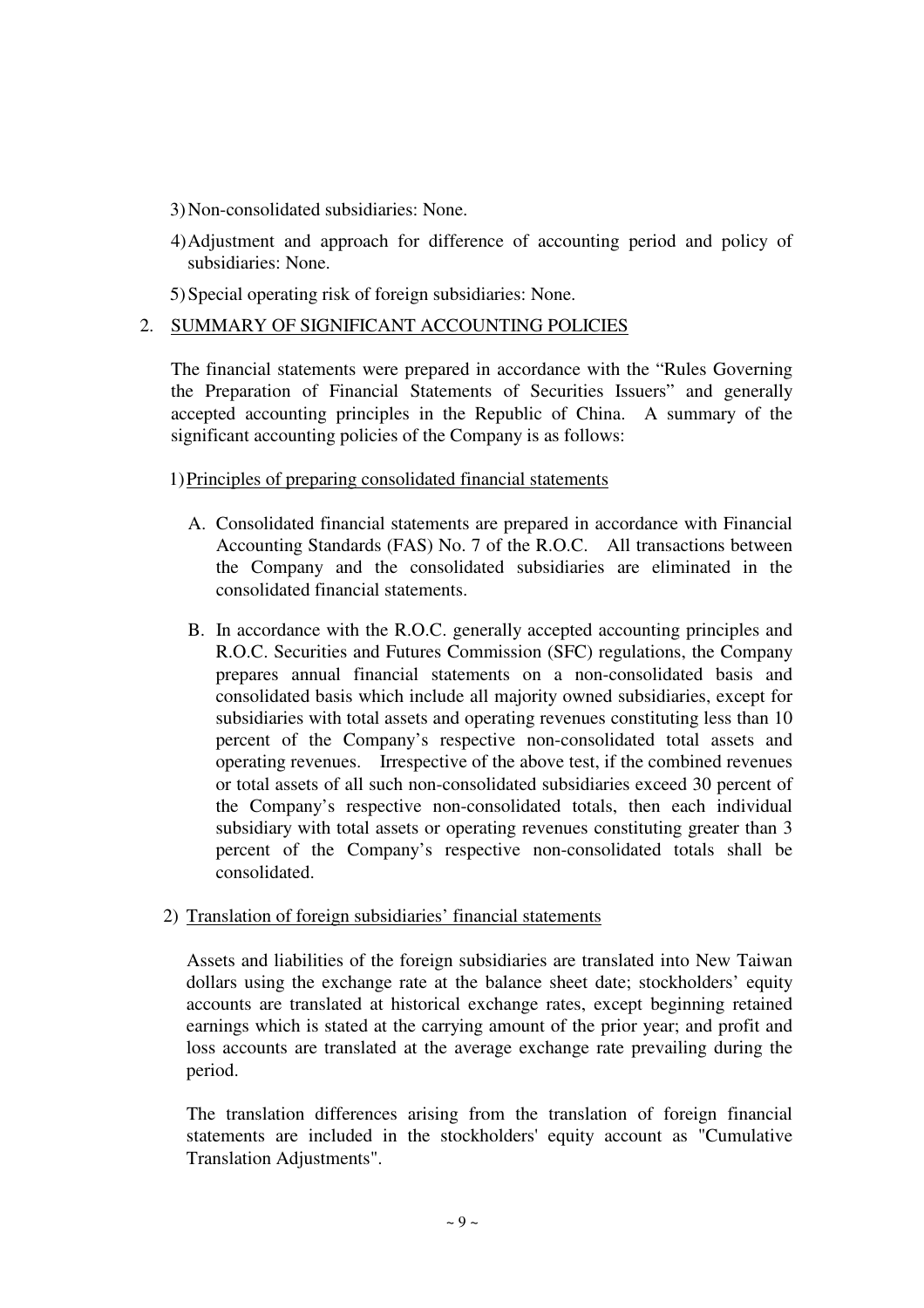## 3) Translation of foreign currency transactions

The accounts of the Company and the consolidated subsidiaries are maintained in their respective functional currencies. Transactions arising in foreign currencies are translated into their respective functional currencies at the exchange rates prevailing at the dates of the transactions. Monetary assets and liabilities denominated in foreign currencies are translated into their respective functional currencies at the exchange rates prevailing at the balance sheet date. Foreign exchange gains or losses are included in the current year's net income.

## 4) Derivative financial instruments

## A. Foreign Currency Forward Contracts

Forward exchange contracts in the form of hedges are recorded and translated using the exchange rates prevailing on the contract date. Discounts or premiums on the forward exchange contracts are amortized over the contract period. The balance at period-end is translated into New Taiwan dollars at the exchange rates prevailing at the balance sheet date, and any translation difference is recognized in the current year's net income.

## B. Option Contracts

Premiums on option contracts are recorded at cost. Unrealized gains and losses on option contracts entered into for hedging purposes for existing assets and liabilities are carried at market value; option contracts entered into for hedging purposes for expected transaction risks are deferred and recognized as income (loss) at settlement date. Option contracts entered into for trading purposes are carried at market value.

## 5) Cash equivalents

Cash equivalents are short-term, highly liquid investments which are readily convertible to known amounts of cash and with maturity dates that do not present significant risk of changes in value due to changes in interest rates.

## 6) Short-term investments

Short-term investments are stated at the lower of cost or market value, cost is determined using the moving average method. Any excess of aggregate cost over the market value is recorded as unrealized loss. Subsequent recovery in market value is recognized to the extent of the original cost and is reflected under non-operating other income.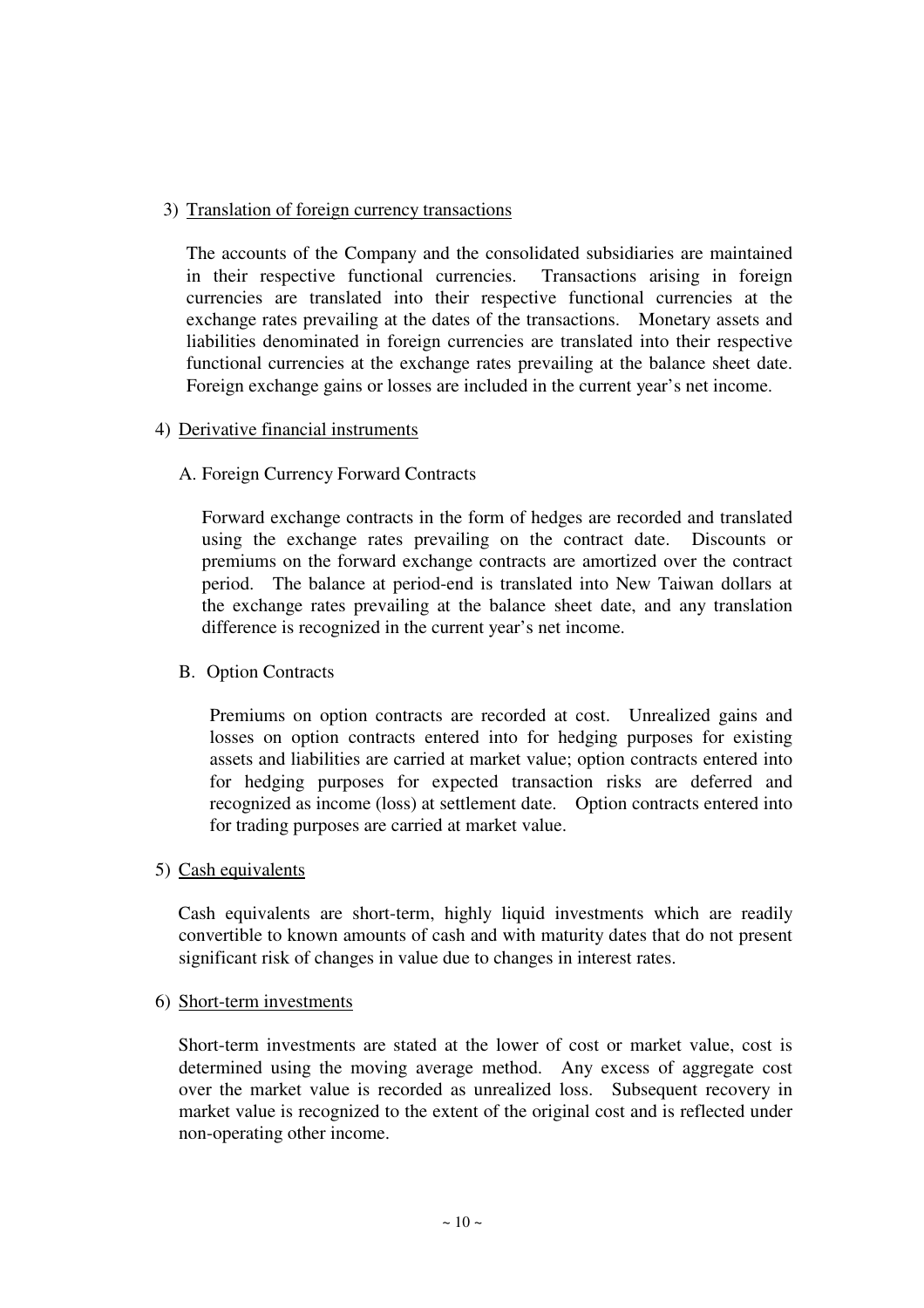## 7) Allowance for doubtful accounts

Allowance for doubtful accounts is provided based on past experience and the evaluation of the collectibility of accounts and notes receivable and other receivables, taking into account the aging analysis of receivables.

## 8) Inventories

Inventories are stated at the lower of cost or market value based on the aggregate value method. Allowance for loss is provided on obsolete inventories. Cost is determined by the weighted average method for the Company, Transcend Japan, Transcend Germany and Transcend Europe. Cost of Transcend USA is determined by the first-in, first-out method. The market value for raw materials is determined based on current replacement cost while market values for work in process and finished goods inventories are determined based on net realizable value.

## 9) Long-term investment

Long-term investments in which the Company owns less than 20% of an investee company's voting rights and has no ability to exercise significant influence over the investee company are accounted for under the cost method. If the Company owns at least 20% of an investee company's voting rights, the investment is accounted for using the equity method, unless there is evidence that the Company has no ability to exercise significant influence over the investee company, in which case it is accounted for under the cost method. The excess of the acquisition cost over the investee company's net asset value is amortized over 5 years.

## 10) Property, plant and equipment

- A. Property, plant and equipment are stated at cost. Interest incurred during the construction or installation of the assets is capitalized.
- B. Depreciation is provided on the straight-line method using the estimated useful lives of the assets plus one year as salvage value. Fully depreciated assets still in use are depreciated based on the salvage value over the remaining useful lives of the assets. The estimated useful lives are 2 to 55 years for buildings and 2 to 13 years for the other property, plant and equipment.
- C. Transcend USA calculates depreciation using the same methods as the Company for buildings while using the double declining balance method for the other property, plant and equipment over the estimated useful lives of 7 years.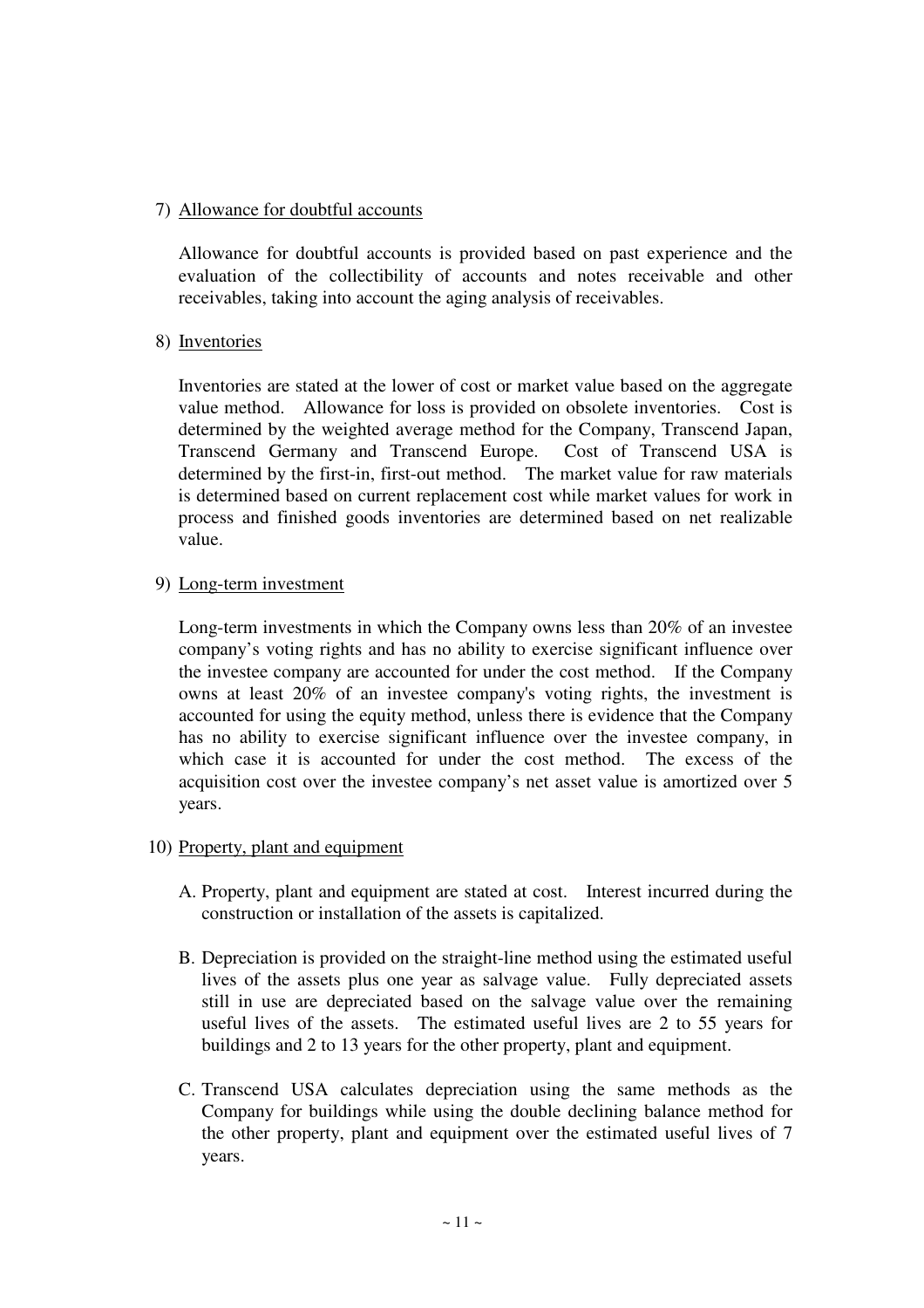D. Significant renewals or betterments are capitalized. Maintenance and repairs are charged to expense as incurred. When an asset is sold or retired, the cost and accumulated depreciation are removed from the respective accounts and the resultant gain or loss is included in current income.

## 11) Other assets - deferred charges

The costs of issuing convertible bonds are recorded as deferred charges and are amortized over the period from the bonds issuance date through redemption date.

## 12) Convertible bonds

- A. Upon conversion, the book value of bonds, interest payable on redemption, interest payable, and deferred issuance costs are credited to "Common Stock" at an amount equal to the par value of the shares to be issued, and any excess is credited to capital reserve; no gain or loss is recognized on bond conversion.
- B. Convertible bonds with redemption rights are reported as current liabilities or long-term liabilities according to the expiry date of the right of redemption.

## 13) Retirement plan and reserve for retirement plan

- A. The Company has a non-contributory funded defined benefit retirement plan (the plan) and recognizes pension liabilities pursuant to an actuarial valuation. Net periodic pension cost includes service cost, interest cost, expected return on plan assets, amortization of unrecognized transition obligation, pension gains/losses and prior service cost.
- B. Transcend USA and Transcend Europe have a defined contribution plan covering all regular employees. Monthly contributions to the Plan is based on a fixed percentage of the employees' monthly salaries and wages.
- 14) Revenue recognition

Revenue is recognized when the earning process is completed and the payment is realized or realizable. Costs are charged against revenue as incurred. Expenses are recognized when incurred.

- 15) Income tax
	- A. Provision for income tax includes deferred income tax on items reported in different periods for tax and financial reporting purposes. Deferred income tax consequences attributable to deductible temporary differences, taxable temporary differences and investment tax credits are recognized as deferred income tax assets or liabilities. A valuation allowance is provided for deferred income tax assets to the extent that it is more likely than not that the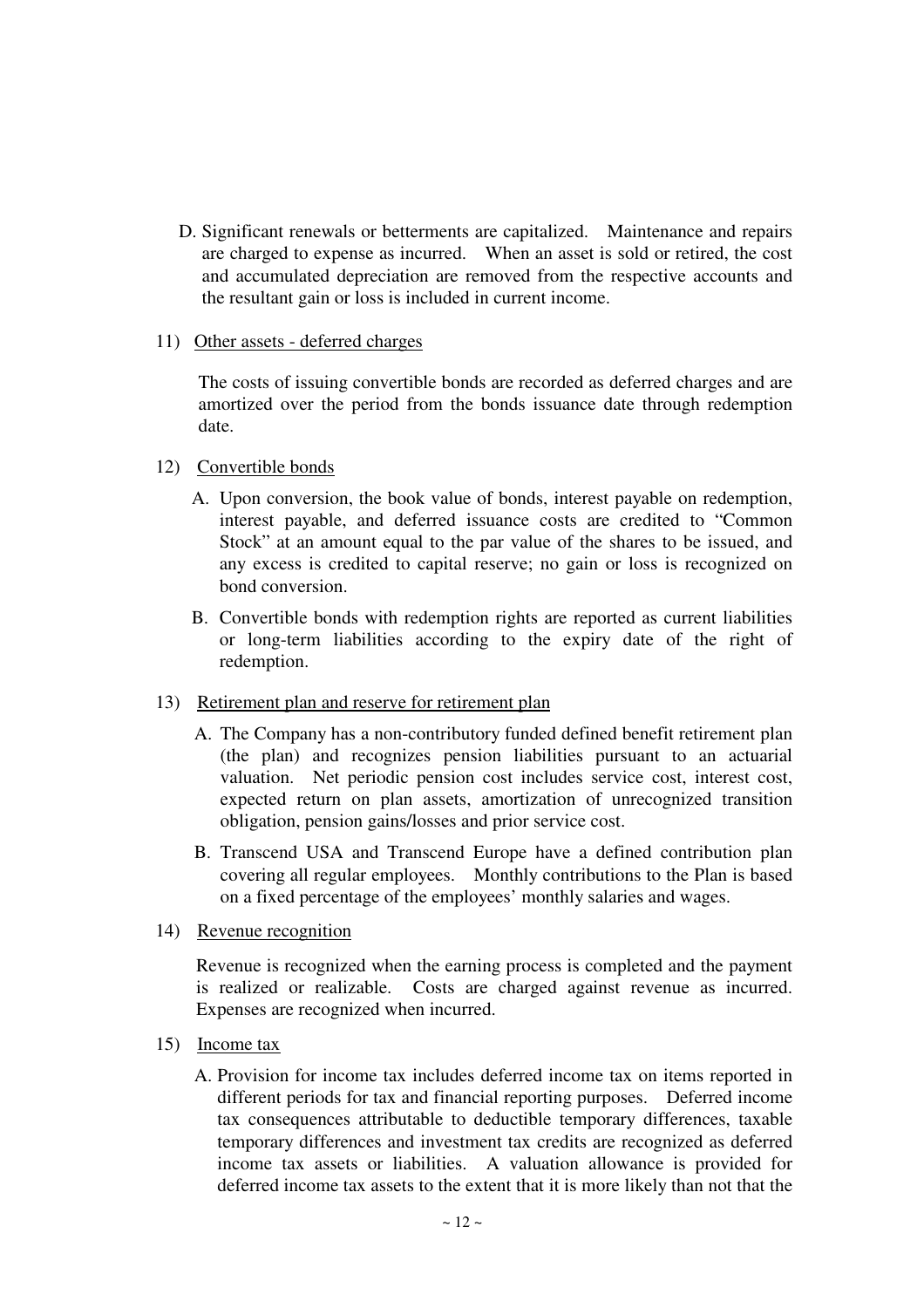tax benefits will not be realized. The deferred income tax assets and liabilities are classified as current and non-current according to the nature of the underlying assets and liabilities and the timing of their expected realization.

- B. Over or under provision of prior year's income tax liability is included in the current year's income tax expense.
- C. According to FAS No.12 of R.O.C "Accounting for income tax credit", the Company's income tax credits generated from the acquisition of automation equipment or technology, expenses for research and development, employee training and equity investments are recognized as incurred.
- D. The additional 10% corporate income tax on earnings derived on or after January 1, 1998, which are not distributed in the following year is included in the income tax expense in the following year when shareholders approved the resolution to retain the earnings.
- 16) Use of estimates

The preparation of consolidated financial statements in conformity with generally accepted accounting principles requires management to make estimates and assumptions that affect the amounts reported in the consolidated financial statements and accompanying notes. Actual results could differ from those estimates and assumptions.

## 3. EFFECT OF CHANGES IN ACCOUNTING PRINCIPLES

None.

## 4. SIGNIFICANT ACCOUNTS

#### 1) Cash and cash equivalents

|                                       | December 31, |             |  |             |  |  |
|---------------------------------------|--------------|-------------|--|-------------|--|--|
|                                       | 2004         |             |  | 2003        |  |  |
| Petty cash and cash on hand           |              | 2.77        |  | 495         |  |  |
| Checking and savings deposits         |              | 1, 144, 714 |  | 1,005,936   |  |  |
| Time deposits                         |              | 382,094     |  | 239,688     |  |  |
| Bonds purchased with resale agreement |              | 97,164      |  |             |  |  |
|                                       |              | .624,249    |  | \$1,246,119 |  |  |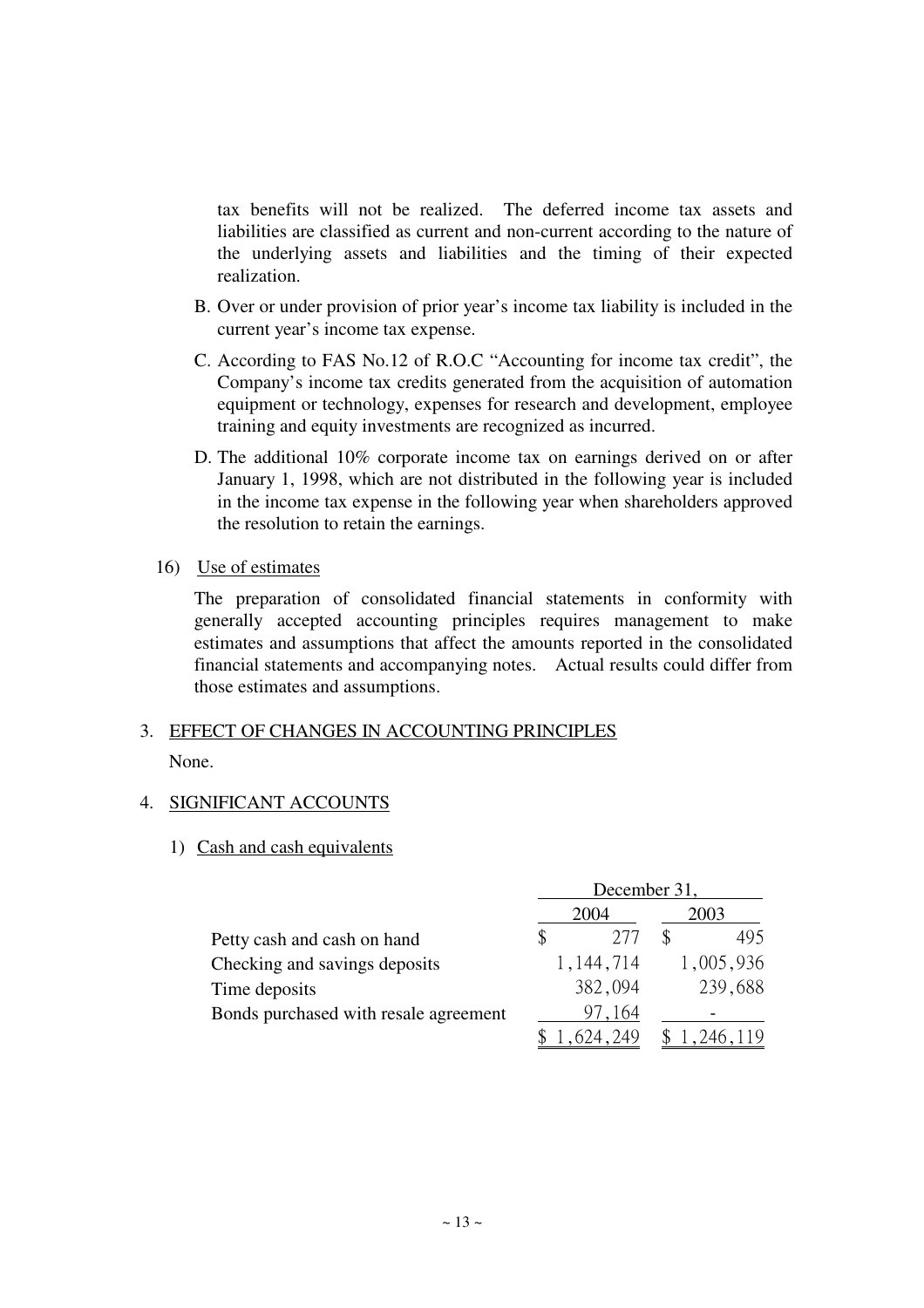## 2) Short-term investments

|                          | December 31, |           |  |                      |  |  |  |
|--------------------------|--------------|-----------|--|----------------------|--|--|--|
|                          | 2004         |           |  | 2003                 |  |  |  |
| Listed stocks            |              | 3,305     |  | 25,660               |  |  |  |
| Beneficiary certificates |              | 1,584,072 |  | 1,179,885            |  |  |  |
| <b>Bonds</b>             |              | 204,402   |  | 145,573              |  |  |  |
|                          |              | 791.      |  | $\uparrow$ 1,351,118 |  |  |  |

## 3) Accounts receivable

|                                       | December 31, |             |  |           |  |  |
|---------------------------------------|--------------|-------------|--|-----------|--|--|
|                                       |              | 2004        |  | 2003      |  |  |
| Accounts receivable                   |              | \$1,202,117 |  | \$962,872 |  |  |
| Less: Allowance for doubtful accounts |              | 20,909)     |  | 23,709)   |  |  |
|                                       |              | \$1,181,208 |  | \$939.163 |  |  |

As of December 31, 2004, the Company reclassified uncollectible accounts receivable in the amount of \$13,304 to other assets-others and the amount was fully reserved.

#### 4) Inventories

|                                  | December 31   |               |  |  |  |  |
|----------------------------------|---------------|---------------|--|--|--|--|
|                                  | 2004          | 2003          |  |  |  |  |
| Finished goods                   | 637,580<br>\$ | 504,210<br>\$ |  |  |  |  |
| Work in process                  | 141,277       | 127,945       |  |  |  |  |
| Raw materials                    | 302,585       | 634,045       |  |  |  |  |
| Inventories in transit           | 26,422        | 3,018         |  |  |  |  |
|                                  | 1,107,864     | 1,269,218     |  |  |  |  |
| Less: Allowance for market price |               |               |  |  |  |  |
| decline, and obsolete and slow-  |               |               |  |  |  |  |
| moving inventories               | 26,698        | 26,909)       |  |  |  |  |
|                                  | \$1,081,166   | \$1,242,309   |  |  |  |  |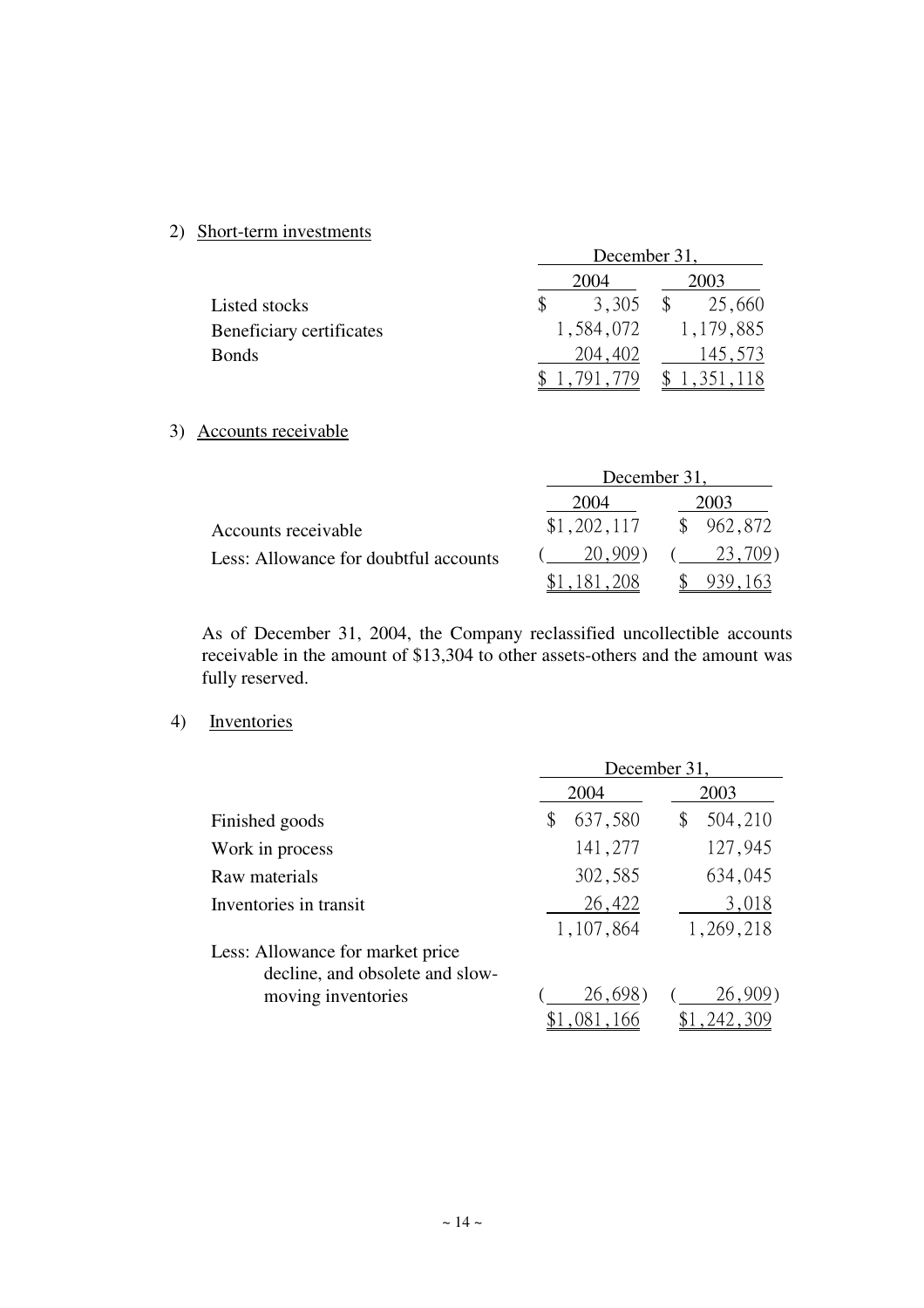## 5) Long-term investment

List of long-term investment:

| Investee company  | Ownership<br>percentage as of<br>December 31, 2004 | Book value<br>December 31, |  |      |  |  |
|-------------------|----------------------------------------------------|----------------------------|--|------|--|--|
|                   |                                                    | 2004                       |  | 2003 |  |  |
| Cost method:      |                                                    |                            |  |      |  |  |
| Dramexchange      |                                                    |                            |  |      |  |  |
| Tech. Inc. (Note) | 2%                                                 | 7,453                      |  | -453 |  |  |

Note: The Company exchanged its original interests in Dramexchange. Com Corp. for the interests in Dramexchange Tech. Inc. in 2003.

## 6) Property, plant and equipment

|                          | December 31, 2004 |              |          |            |           |  |  |
|--------------------------|-------------------|--------------|----------|------------|-----------|--|--|
|                          | Accumulated       |              |          |            |           |  |  |
| Item                     | Original cost     | depreciation |          | Book value |           |  |  |
| Land                     | \$<br>740,741     | \$           |          | \$         | 740,741   |  |  |
| <b>Buildings</b>         | 778,636           |              | 59, 313) |            | 719,323   |  |  |
| Machinery                | 82,555            |              | 34, 366) |            | 48,189    |  |  |
| Transportation equipment | 7,082             |              | 5,177)   |            | 1,905     |  |  |
| Furniture and fixtures   | 55,476            |              | 29,823)  |            | 25,653    |  |  |
| Miscellaneous equipment  | 4,786             |              | 3,024)   |            | 1,762     |  |  |
| Prepayments on equipment | 13,826            |              |          |            | 13,826    |  |  |
|                          | 1,683,102         | `\$          | 131,703) |            | 1,551,399 |  |  |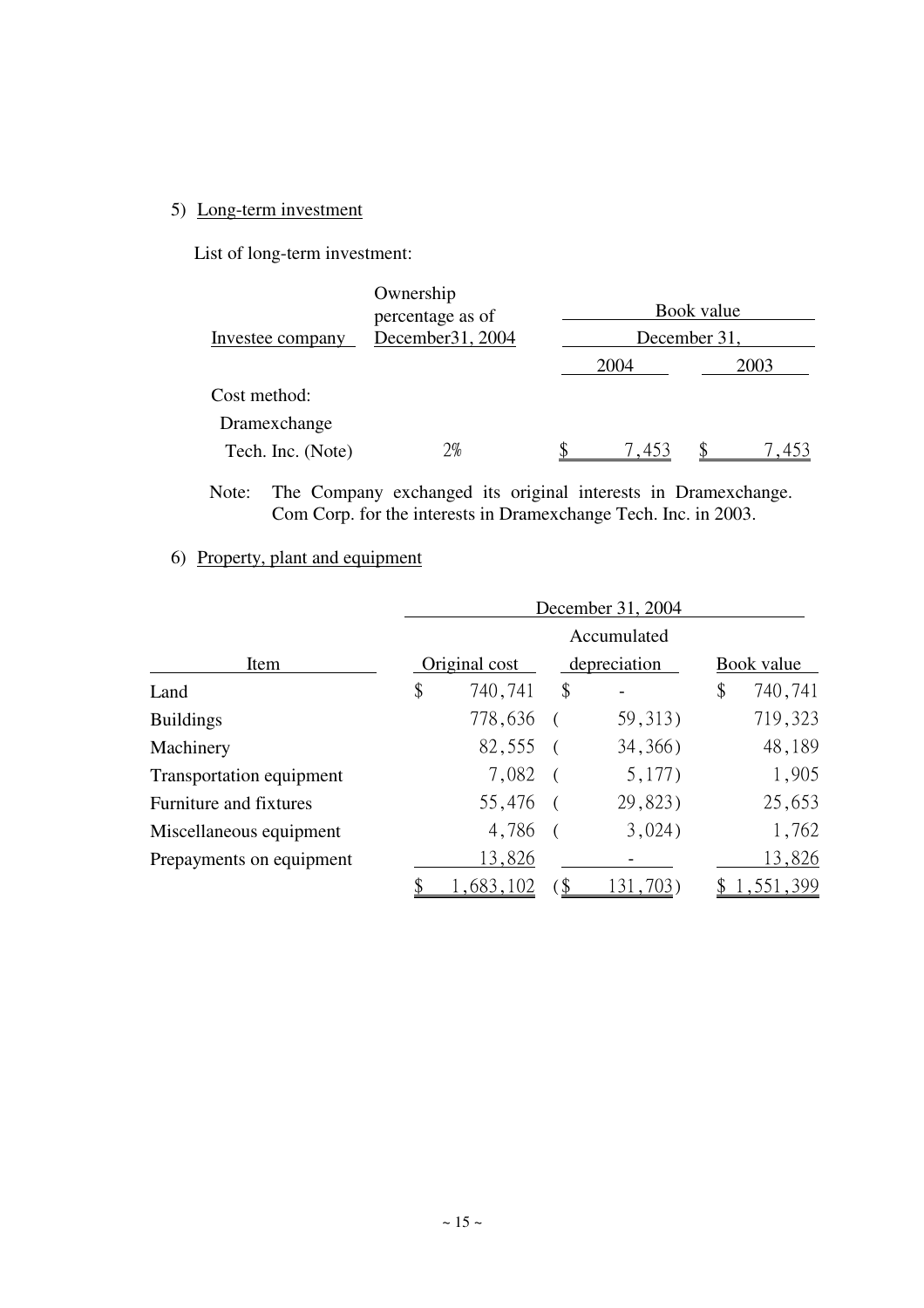|                          | December 31, 2003 |     |              |            |           |
|--------------------------|-------------------|-----|--------------|------------|-----------|
|                          | Accumulated       |     |              |            |           |
| Item                     | Original cost     |     | depreciation | Book value |           |
| Land                     | \$<br>745,685     | \$  |              | \$         | 745,685   |
| <b>Buildings</b>         | 736,305           |     | 33,684)      |            | 702,621   |
| Machinery                | 85,045            |     | 27,823)      |            | 57,222    |
| Transportation equipment | 11,851            |     | 8,313)       |            | 3,538     |
| Furniture and fixtures   | 53,090            |     | 24,019)      |            | 29,071    |
| Miscellaneous equipment  | 4,648             |     | 2,708)       |            | 1,940     |
| Prepayments on equipment | 2,773             |     |              |            | 2,773     |
|                          | 1,639,397         | `\$ | 96,54        |            | 1,542,850 |

For the years ended December 31, 2004 and 2003, the interest capitalized as the cost of fixed assets amounted to \$0 and \$328, respectively.

# 7) Other Assets

|                                    | December 31, 2004 |                           |              |            |         |  |  |
|------------------------------------|-------------------|---------------------------|--------------|------------|---------|--|--|
|                                    | Accumulated       |                           |              |            |         |  |  |
| Item                               | Original cost     |                           | depreciation | Book value |         |  |  |
| <b>Rental Assets -</b>             |                   |                           |              |            |         |  |  |
| Land                               | \$<br>121,463     | \$                        |              | \$         | 121,463 |  |  |
| <b>Buildings</b>                   | $81,429$ (        |                           | 15,854)      |            | 65,575  |  |  |
| Furniture and fixtures             | 207               |                           | 180)         |            | 27      |  |  |
| Idle Assets-                       |                   |                           |              |            |         |  |  |
| Land                               | 31,500            |                           |              |            | 31,500  |  |  |
| <b>Buildings</b>                   | $41,995$ (        |                           | 6,169)       |            | 35,826  |  |  |
| Furniture and fixtures             | $1,086$ (         |                           | 969)         |            | 117     |  |  |
| Less: Allowance for decline in net |                   |                           |              |            |         |  |  |
| realizable value of idle           |                   |                           |              |            |         |  |  |
| assets                             | 15,172)           |                           |              |            | 15,172) |  |  |
|                                    | 262,508           | $\boldsymbol{\mathsf{S}}$ | 23,172)      |            | 239,336 |  |  |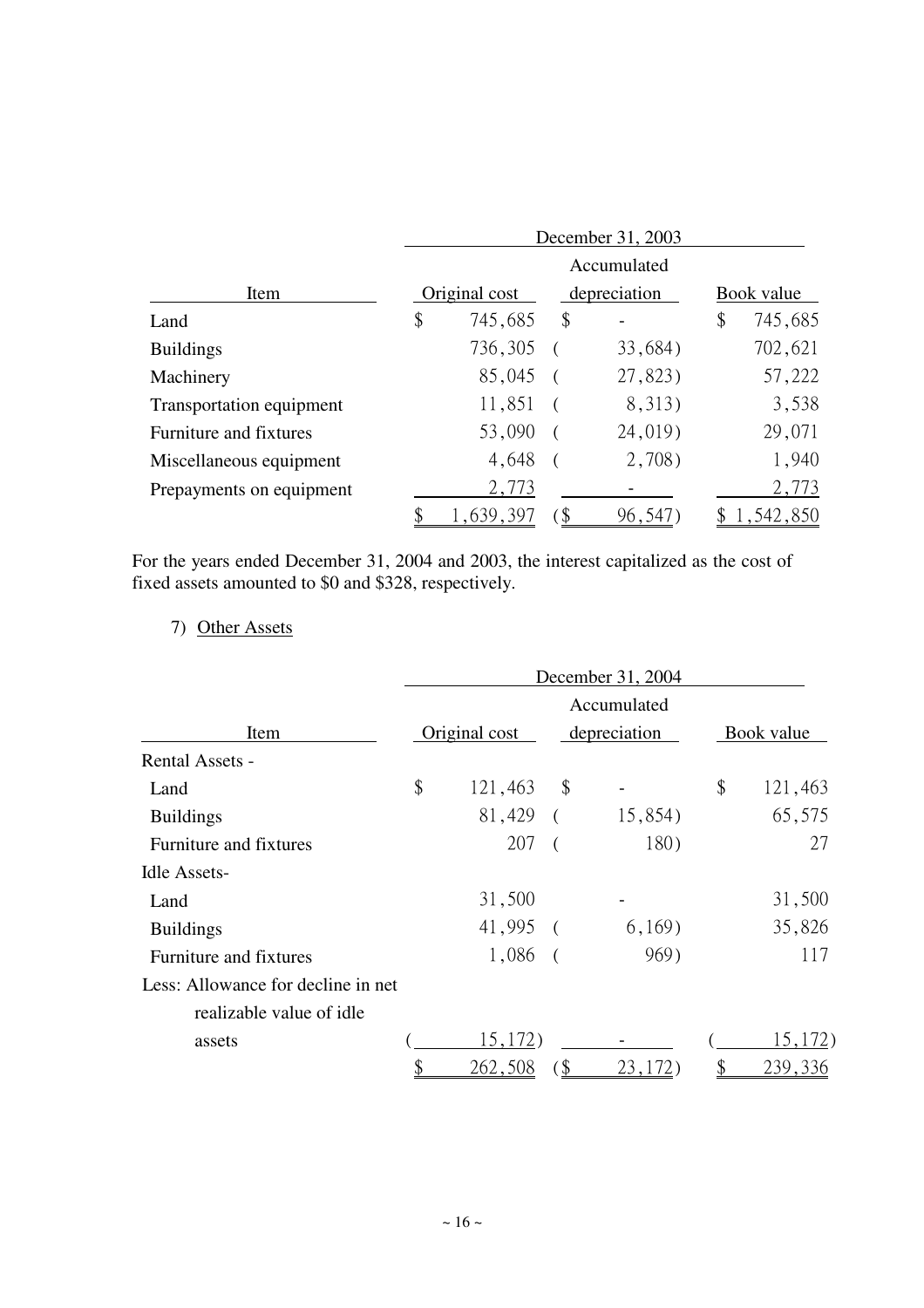|                                    | December 31, 2003             |          |         |    |            |  |  |
|------------------------------------|-------------------------------|----------|---------|----|------------|--|--|
|                                    | Accumulated                   |          |         |    |            |  |  |
| Item                               | Original cost<br>depreciation |          |         |    | Book value |  |  |
| <b>Rental Assets -</b>             |                               |          |         |    |            |  |  |
| Land                               | \$<br>105,537                 | \$       |         | \$ | 105,537    |  |  |
| <b>Buildings</b>                   | 77,580                        | $\left($ | 14,034) |    | 63,546     |  |  |
| <b>Idle Assets-</b>                |                               |          |         |    |            |  |  |
| Land                               | 57,629                        |          |         |    | 57,629     |  |  |
| <b>Buildings</b>                   | 54,295 (                      |          | 7,313)  |    | 46,982     |  |  |
| Furniture and fixtures             | 1,844                         |          | 1,517)  |    | 327        |  |  |
| Less: Allowance for decline in net |                               |          |         |    |            |  |  |
| realizable value of idle           |                               |          |         |    |            |  |  |
| assets                             | 25,145)                       |          |         |    | 25,145)    |  |  |
|                                    | 271,740                       | \$       | 22,864) |    | 248,876    |  |  |

## 8) Short-term bank loans

|                       |                   | December 31, |
|-----------------------|-------------------|--------------|
|                       | 2004              | 2003         |
| Short-term loans      | 229,689           | 274,724      |
| Annual interest rates | $0.62 \quad 3.04$ | 0.8 1.87     |

As of December 31, 2004 and 2003, the Company opened letters of credit to provide guarantees for Transcend Japan in the amount of 0.425 and 0.585 billion, and for Transcend USA in the amount of US\$5,000 thousand and US\$5,000 thousand, respectively.

## 9) Income tax

|                                        | 2004      | 2003      |
|----------------------------------------|-----------|-----------|
| Income tax expense                     | \$295,559 | \$459,584 |
| Net change of deferred income tax      | 8,977     | 256)      |
| Over (under) provision of prior year's | 1,736     | 253)      |
| income tax                             |           |           |
| Prepaid income tax                     | 147,794)  | 171,666)  |
| Income tax payable                     | 158,478   |           |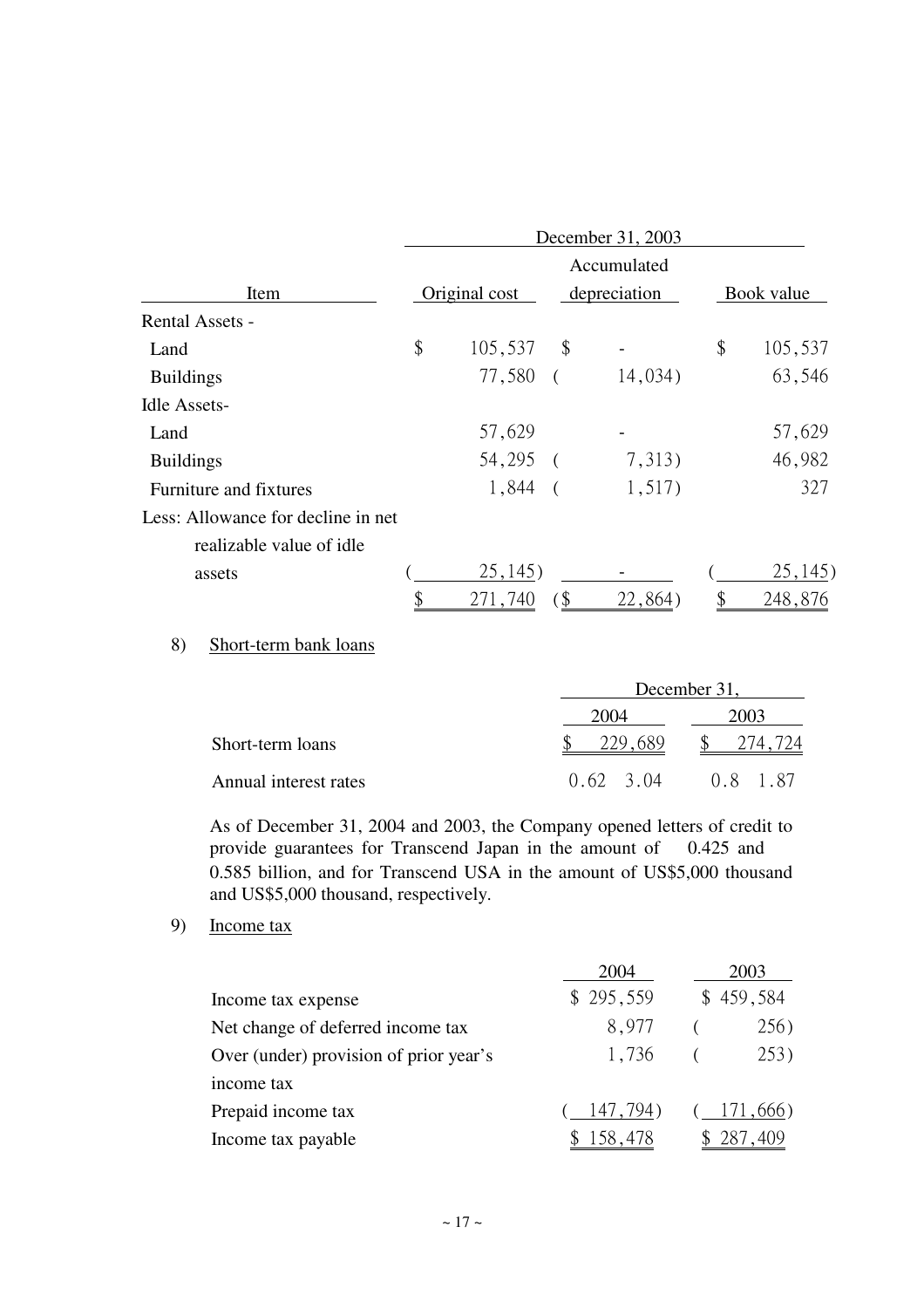A. As of December 31, 2004 and 2003, the deferred income tax assets and liabilities were as follows:

|                                       |        | December 31. |  |  |  |
|---------------------------------------|--------|--------------|--|--|--|
|                                       | 2004   | 2003         |  |  |  |
| Total deferred income tax assets      | 26,546 | 30,615       |  |  |  |
| Total deferred income tax liabilities |        |              |  |  |  |

B. As of December 31, 2004 and 2003, details of deferred income tax assets and liabilities were as follows:

|                                                                                                   |    |            |       | December 31, |               |               |                           |            |
|---------------------------------------------------------------------------------------------------|----|------------|-------|--------------|---------------|---------------|---------------------------|------------|
| Items                                                                                             |    | 2004       |       | 2003         |               |               |                           |            |
|                                                                                                   |    | Amount     |       | Tax Effect   |               | Amount        |                           | Tax Effect |
| Current:                                                                                          |    |            |       |              |               |               |                           |            |
| Unrealized loss on market<br>price decline and<br>obsolescence of<br>inventories                  | \$ | 27,640     | $\$\$ | 6,910        | $\mathcal{S}$ | 27,752        | $\boldsymbol{\mathsf{S}}$ | 6,938      |
| Allowance for doubtful<br>accounts                                                                |    | 5,424      |       | 1,356        |               | 4,952         |                           | 1,238      |
| Unrealized profit on<br>intercompany transactions                                                 |    | 40,895     |       | 10,224       |               | 53,893        |                           | 13,473     |
| Unrealized exchange gain                                                                          |    | $55,300$ ( |       | $13,825$ (   |               | $108, 184)$ ( |                           | 27,046     |
| Others                                                                                            |    | 3,740      |       | 935          | $\left($      | $2,828$ ) (   |                           | 707)       |
|                                                                                                   |    |            |       | 5,600        |               |               |                           | 6,104)     |
| Noncurrent:                                                                                       |    |            |       |              |               |               |                           |            |
| Pension expense                                                                                   |    | 13,313     |       | 3,328        |               | 10,720        |                           | 2,680      |
| Investment income on<br>foreign long-term<br>investments accounted for<br>under the equity method | (  | $20,565$ ( |       | $5,141)$ (   |               | $17,036$ ) (  |                           | 4,259)     |
| Unrealized loss on decline<br>in net realizable value of                                          |    |            |       |              |               |               |                           |            |
| idle assets                                                                                       |    | 15,172     |       | 3,793        |               | 25,145        |                           | 6,286      |
|                                                                                                   |    |            |       | 1,980        |               |               |                           | 4,707      |
|                                                                                                   |    |            | \$    | 7.580        |               |               | $($ \$                    | 1.397)     |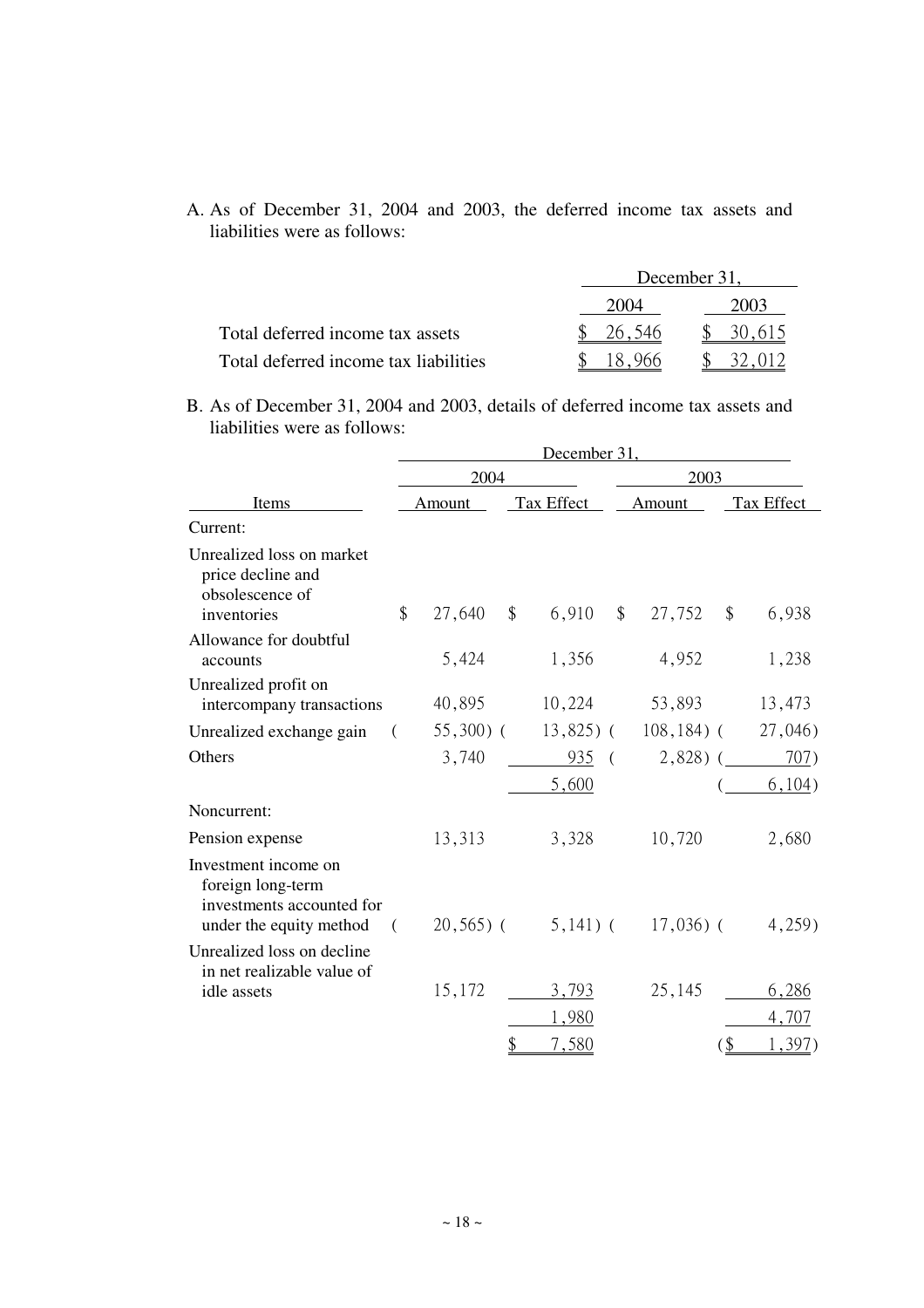C. The Company was granted a five-year tax holidays in respect to the income derived from its data storage memory and computer peripheral equipment production. The expiry date is as follows:

|                    | Date of tax-exempt           |                | Cost of tax-   |
|--------------------|------------------------------|----------------|----------------|
| Approval date      | related equipment            | Tax-exempt     | exempt related |
| and number         | ready for production periods |                | equipment      |
| Taipei-City-Chien- | 1st January, 2004            | 1st January,   | 35,119         |
| One No.            |                              | $2004 - 31$ st |                |
| 09370306300 on     |                              | December, 2008 |                |
| 14th April, 2004   |                              |                |                |

- D. For the years ended December 31, 2004 and 2003, the income tax expense included the additional 10% corporate income tax related to the 2003 and 2002 undistributed earnings amounting to \$2,109 and \$220, respectively. These amounts were recognized based on the resolution adopted in the Company's stockholders' meeting to retain the 2003 and 2002 earnings.
- E. The Company's income tax returns for the years through 2002 have been assessed and approved by the Tax Authority.
- 10) Bonds payable

|               | December 31. |             |  |
|---------------|--------------|-------------|--|
|               | 2004         | 2003        |  |
| Bonds payable | 800,678      | \$1,188,950 |  |

 In July 2003, the Company issued 0% unsecured Convertible Bonds in the amount of US\$35 million at par value due in 2008, which are listed in the Luxembourg Stock Exchange. The significant terms of the Bonds are summarized as follows:

- a) Conversion right: Unless previously redeemed, converted or purchased and cancelled, the Bonds may be converted into common stocks of the Company during the conversion periods at the conversion price then in effect, determined on the basis of a fixed exchange rate of NT\$34.472 (in dollars) : US\$1.00 (in dollar).
- b) Conversion Periods: The Bonds are convertible at anytime from August 17, 2003 to June 17, 2008.
- c) Conversion Price adjustment: The initial conversion price per share was set at NT\$95 (in dollars). After the issuance of the Bonds, the conversion price may be adjusted based on the terms of the contract. As of December 31, 2004, the adjusted conversion price was NT\$64.17 (in dollars).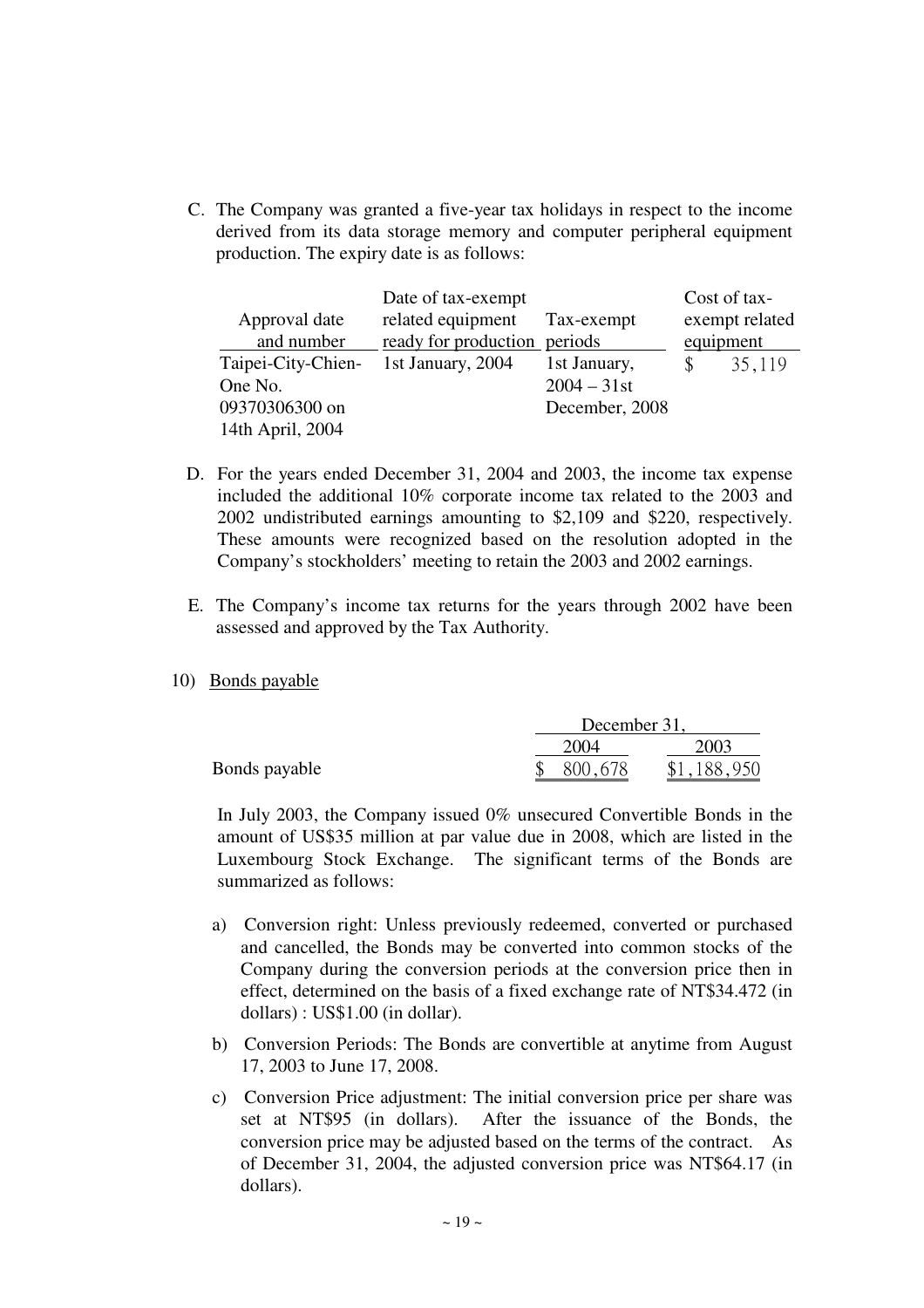- d) Conversion Price reset: The conversion price shall be adjusted downward on February 25, 2004, February 25, 2005, February 25, 2006, February 25, 2007 and February 25, 2008 (the "Reset Date" and each a "Reset Date") in the event that the average closing price of the Shares on the TSE translated into U.S. Dollars at the then prevailing exchange rate for 20 consecutive Trading Days immediately prior to the relevant Reset Date is lower than the conversion price, converted into U.S. Dollars at the fixed exchange rate of \$34.472 (in dollars) : US\$1.00 (in dollar); provided that the Reset Price (on a cumulative basis, if applicable) shall not be less than 80% of the initial conversion price after anti-dilution adjustments, if any.
- e) Company redemption or purchase:
	- (1) Redemption at maturity: Unless previously redeemed, converted or purchased and cancelled, the Bonds will be redeemed at their principal amount in US Dollars on July 17, 2008.
	- (2) Redemption at the option of the Company: The Company may, having given not less than 40 days' nor more than 60 days' notice to the Bondholders, call all, or part only, of the Bonds on or at any time after January 17, 2005 at their principal amount in the event that the closing price of the Shares on the TSE in U.S. Dollars, calculated at the prevailing exchange rate, for each of the 20 consecutive Trading Days, the last of which occurs not more than 5 days prior to the date upon which notice of such redemption is published, is at least 130% of the Conversion Price in effect on each such Trading Day translated into U.S. Dollars at the fixed exchange rate of NT\$34.472 (in dollars) : US\$1.00 (in dollar). The Company may, at any time, redeem all of the Bonds, upon not less than 40 days' nor more than 60 days' notice to the Bondholders, at their principal amount if at least 90% in principal amount of the Bonds have already been redeemed, converted, or purchased and cancelled.
	- (3) Redemption at the option of Bondholders: Until and unless previously redeemed, converted or repurchased and cancelled, the Company will, at the Bondholder's option, redeem all or part of the Bondholder's Bonds at their principal amount on January 17, 2005 and July 17, 2006, respectively. In addition, the Company will, at the option of the holder of any Bond, redeem all but not part of the Bonds held by that Bondholder at their principal amount in the event that the Shares cease being traded or listed on the TSE.
- f) As of December 31, 2004, bonds in the amount of US\$9,750,000 had been converted into 4,979,225 common shares based on the conversion price per share at date of conversion. The excess of the bond cost over par value of the shares amounting to \$286,310 was credited to capital reserve.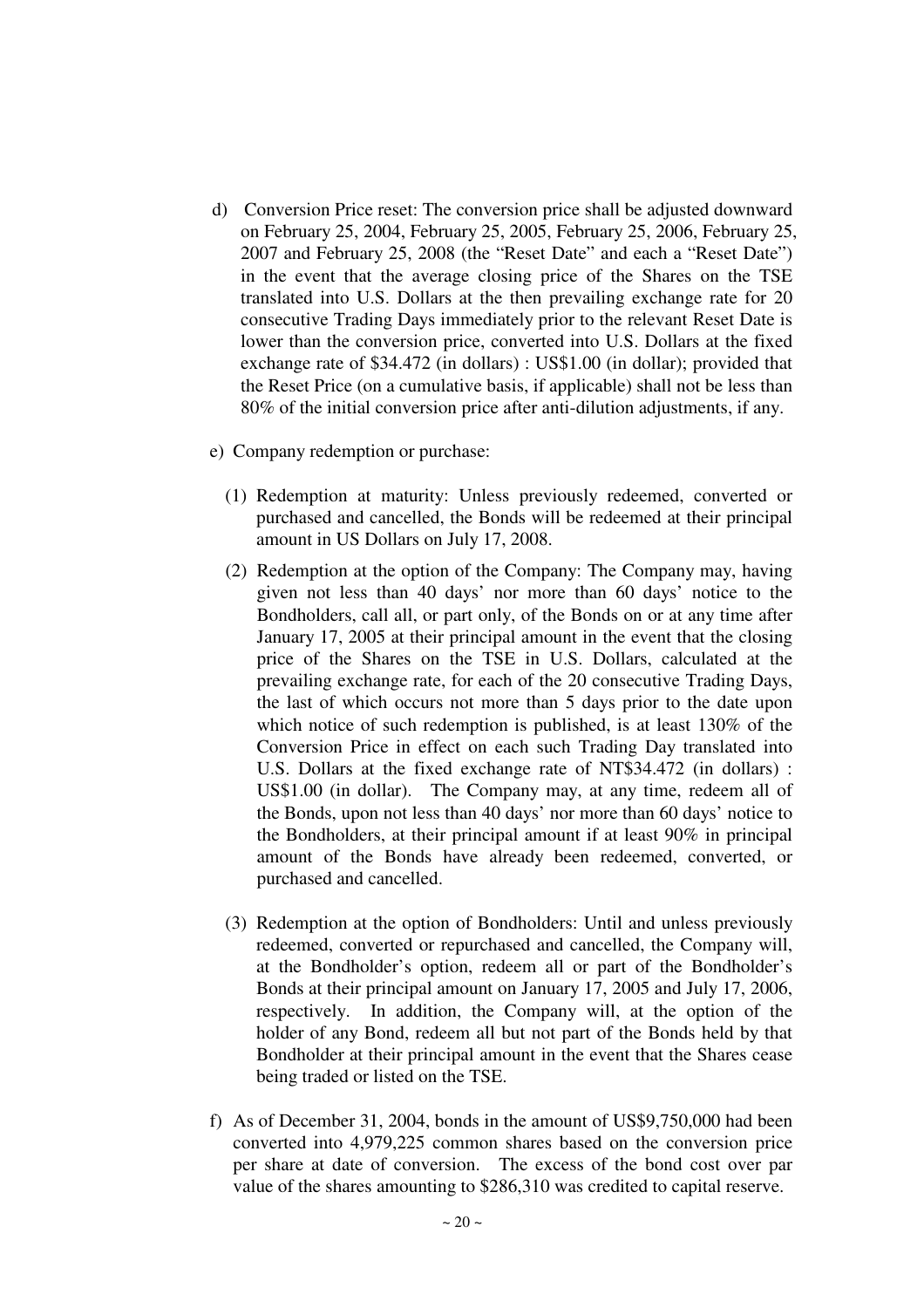## 11) Long-term loans

|                           | 31st December, |        |      |            |  |  |
|---------------------------|----------------|--------|------|------------|--|--|
|                           |                | 2004   | 2003 |            |  |  |
| Long-term loans           | \$             | 85,437 | \$   | 107,261    |  |  |
| Less: Due within one year |                | 19,892 |      | 19,068)    |  |  |
|                           |                | 65.545 |      | 193<br>88. |  |  |
| Annual interest rates     | 2.29           | -4 80  | 2.79 | $-4\,80$   |  |  |

#### 12) Retirement plan

- A) Benefit payments for the retirement plan are calculated based on years of service and the average salary of six months before retirement. The Company has established an independent retirement fund in accordance with the Labor Standards Law. Contributions are made monthly to the independent retirement fund, at the rate of 2% of total monthly salaries and wages. Monitoring commission of retirement fund set by the Company oversees the contributions which are deposited with the Central Trust of China, the trustee.
- B) As of December 31, 2004 and 2003, the balance of the retirement fund with the Central Trust of China was \$14,087 and \$11,114, respectively. The fund balances are not reflected in the financial statements.
- C) The related actuarial assumptions used to calculate the net periodic pension cost based on the measurement dates of December 31, 2004 and 2003, were as follows:

|                                | 2004  | 2003  |
|--------------------------------|-------|-------|
| Discount rate                  | 3.00% | 3.00% |
| Rate of increase in salary     | 3.00% | 3.00% |
| Expected return on plan assets | 3.00% | 3.00% |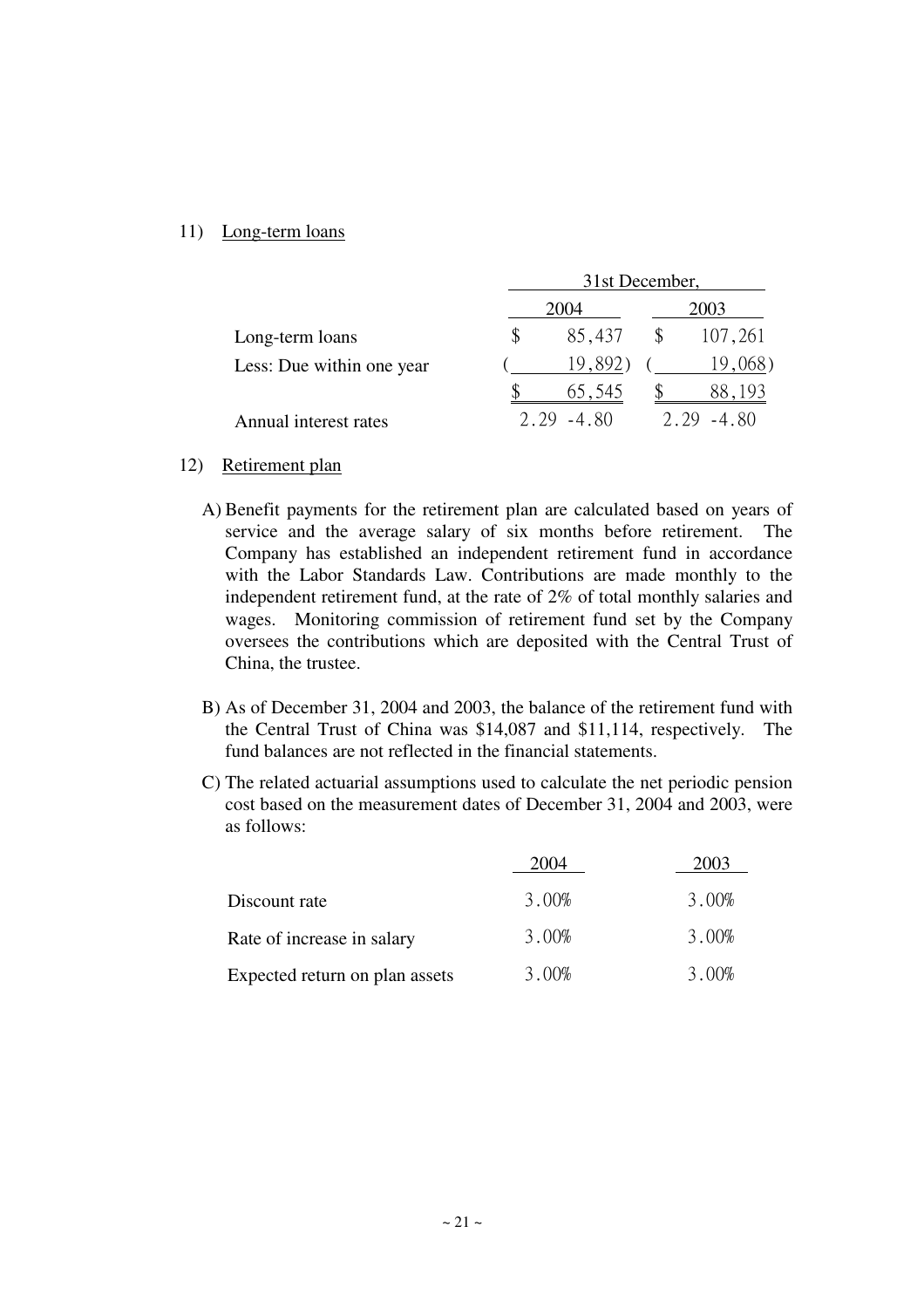|                                        | December 31 |               |         |  |  |
|----------------------------------------|-------------|---------------|---------|--|--|
|                                        |             | 2004          | 2003    |  |  |
| Benefit obligation:                    |             |               |         |  |  |
| Vested benefit obligation              | (           | 45 $)$ (\$)   | 15)     |  |  |
| Non-vested benefit obligation          |             | $(26, 289)$ ( | 16,843) |  |  |
| Accumulated benefit obligation         |             | $26,334$ ) (  | 16,858) |  |  |
| Additional benefits based on projected |             |               |         |  |  |
| future salaries increase               |             | $19,044$ ) (  | 11,964) |  |  |
| Projected benefit obligation           |             | $45,378$ ) (  | 28,822) |  |  |
| The fair value of plan assets          |             | 14,087        | 11,114  |  |  |
| <b>Funded status</b>                   |             | $31,291)$ (   | 17,708) |  |  |
| Unrecognized net transition obligation |             | 22            | 23      |  |  |
| Unrecognized pension loss              |             | 12,818        | 1,827   |  |  |
| Accrued pension liabilities            | \$          | 18,451        | 15,858) |  |  |

D) Reconciliation of the plan funded status and the accrued pension liabilities were as follows:

E) For the years ended December 31, 2004 and 2003, the details of the Company's net periodic pension costs were as follows:

|                                             | December 31, |          |    |       |  |  |
|---------------------------------------------|--------------|----------|----|-------|--|--|
|                                             | 2004         |          |    | 2003  |  |  |
| Service cost                                | \$           | 4,923    | \$ | 4,389 |  |  |
| Interest cost                               |              | 865      |    | 863   |  |  |
| Expected return on plan assets              |              | $371)$ ( |    | 343)  |  |  |
| Amortization of unrecognized net transition |              |          |    |       |  |  |
| obligation                                  |              |          |    |       |  |  |
| Amortization of unrecognized pension loss   |              |          |    |       |  |  |
| Net periodic pension cost                   |              |          |    |       |  |  |

## 13) Capital stock

According to the resolution adopted at the stockholders meeting in June 2004 and as approved by the R.O.C. SFC, the Company issued common stock by capitalizing the unappropriated retained earnings and employees' stock bonus of \$471,485, or 47,149 thousand shares, at par value, \$10 per share. The registration of this capital increase was completed on July 6, 2004.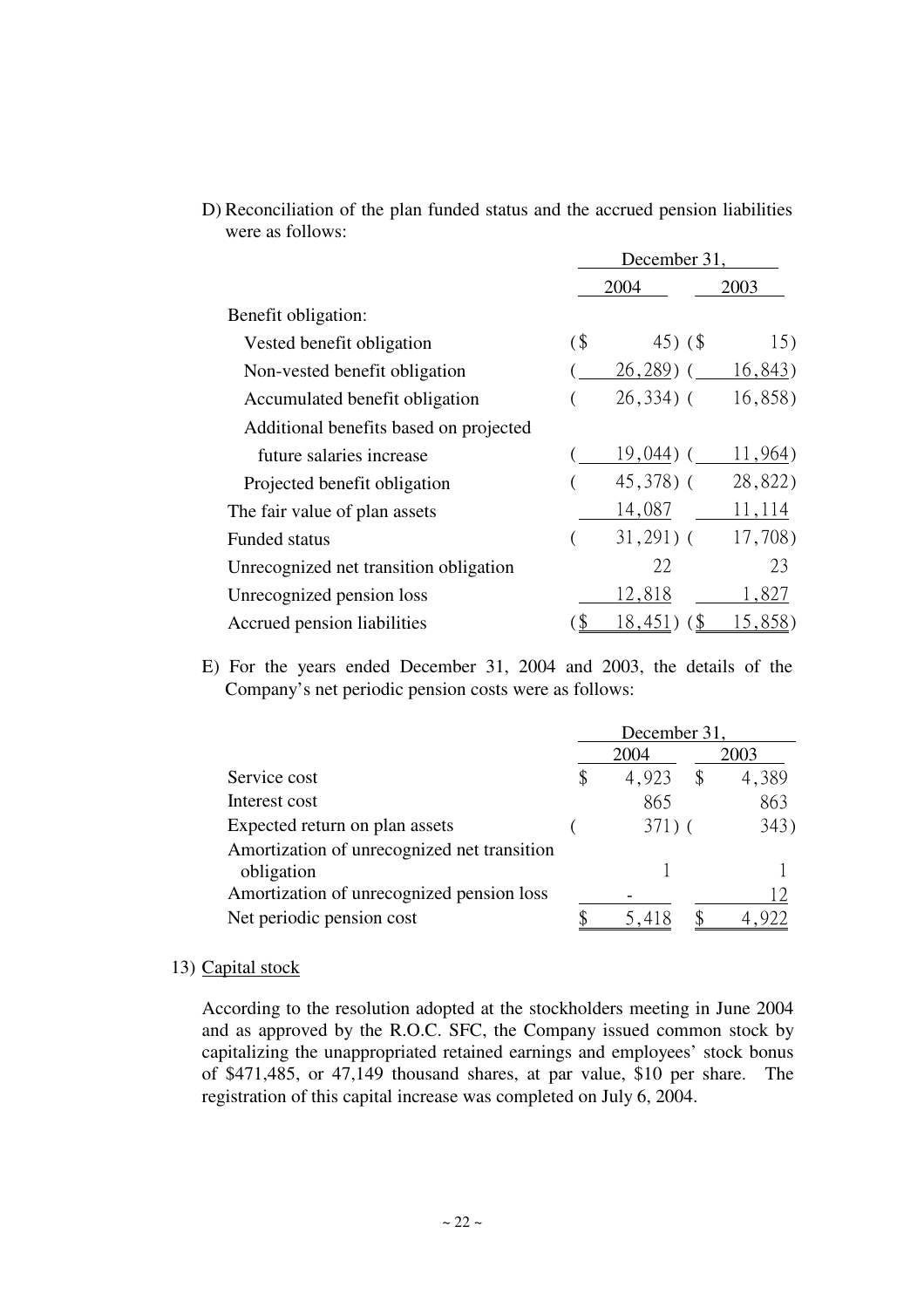## 14) Capital reserve

In accordance with the ROC Company Law, the Company may use the capital reserve to cover accumulated deficit first; and thereafter may apply to capitalize the capital reserve arising from the paid in capital in excess of par from the issuance of stock and donations. However, according to the ROC SFC regulations, the amount of capital reserve to be capitalized is restricted to 10% of the Company's contributed capital.

15) Legal reserve

According to the ROC Company Law, the annual net income should be used initially to cover any accumulated deficit; thereafter 10% of the annual net income should be set aside as legal reserve until the legal reserve has reached 100% of contributed capital. Under the ROC Company Law, the legal reserve shall be exclusively used to cover accumulated deficit or, if the balance of reserve exceeds 50% of contributed capital, to increase capital not exceeding 50% of reserve balance and shall not be used for any other purpose. The legal reserve as of December 31, 2004, represented the accumulated net appropriation through 2003.

- 16) Special reserve / Retained earnings
	- A. In accordance with the Company's Articles of Incorporation, the annual net income should be used initially to cover any accumulated deficit; 10% of the annual net income should be set aside as legal reserve; setting aside an additional special reserve pursuant to regulations; and reserving a certain amount with no effect on the Company's normal operation, no violation of regulation and balance stock dividend policy; thereafter, the board of directors shall propose and the stockholders shall approve to appropriate the amount of the residual earnings to be distributed. When distributing the remaining retained earnings, the Company should distribute at least 3% for employees' bonuses; the amount of dividend to be distributed has to be 50% of the amount available for distribution as dividend and cash dividend shall be at least 5% of the dividend to be distributed.
	- B. Under Article 41 of ROC Security Exchange Act, in addition to the amount appropriated for legal reserve, the Company should set aside a special reserve from retained earnings if the total of the cumulative translation adjustment and unrealized loss on long-term investments results in a net reduction of the stockholders' equity as of the end of the current year.
	- C. During 2004, the stockholders' meeting had approved to distribute \$3.5 (in dollar) cash dividends per share and \$2.0 (in dollar) stock dividends per share. During 2003, the stockholders' meeting had approved to distribute \$3.3 (in dollar) cash dividends per share and \$1.2 (in dollars) stock dividends per share.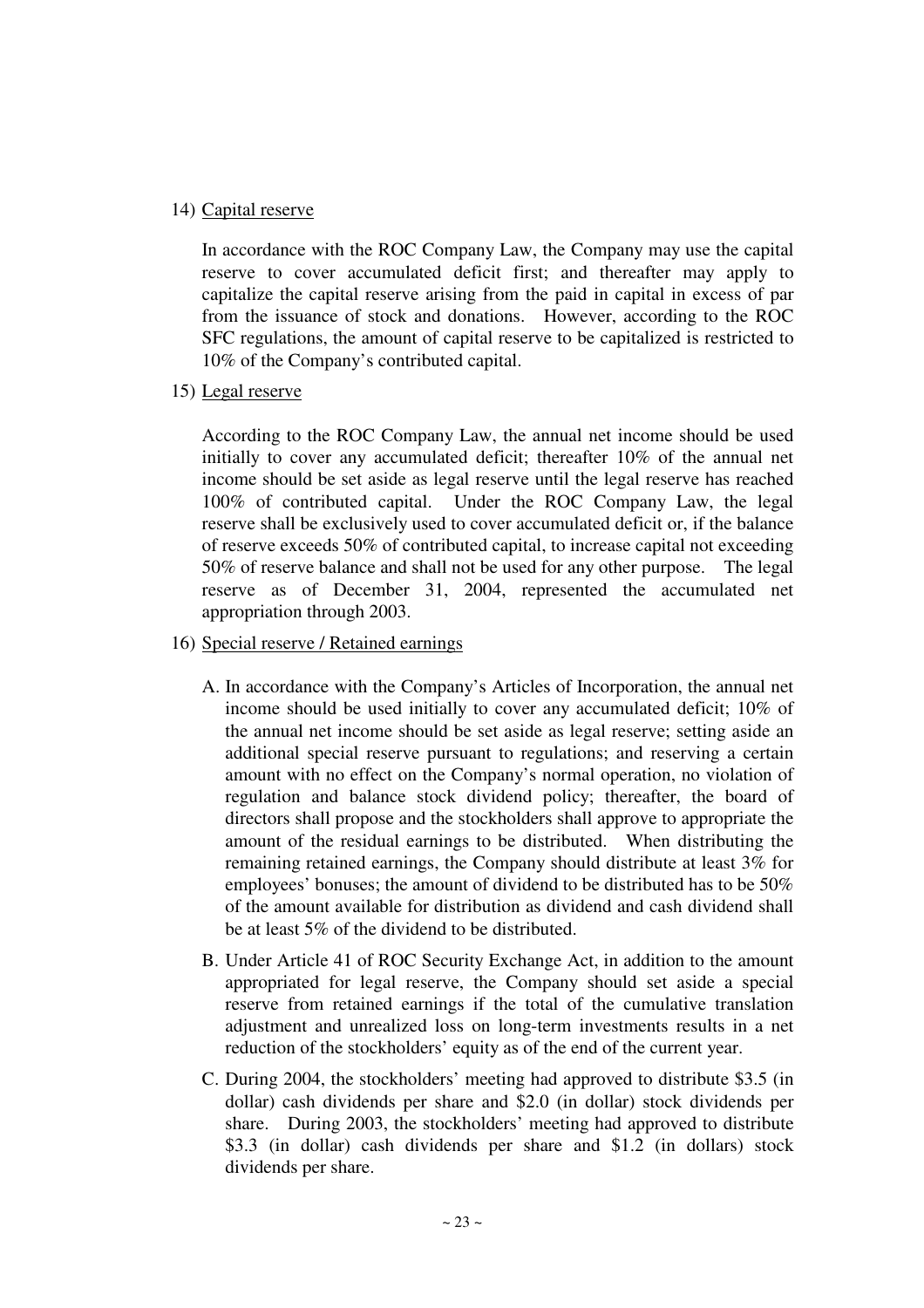D. As of March 18, 2005, the board of directors has not approved the earning distribution proposed by the management. The information regarding the board of directors' approval of earning distribution will be posted to the Market Observation Post System of Taiwan Stock Exchange Corporation website when it is available. The amount of the retained earnings distributed in 2003 for employee bonuses and directors' and supervisors' remunerations are as follows:

> The amount of the actual earnings distribution approved by the board of directors and the stockholders

| a) The amount of the retained earnings distributed |              |  |
|----------------------------------------------------|--------------|--|
| Employees' cash bonuses                            | 19.285       |  |
| Employees' stock bonuses                           |              |  |
| Shares (in thousands)                              | 1,929        |  |
| Amounts                                            | 19,285<br>\$ |  |
| As a percentage of outstanding common shares       | 0.69         |  |
| Directors' and supervisors' remunerations          | \$           |  |
| b) Information regarding earnings per common       |              |  |
| share (in dollars)                                 |              |  |
| Original earnings per common share                 | \$<br>6.32   |  |
| (Note a)                                           |              |  |
| Adjusted earnings per common share                 | \$<br>6.15   |  |
| (Note b)                                           |              |  |

- Note : a. Not including the number of retroactively adjusted common shares issued on capitalization of earnings, capital reserve and capitalization of employees' dividends in 2003.
	- b. Adjusted earnings per share = (Net income Employees' bonus Remunerations to directors and supervisors)/Weighted average outstanding common shares.
- E. The Taiwan imputation tax system requires that any undistributed current earnings, on tax basis, of a company derived on or after 1st January, 1998 be subject to an additional 10% corporate income tax if the earnings are not distributed before a specific time. This 10% additional tax on undistributed earnings paid by the Company can be used as tax credit by the shareholders, including foreign shareholders, against the withholding tax on dividends. In addition, the domestic shareholders can claim a proportionate share in the Company's corporate income tax as a tax credit against its individual income tax liability effective 1998. The actual creditable tax ratio of distributed earnings in 2003 was 31.7%. As of December 31, 2004, the imputation tax credit account balance was \$164,534 and the estimated creditable tax ratio was 16.63%. As of December 31, 2004, the Company's undistributed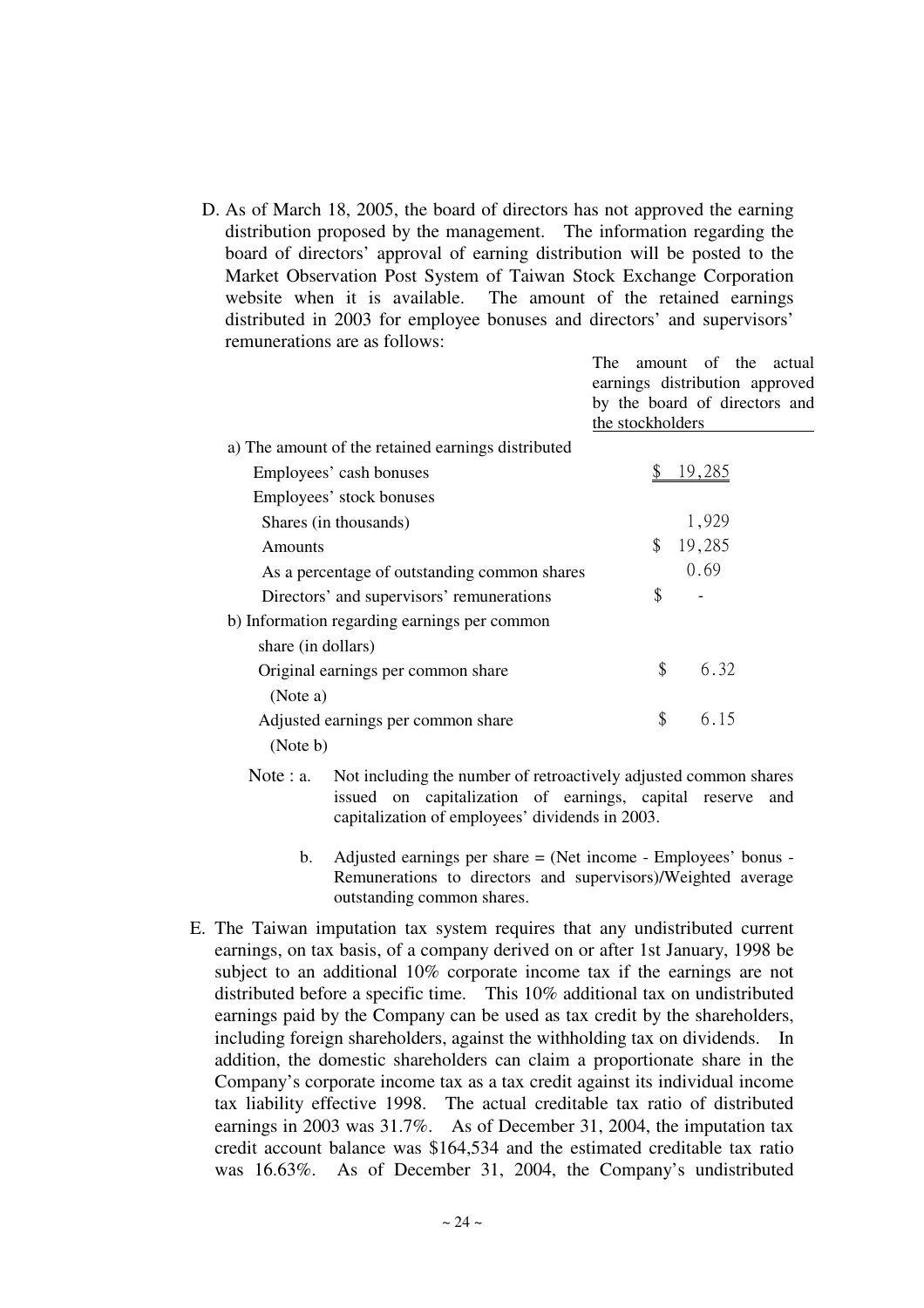earnings derived before and after the adoption of the imputation tax system were \$121,097 and \$1,942,257, respectively.

## 17) Earnings per common share

|                                                                                       |                          |                          | For the year ended December 31, 2004 |                       |                       |  |
|---------------------------------------------------------------------------------------|--------------------------|--------------------------|--------------------------------------|-----------------------|-----------------------|--|
|                                                                                       |                          |                          | Weighted                             |                       |                       |  |
|                                                                                       |                          |                          | average                              | Earnings per common   |                       |  |
|                                                                                       | Amount                   |                          | outstanding                          | share (in NT dollars) |                       |  |
|                                                                                       | <b>Before</b>            | After                    | common shares                        | <b>Before</b>         | After                 |  |
|                                                                                       | income tax               | income tax               | (in thousands)                       |                       | income tax income tax |  |
| Basic earnings per common<br>share:                                                   |                          |                          |                                      |                       |                       |  |
| Consolidated net income                                                               |                          | $$2,179,532$ \$1,883,973 | 274,945                              | \$ 7.93               | \$6.85                |  |
| The effect of outstanding<br>securities or rights that are<br>potentially dilutive to |                          |                          |                                      |                       |                       |  |
| common stock:                                                                         |                          |                          |                                      |                       |                       |  |
| Convertible bonds                                                                     |                          |                          | 16,848                               |                       |                       |  |
| Diluted earnings per common<br>share:                                                 |                          |                          |                                      |                       |                       |  |
| Consolidated net income<br>and the effect of<br>outstanding securities or             |                          |                          |                                      |                       |                       |  |
| rights that are potentially<br>dilutive to common stock                               | $$2,179,532$ \$1,883,973 |                          | 291,793                              | \$ 7.47               | 6.46                  |  |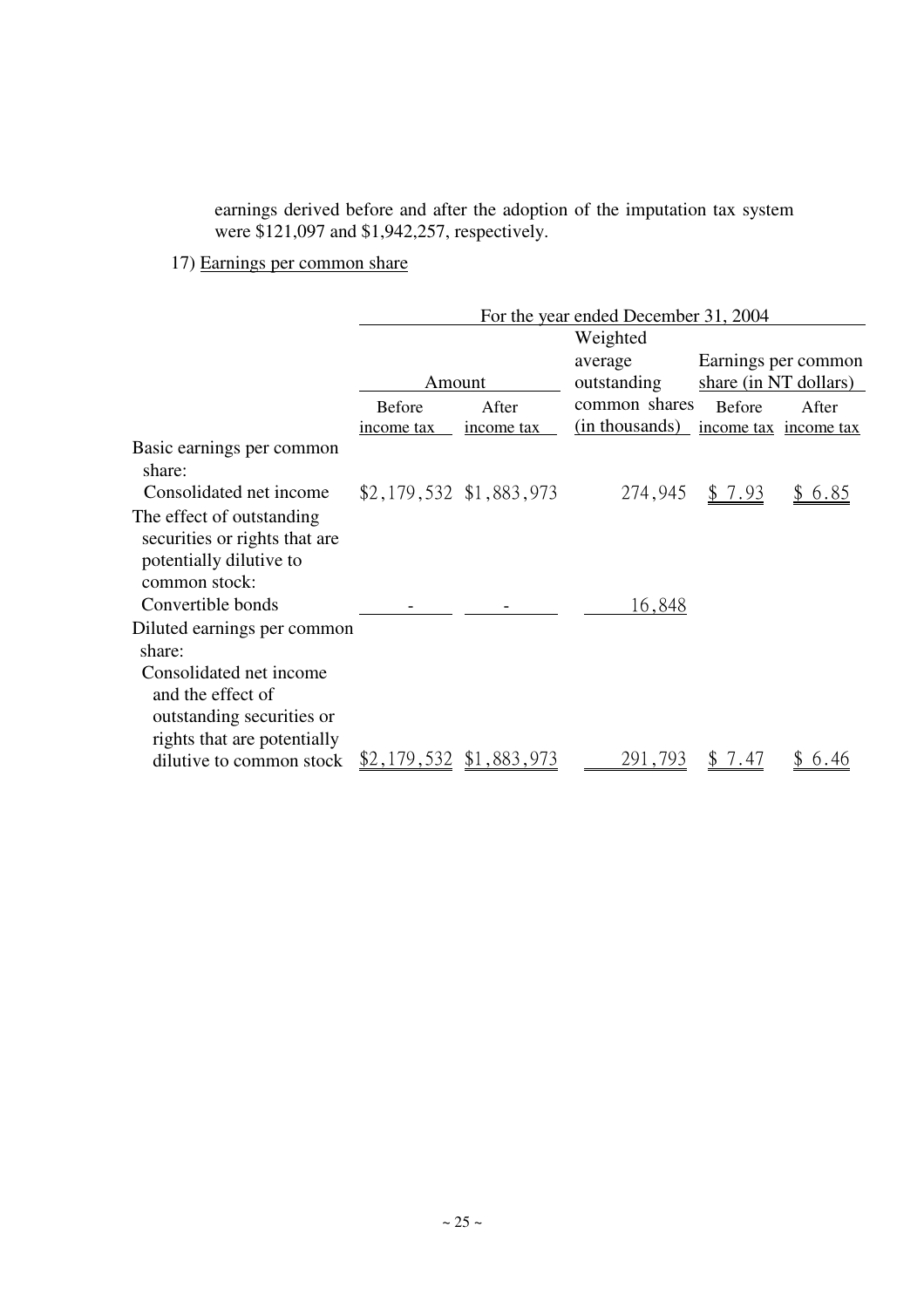|                                                                                                          |               |                          | For the year ended December 31, 2003 |                       |                       |  |
|----------------------------------------------------------------------------------------------------------|---------------|--------------------------|--------------------------------------|-----------------------|-----------------------|--|
|                                                                                                          |               |                          | Weighted                             |                       |                       |  |
|                                                                                                          |               |                          | average                              |                       | Earnings per common   |  |
|                                                                                                          | Amount        |                          | outstanding                          | share (in NT dollars) |                       |  |
|                                                                                                          | <b>Before</b> | After                    | common shares                        | <b>Before</b>         | After                 |  |
|                                                                                                          | income tax    | income tax               | (in thousands)                       |                       | income tax income tax |  |
| Basic earnings per common<br>share:                                                                      |               |                          |                                      |                       |                       |  |
| Consolidated net income                                                                                  |               | $$1,888,054$ \$1,428,470 | 273,249                              | \$ 6.91               | \$ 5.23               |  |
| The effect of outstanding<br>securities or rights that are<br>potentially dilutive to                    |               |                          |                                      |                       |                       |  |
| common stock:                                                                                            |               |                          |                                      |                       |                       |  |
| Convertible bonds                                                                                        |               |                          | 8,618                                |                       |                       |  |
| Diluted earnings per common<br>share:                                                                    |               |                          |                                      |                       |                       |  |
| Consolidated net income<br>and the effect of<br>outstanding securities or<br>rights that are potentially |               |                          |                                      |                       |                       |  |
| dilutive to common stock                                                                                 |               | $$1,888,054$ \$1,428,470 | 281,867                              | 6.70<br>$\mathbb{S}$  | 5.0 $/$               |  |

# 18) Personnel, depreciation and amortization expenses

The Company's personnel, depreciation and amortization expenses are as follows:

|                      | For the year ended December 31, 2004 |                        |    |                           |    |         |  |
|----------------------|--------------------------------------|------------------------|----|---------------------------|----|---------|--|
|                      |                                      | <b>Operating costs</b> |    | <b>Operating expenses</b> |    | Total   |  |
| Personnel expense    |                                      |                        |    |                           |    |         |  |
| <b>Salaries</b>      | \$                                   | 130,822                | \$ | 384,784                   | \$ | 515,606 |  |
| Insurance            |                                      | 9,073                  |    | 46,481                    |    | 55,554  |  |
| Pension              |                                      | 2,583                  |    | 4,199                     |    | 6,782   |  |
| Others               |                                      | 10,848                 |    | 8,150                     |    | 18,998  |  |
| Depreciation expense |                                      | 19,980                 |    | 28,924                    |    | 48,904  |  |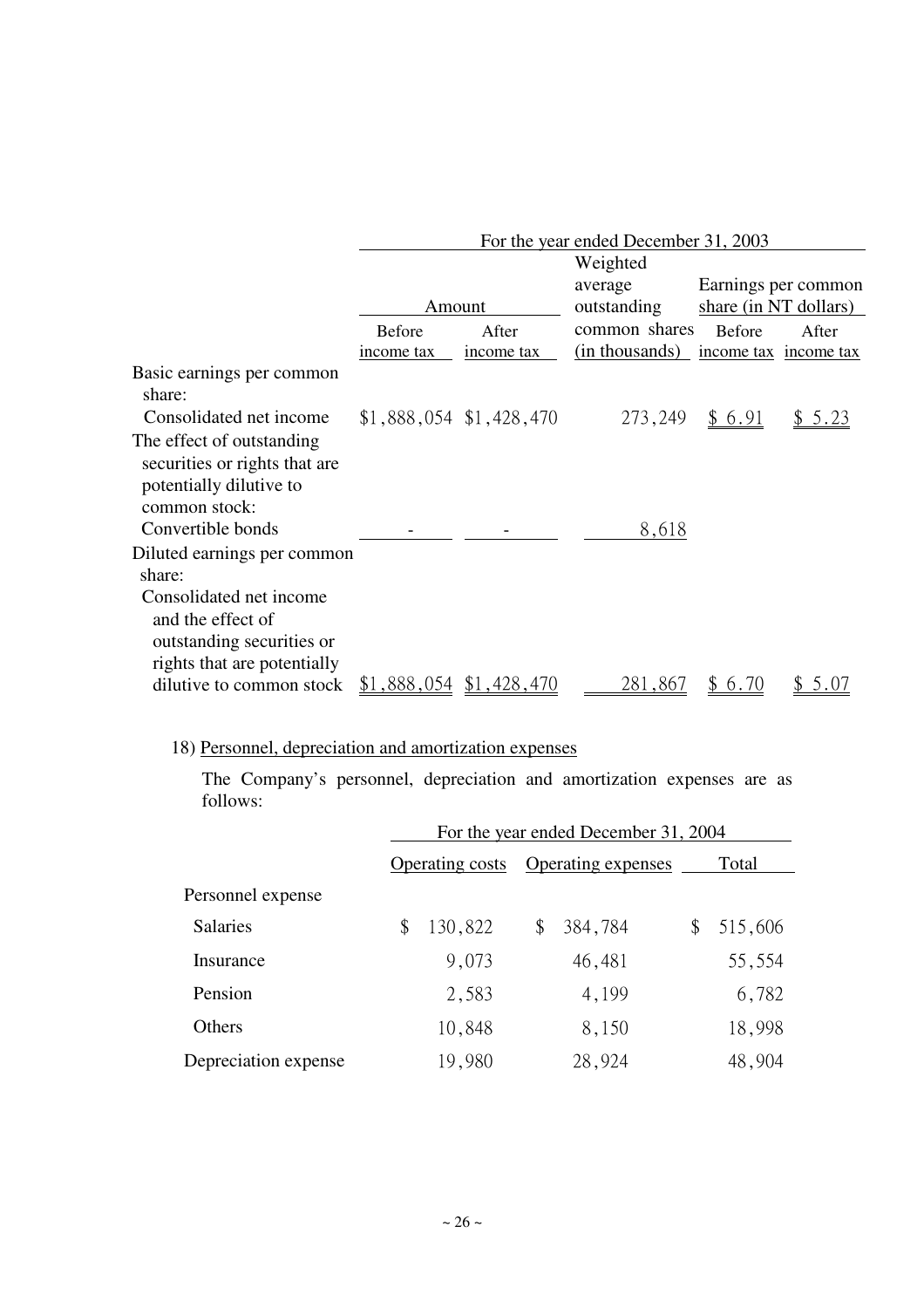|                      | For the year ended December 31, 2003 |        |                           |         |    |         |  |
|----------------------|--------------------------------------|--------|---------------------------|---------|----|---------|--|
|                      | <b>Operating costs</b>               |        | <b>Operating expenses</b> |         |    | Total   |  |
| Personnel expense    |                                      |        |                           |         |    |         |  |
| <b>Salaries</b>      | \$                                   | 86,830 | \$                        | 329,664 | \$ | 416,494 |  |
| Insurance            |                                      | 5,665  |                           | 27,313  |    | 32,978  |  |
| Pension              |                                      | 1,926  |                           | 4,468   |    | 6,394   |  |
| <b>Others</b>        |                                      | 6,638  |                           | 5,939   |    | 12,577  |  |
| Depreciation expense |                                      | 14,400 |                           | 24,085  |    | 38,485  |  |
| Amortization expense |                                      |        |                           | 3,602   |    | 3,602   |  |

## 5. RELATED PARTY TRANSACTIONS

1) Names of related parties and the relationship with the Company

| Name                                                        | Relationship with the Company                               |
|-------------------------------------------------------------|-------------------------------------------------------------|
| C-Tech Corporation                                          | The Company's general manager is the chairman<br>of C-Tech. |
| Transcend (H.K.) Limited<br>(Transcend H.K.)                | Substantial related party                                   |
| Shanghai Transcend Information<br>Inc. (Shanghai Transcend) | $\prime\prime$                                              |

## 2) Significant transaction with related party

## A. Sales

|                    | 2004      |           | 2003      |           |  |
|--------------------|-----------|-----------|-----------|-----------|--|
|                    |           | $\%$ of   |           | $\%$ of   |  |
|                    | Amount    | net sales | Amount    | net sales |  |
| C-Tech Corporation | \$397,063 |           | \$212,258 |           |  |
| Transcend H.K.     | 306,476   |           | 178,104   |           |  |
| Shanghai Transcend | 67,254    |           | 36,727    |           |  |
|                    | 70,793    |           | 089       |           |  |

The prices and terms to related parties have no significant difference from those to third parties, but the receipts are based on the operating condition of related parties.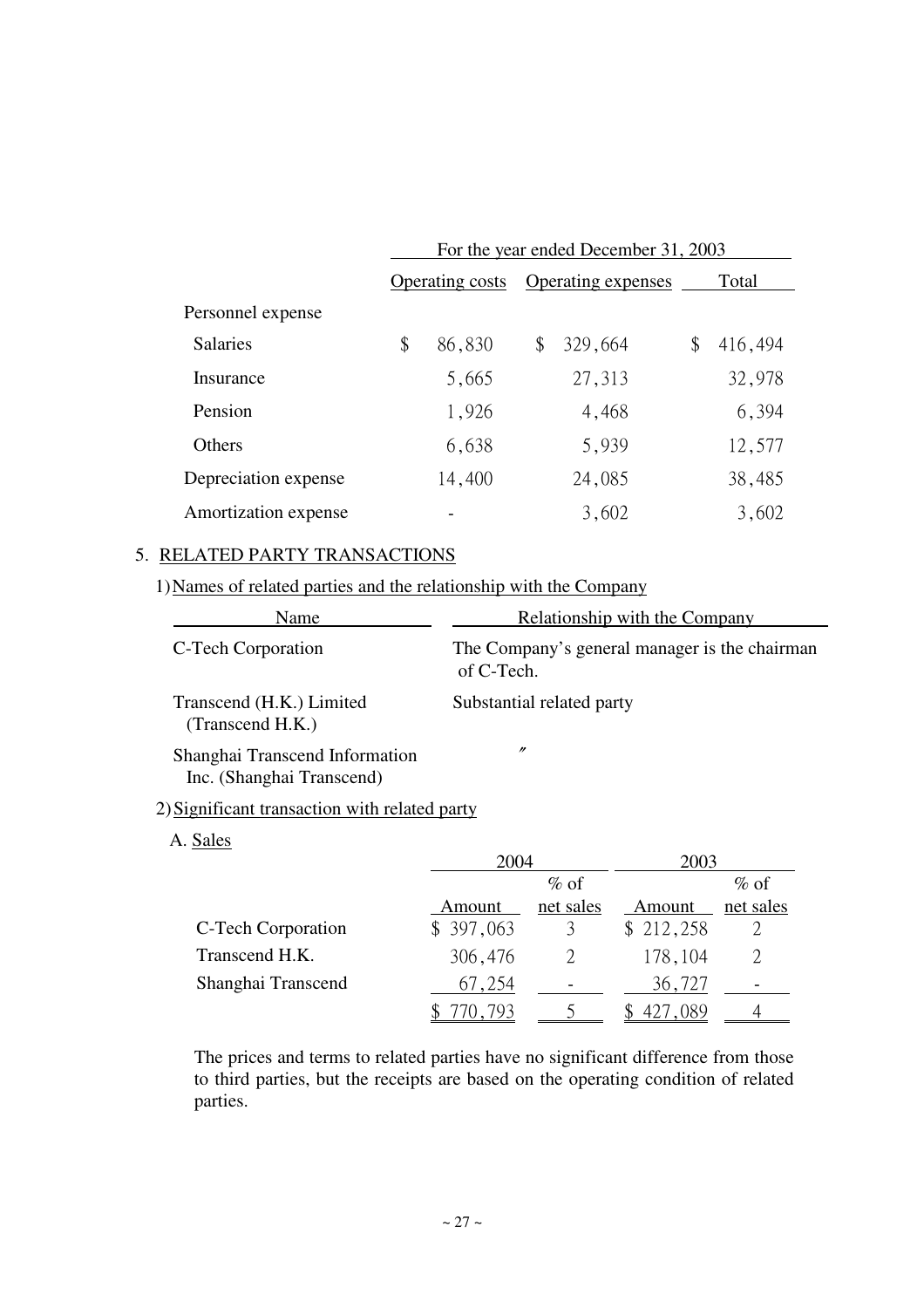## B. Accounts receivable

|                    | December 31, 2004 |            | December 31, 2003 |            |  |
|--------------------|-------------------|------------|-------------------|------------|--|
|                    | $\%$ of           |            |                   | $\%$ of    |  |
|                    |                   | accounts   |                   | accounts   |  |
|                    | Amount            | receivable | Amount            | receivable |  |
| C-Tech Corporation | 64,451            |            | 23,980            |            |  |
| Shanghai Transcend | 30,076            |            | 35,743            | 4          |  |
| Transcend H.K.     | 14,128            |            | 21,826            |            |  |
|                    | 08.655            |            |                   |            |  |

C. Land and building sold to C-Tech corporation in 2004 amounted to \$11,200. This transaction made an increase in current net income amounted to \$1,945.

## 6. PLEDGED ASSETS

|                               |                                                                                    | <b>Book Value</b> |         |  |  |
|-------------------------------|------------------------------------------------------------------------------------|-------------------|---------|--|--|
|                               |                                                                                    | December 31,      |         |  |  |
| Nature of Assets              | Nature of liability secured                                                        | 2004              | 2003    |  |  |
| Property, plant and<br>assets | Commercial paper payable,<br>equipment and other long-term and short-term<br>loans | ,095,558          | 106,271 |  |  |

## 7. COMMITMENTS AND CONTINGENT LIABILITIES

As of December 31, 2004, in addition to those items disclosed in Note 4(8), the significant commitment and contingent liability are as follows:

The Company's opened but unused letters of credit for purchase of merchandise amounted to \$286,065.

## 8. SIGNIFICANT LOSS OR DAMAGE EXPERIENCE

None.

9. SIGNIFICANT SUBSEQUENT EVENTS

None.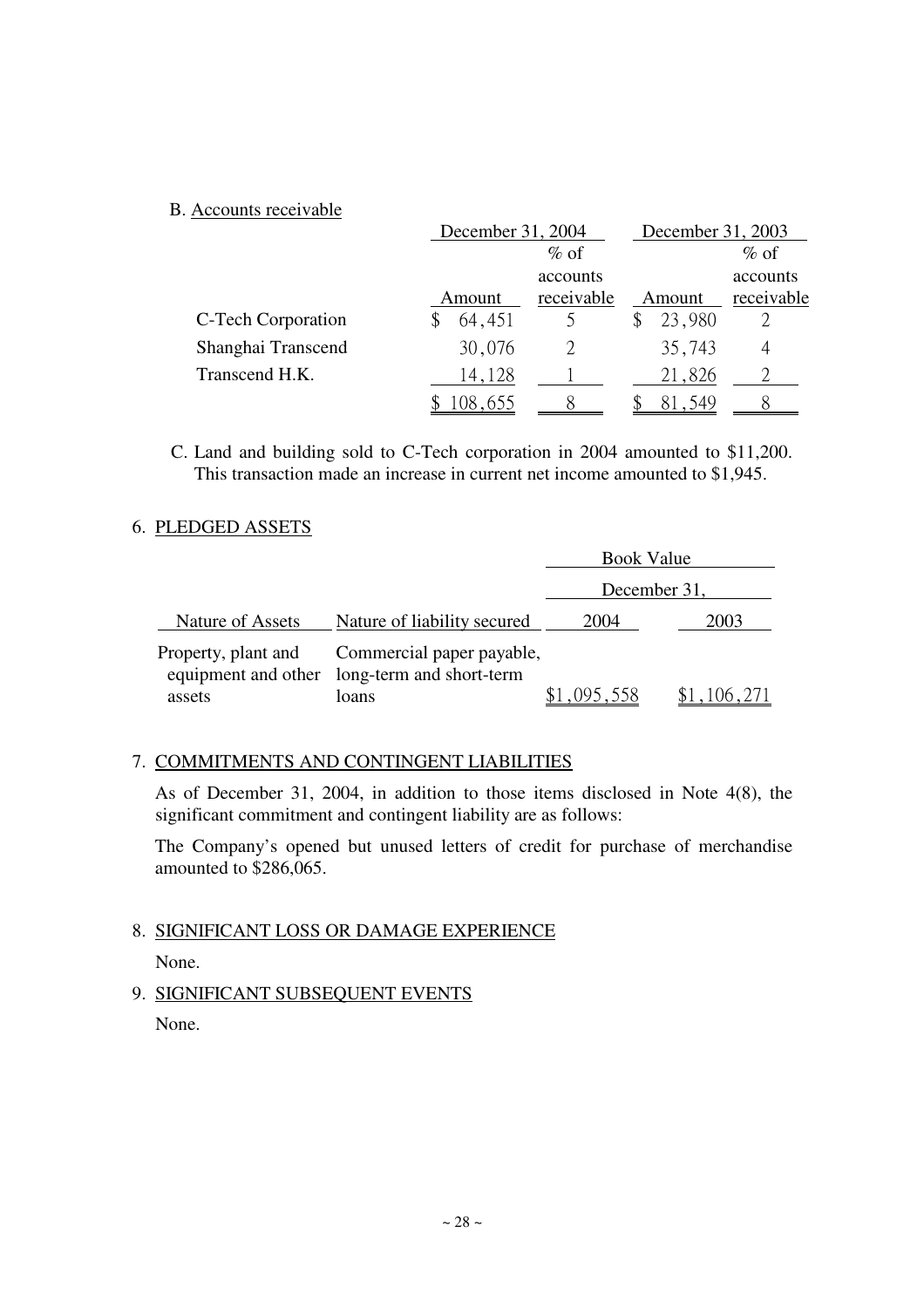## 10. OTHERS

1) Financial instruments disclosure:

A. Non-derivative financial instruments:

|                             | December 31, 2004 |                                                     | December 31, 2003 |            |  |
|-----------------------------|-------------------|-----------------------------------------------------|-------------------|------------|--|
|                             | Book value        | Fair value                                          | Book value        | Fair value |  |
| Assets                      |                   |                                                     |                   |            |  |
| Financial instrument assets |                   |                                                     |                   |            |  |
| with book value equal to    |                   |                                                     |                   |            |  |
| fair value                  |                   | $$3,039,675$ $$3,039,675$ $$2,413,592$ $$2,413,592$ |                   |            |  |
| Short-term investments      | 1,791,779         | 1,810,118                                           | 1,351,118         | 1,450,191  |  |
| Long-term investments       | 7,453             | 7,453                                               | 7,453             | 7,453      |  |
| Liabilities                 |                   |                                                     |                   |            |  |
| Financial instrument        |                   |                                                     |                   |            |  |
| liabilities with book       |                   |                                                     |                   |            |  |
| value equal to fair value   | 1,865,903         | 1,865,903                                           | 2,441,339         | 2,441,339  |  |
| Accrued pension liabilities | 18,422            | 31,291                                              | 15,829            | 17,708     |  |

B. Derivative financial instruments:

|                         | December 31, 2004    |    |            |    | December 31, 2003 |    |            |  |
|-------------------------|----------------------|----|------------|----|-------------------|----|------------|--|
|                         | Book value           |    | Fair value |    | Book value        |    | Fair value |  |
| Assets                  |                      |    |            |    |                   |    |            |  |
| Forward exchange        |                      |    |            |    |                   |    |            |  |
| contracts               | \$<br>$\blacksquare$ | \$ |            | \$ |                   | \$ | 210        |  |
| Liabilities             |                      |    |            |    |                   |    |            |  |
| Foreign currency option |                      |    |            |    |                   |    |            |  |
| contracts               | 35,000               |    | 77,916     |    |                   |    | 5,861      |  |

The related assumptions on the fair values of financial instruments are as follows:

A) Financial assets and liabilities with book value equal to fair value.

The carrying amounts of short-term non-derivative assets and liabilities, which include cash and cash equivalents, receivables, payables and other current liabilities, approximate the fair values due to their short maturities.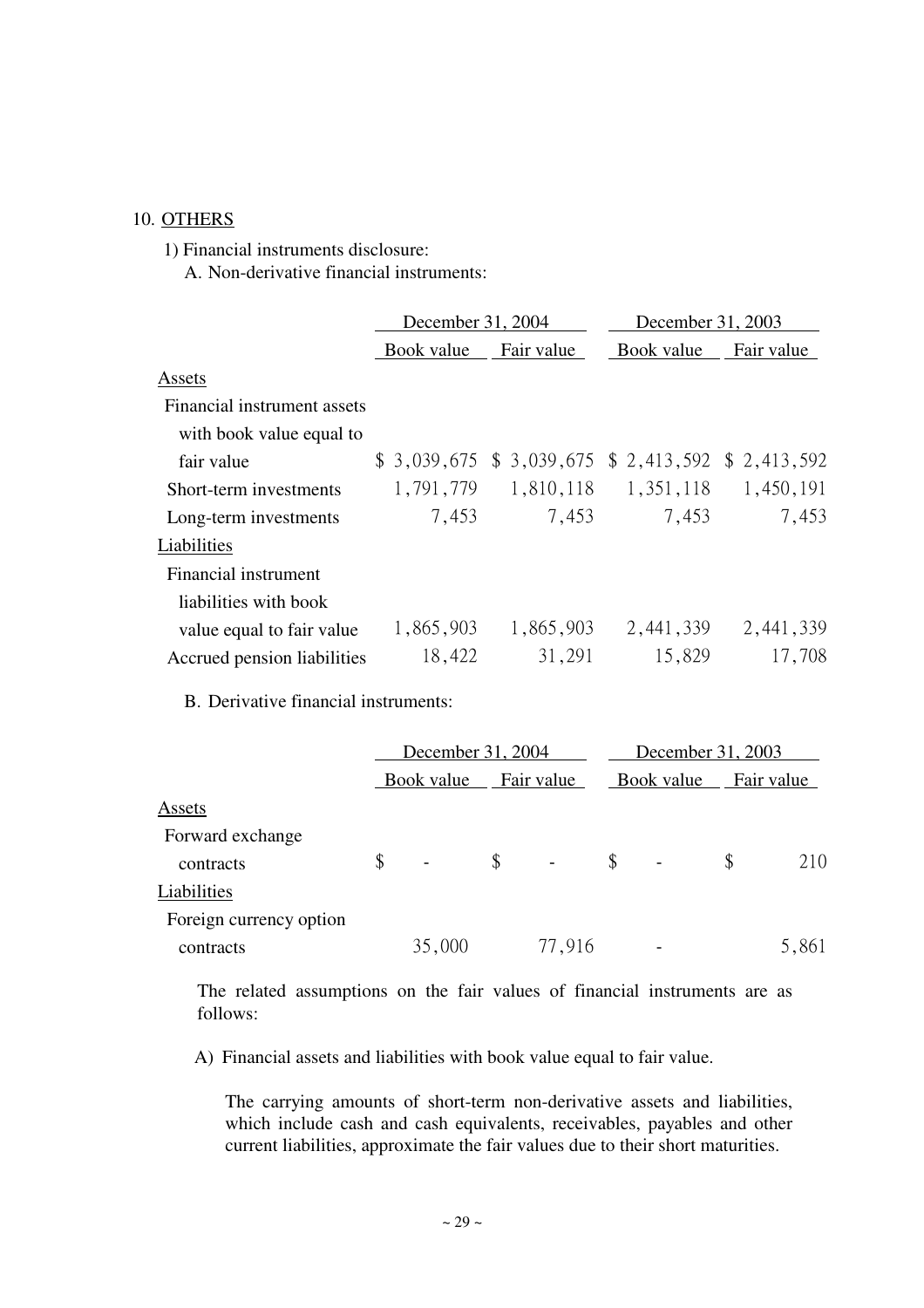- B) The fair value of short-term and long-term investments is based on market value, or financial/other information, if market value is not available.
- C) The fair Value of long-term loans is estimated using discounted future cash flows with a discount rate based on the interest rates of long-term loans agreement with similar condition.
- D) The fair value of accrued pension liabilities is based on the actuarial pension report, the measurement dates of which were December 31, 2004 and 2003.
- E) The fair values of derivative financial instruments are based on the estimated amount the Company will receive or pay if the contract is cancelled at the balance sheet date, including the unrealized gains or losses outstanding at the balance sheet date. Such fair values are estimated using discounted future cash flows.
- F) Financial instruments that have balance sheet credit risk:

|                                |                                        | December 31, 2004 December 31, 2003 |
|--------------------------------|----------------------------------------|-------------------------------------|
|                                | <b>Guarantee Amount</b>                | <b>Guarantee Amount</b>             |
| Guarantee for Transcend        |                                        |                                     |
| Japan                          |                                        | 425,000 thousand 585,000 thousand   |
| <b>Guarantee for Transcend</b> |                                        |                                     |
| <b>USA</b>                     | US\$ 5,000 thousand US\$5,000 thousand |                                     |

The Company provided guarantees only to the investees which it has the ability to exercise significant influence. As the Company has the complete control over the credit condition of the investees, collateral was deemed not required. The maximum loss which the Company will incur would be equal to the amounts guaranteed.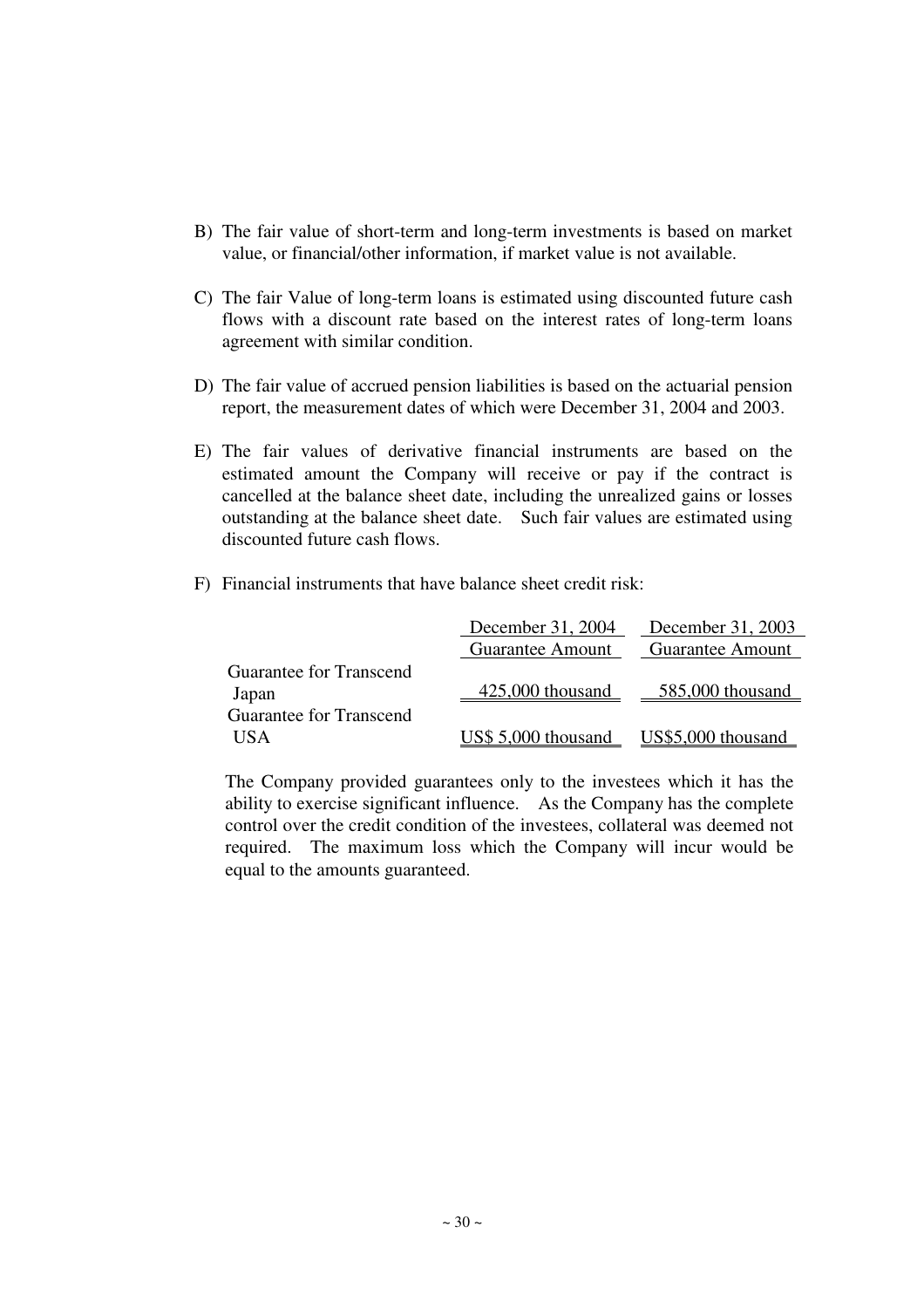#### 2) Information on derivative instruments

As of December 31, 2004 and 2003, the Company's outstanding derivative financial instruments contracts were as follows:

#### A. Forward exchange contracts

A) Contract amount or nominal principal and credit risk

|                  | December 31, 2004        | December 31, 2003                                               |                          |  |  |  |
|------------------|--------------------------|-----------------------------------------------------------------|--------------------------|--|--|--|
|                  | Contract amount          | Contract amount                                                 |                          |  |  |  |
|                  |                          | (Nominal principal) Credit risk (Nominal principal) Credit risk |                          |  |  |  |
| Forward exchange | $\overline{\phantom{a}}$ | US\$6,000                                                       | $\overline{\phantom{a}}$ |  |  |  |
| contracts        |                          | thousand                                                        |                          |  |  |  |

The banks which the Company deals with are all in good credit standing and, therefore, the possibility is low for the banks not to comply with the terms of the contracts. In the event that the banks fail to comply with the contracts, these will not cause any major losses to the Company.

B) Market Risk

The main purpose of the forward contracts is to hedge exchange losses. The exchange gain or loss from rate fluctuation will be hedge by these transactions. Accordingly, no significant market risks are expected.

C) Future cash flow, periods and risk

A. Future cash flow and period: Not applicable.

B. No significant cash flow risks are expected.

D) Terms, characteristics and purposes of the derivative contracts

The Company entered into forward foreign exchange contracts with banks to hedge the risk on accounts receivable. The Company reviews the hedge strategy periodically.

E) Disclosure

The net future cash flow of the forward foreign exchange contracts is shown as current assets or liabilities.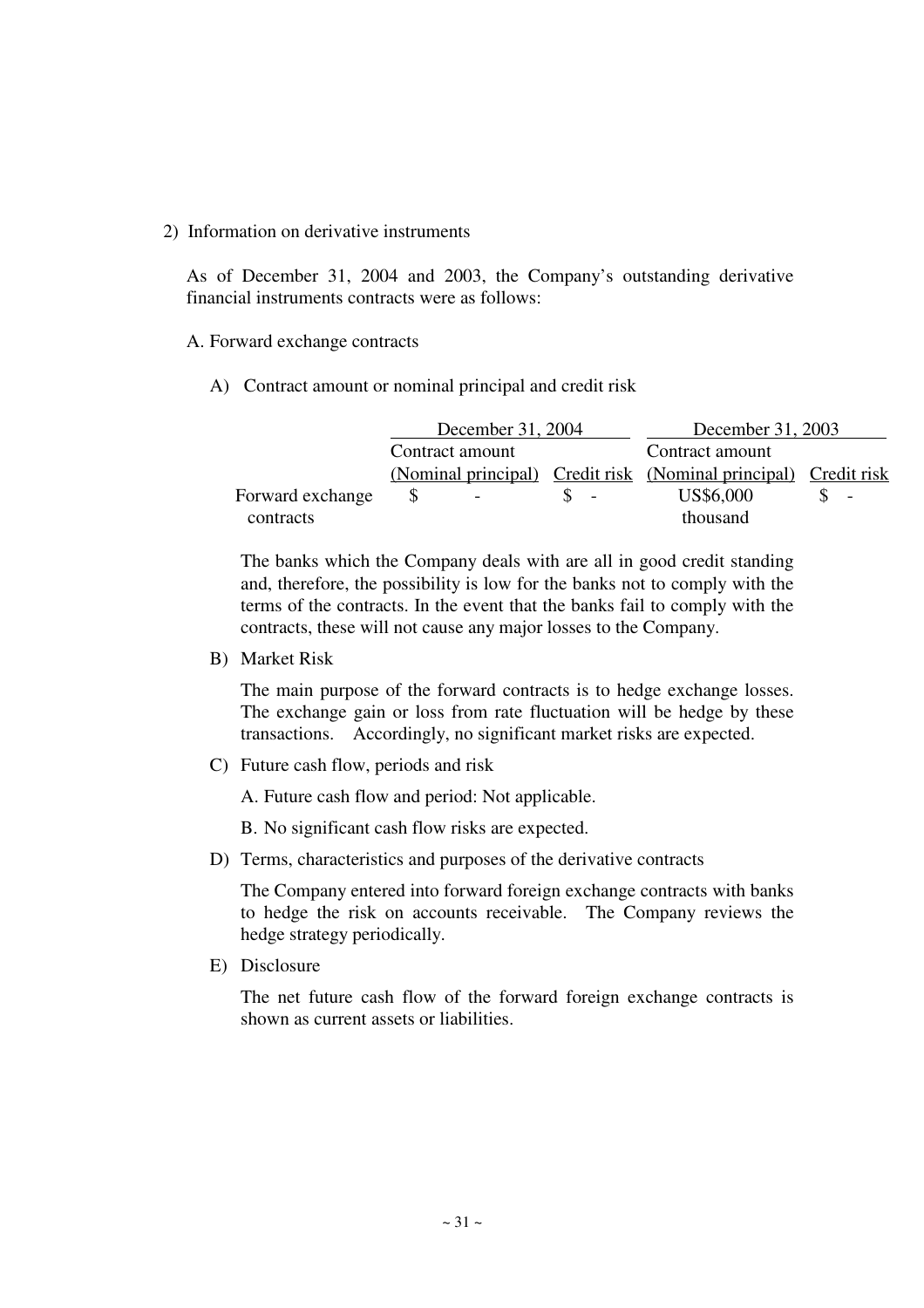#### B. Foreign currency option contracts

A) Contract amount, nominal principal and credit risk

|                                      |                     |             | (Amount in thousands) |             |
|--------------------------------------|---------------------|-------------|-----------------------|-------------|
|                                      | December 31, 2004   |             | December 31, 2003     |             |
|                                      | Contract amount     |             | Contract amount       |             |
|                                      | (Nominal principal) | Credit risk | (Nominal principal)   | Credit risk |
| Sale of call option<br>contracts     | 22,700              | \$          | 3,000                 | \$          |
| Sale of put option<br>contracts      | 7,000               |             | 1,000                 |             |
| Sale of call option<br>contracts     | US\$1,000           |             |                       |             |
| Sale of call option<br>contracts     | US\$10,500          |             |                       |             |
| Sale of put option<br>contracts      | US\$21,500          |             | <b>US\$500</b>        |             |
| Purchase of call<br>option contracts | 7,000               |             |                       |             |
| Purchase of put<br>option contracts  | 4,500               |             |                       |             |
| Purchase of call<br>option contracts | US\$8,000           |             |                       |             |
| Purchase of put<br>option contracts  | US\$10,500          |             | <b>US\$500</b>        |             |

The banks which the Company deals with are all in good credit standing and, therefore, the possibility is low for the banks not to comply with the terms of the contracts.

B) Market risk

The main purpose of the transaction is to hedge exchange loss. The exchange gain or loss from rate fluctuation will be hedged by these transactions. Accordingly, no significant market risks are expected.

C) Future cash flow periods and risk

The Company entered into foreign currency option contracts to hedge foreign exchange losses. There is no cash flow risk because the Company's working capital is sufficient to settle the contracts. Whether the option contracts would be settled depends on the effect of variability of exchange rate upon the counterparties. Therefore, the time and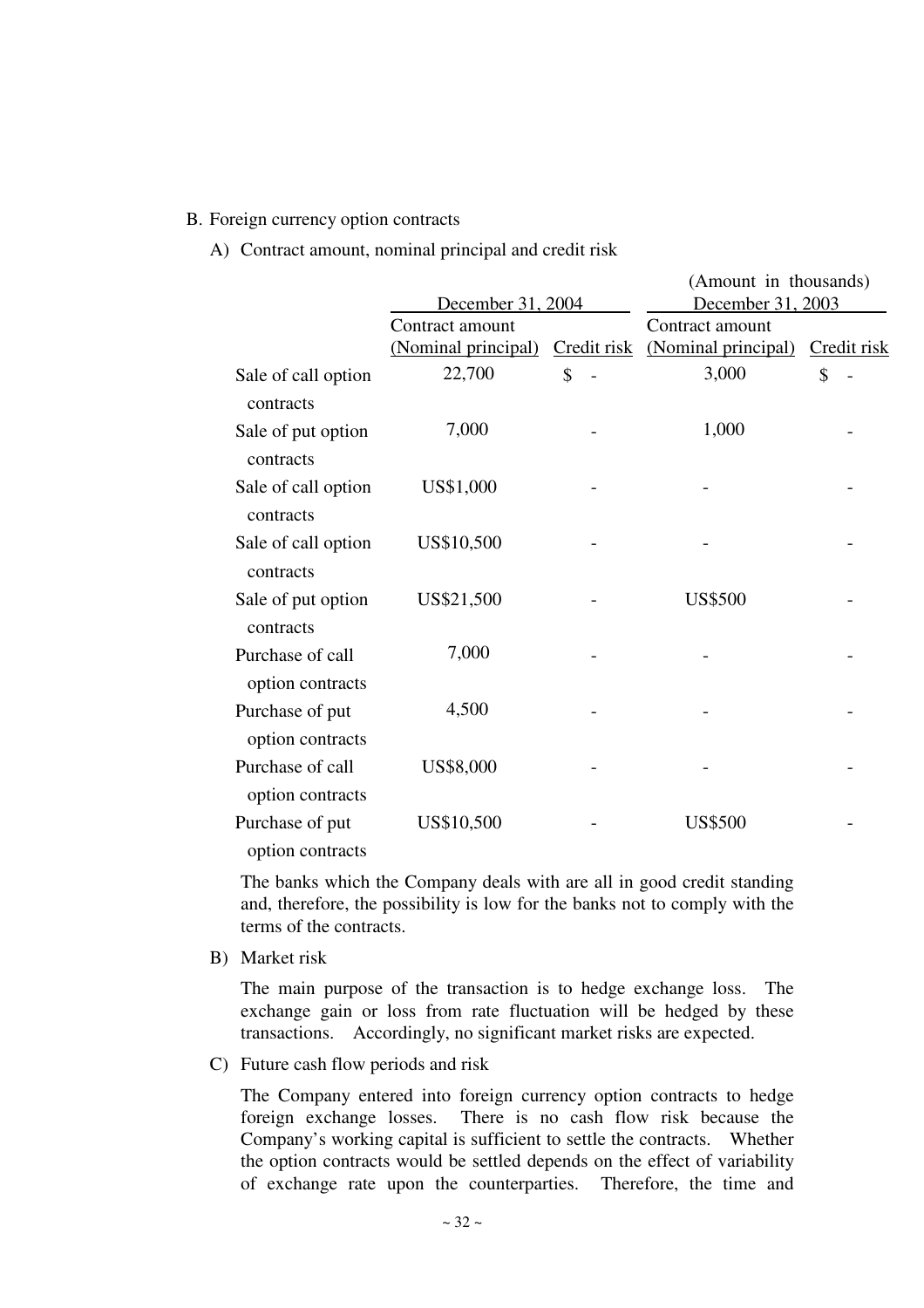amount of future cash flow are determined by the future exchange rate. If the Company settles all option contracts, the related cash inflow would be \$32,550 and US\$24,222,000 and the related cash outflow would be 921,375,000 and 13,200,000.

D) Term, characteristics and purpose of derivative contracts

| For the year ended December 31, 2004 |                 |                |                                            |  |  |  |  |  |  |  |  |
|--------------------------------------|-----------------|----------------|--------------------------------------------|--|--|--|--|--|--|--|--|
| Contracts                            | Inception dates |                | Settlement dates Settlement rates(dollars) |  |  |  |  |  |  |  |  |
| Sale of call option $2004.10.06~$    |                 | $2005.01.03-$  | 1.27~1.332 (EUR:US\$)                      |  |  |  |  |  |  |  |  |
|                                      | 2004.12.23      | 2005.06.22     |                                            |  |  |  |  |  |  |  |  |
| Sale of put option                   | 2004.12.06      | $2005.01.21 -$ | 1.326 (EUR:US\$)                           |  |  |  |  |  |  |  |  |
|                                      |                 | 2005.03.21     |                                            |  |  |  |  |  |  |  |  |
| Sale of call option 2004.12.23       |                 | 2005.04.27     | 32.55 (US\$:NT\$)                          |  |  |  |  |  |  |  |  |
| Sale of call option $2004.12.02$ ~   |                 | $2005.01.21 -$ | 103.50~105.70                              |  |  |  |  |  |  |  |  |
|                                      | 2004.12.14      | 2005.05.11     | (US\$:YEN)                                 |  |  |  |  |  |  |  |  |
| Sale of put option                   | $2004.10.13-$   | $2005.01.18-$  | 100~107.30 (US\$:YEN)                      |  |  |  |  |  |  |  |  |
|                                      | 2004.12.23      | 2005.06.27     |                                            |  |  |  |  |  |  |  |  |
| Purchase of call                     | 2004.12.06      | $2005.01.21 -$ | 1.326 (EUR:US\$)                           |  |  |  |  |  |  |  |  |
| option                               |                 | 2005.03.21     |                                            |  |  |  |  |  |  |  |  |
| Purchase of put                      | 2004.10.06~     | $2005.01.03-$  | $1.27 - 1.30$ (EUR:US\$)                   |  |  |  |  |  |  |  |  |
| option                               | 2004.10.29      | 2005.03.21     |                                            |  |  |  |  |  |  |  |  |
| Purchase of call                     | $2004.10.13-$   | $2005.01.21 -$ | 105.20~107.25                              |  |  |  |  |  |  |  |  |
| option                               | 2004.12.14      | 2005.05.11     | (US\$:YEN)                                 |  |  |  |  |  |  |  |  |
| Purchase of put                      | 2004.12.02~     | $2005.01.21 -$ | $103.50 - 105.70$                          |  |  |  |  |  |  |  |  |
| option                               | 2004.12.14      | 2005.05.11     | (US\$:YEN)                                 |  |  |  |  |  |  |  |  |

The Company entered into foreign option contracts with banks to hedge the risk of exchange rate fluctuations. The Company reviews the hedge strategy periodically.

E) Disclosure

The foreign currency option contracts entered into for hedging purposes are carried at market value, and are classified as current foreign exchange gains or losses and other current liabilities. As of December 31, 2004, the amount was \$35,000.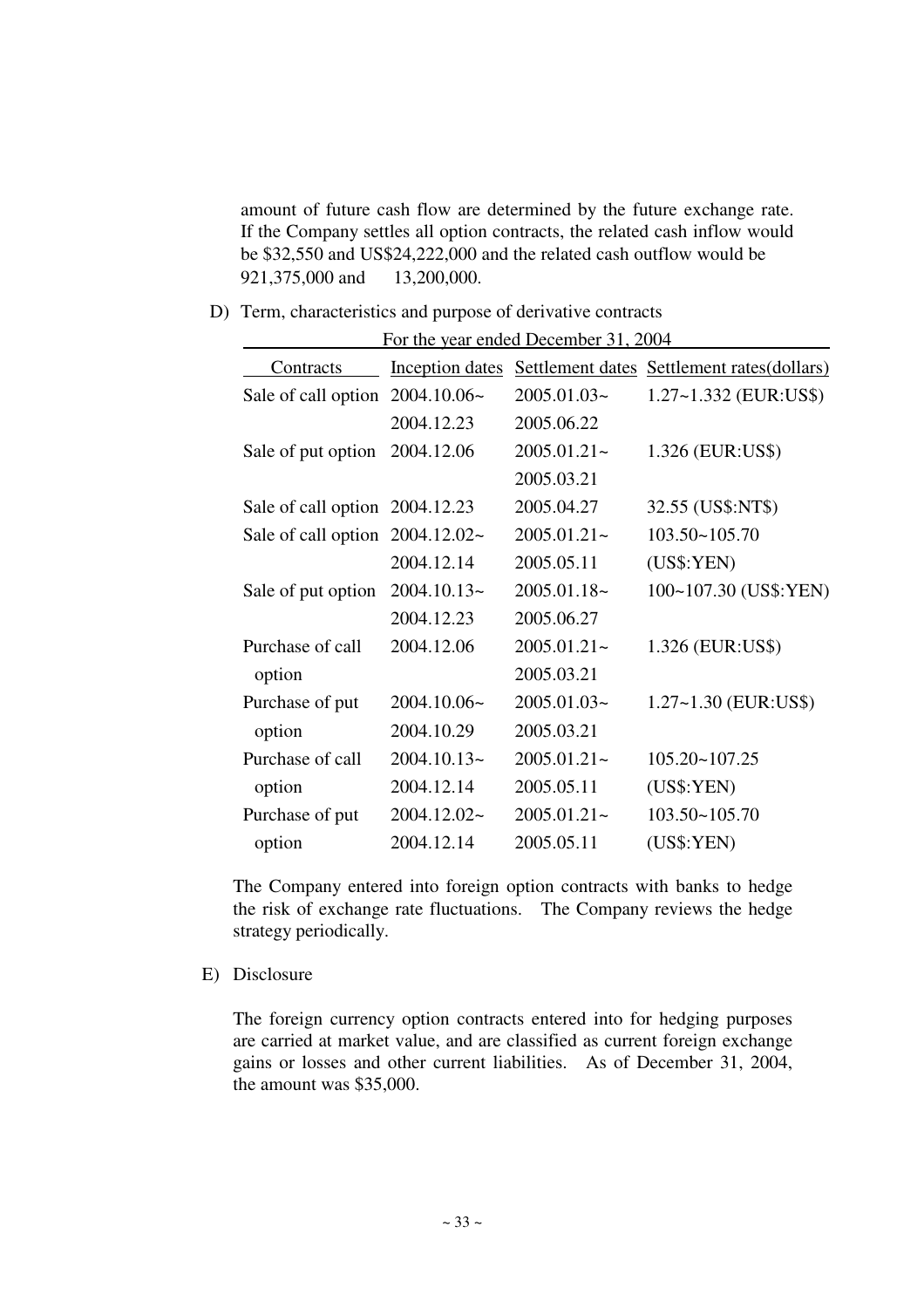## 4) Elimination of transactions between the Company and subsidiaries

| Transactions                                                      | <b>Transcend Japan</b> |                | Saffire |       | <b>Transcend USA</b> | <b>Transcend Germany Transcend Europe</b> |           |
|-------------------------------------------------------------------|------------------------|----------------|---------|-------|----------------------|-------------------------------------------|-----------|
| A) Elimination of long-term<br>investments                        | \$<br>103,655          | $\mathbb{S}^-$ | 54,591  | $\$\$ |                      | \$                                        | \$        |
| B) Elimination of intercompany<br>receivable and payable accounts |                        |                |         |       |                      |                                           |           |
| Accounts receivable                                               | 449,582                |                |         |       | 56,871               | 206,400                                   | 614,282   |
| C) Elimination of income statement<br>accounts                    |                        |                |         |       |                      |                                           |           |
| <b>Sales</b>                                                      | 1,482,164              |                |         |       | 1,508,846            | 1,392,953                                 | 2,994,891 |
| Purchases                                                         |                        |                |         |       | 58,139               |                                           |           |
| Unrealized profit on<br>intercompany transactions                 | 10,595                 |                |         |       | 4,984                | 7,365                                     | 17,951    |
| Realized profit on intercompany<br>transactions                   | 8,057                  |                |         |       | 16,415               | 8,264                                     | 21,157    |
| Selling expenses                                                  | 7,355                  |                |         |       | 10,981               | 18,618                                    | 30,038    |
| Other revenues                                                    | 2,312                  |                |         |       | 2,882                | 2,084                                     | 5,463     |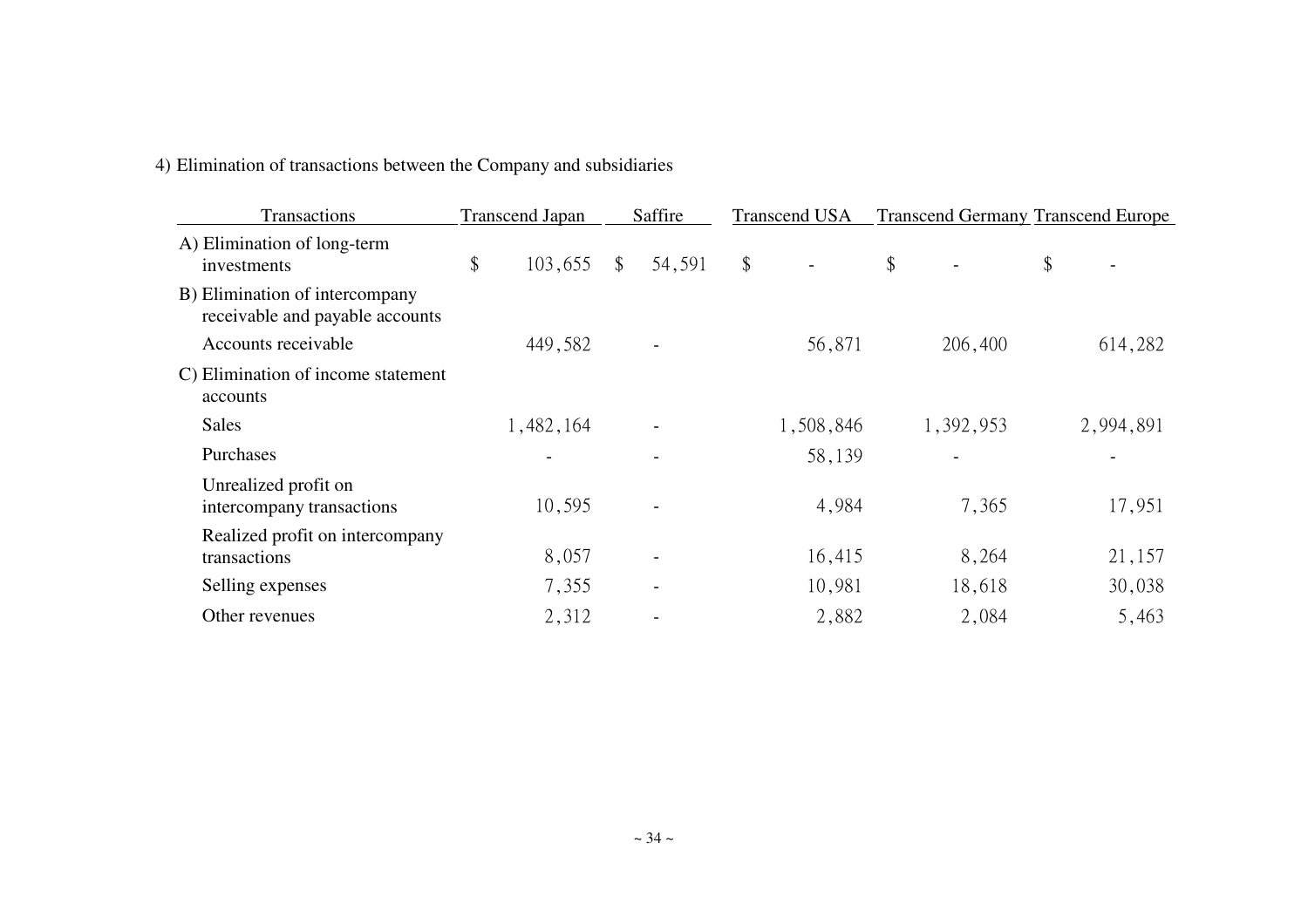## 11. ADDITIONAL DISCLOSURE REQUIRED BY SFC

### 1) Related information of significant transactions

- A. Lending to others :
- January 1, 2004 December 31, 2004

|                 |             |                |              |                             |                          |                                      | Amount of sales |                          |           |                               |                |                  |
|-----------------|-------------|----------------|--------------|-----------------------------|--------------------------|--------------------------------------|-----------------|--------------------------|-----------|-------------------------------|----------------|------------------|
|                 |             |                |              |                             |                          |                                      | to (purchases   |                          |           |                               |                |                  |
|                 |             |                | The maximum  |                             |                          |                                      | from) the       |                          |           |                               |                |                  |
| balance for the |             |                |              |                             |                          | The credit limit<br>borrower for the |                 |                          |           |                               |                |                  |
|                 |             | Accounts used  | year ended   |                             |                          |                                      | year ended      | The reason for Bad debts |           |                               | for the        | The ceiling of   |
| Name of the     | Name of the | to record such | December 31, | The ending                  |                          | The reason for                       | December 31,    | short-term               | allowance | Collateral and its respective |                | fund financing   |
| company         | borrowers   | lending        | 2004         | balance                     | Interest rate lending    |                                      | 2004            | lending                  | provided  | value                         | borrower       | for the borrower |
| Saffire         | Memhiro     | Due from       |              | US\$1,250,000 US\$1,250,000 | $\overline{\phantom{a}}$ | For short-term                       |                 | To maintain              |           | $\overline{\phantom{0}}$      | US\$ 1,500,000 | Note a           |
|                 |             | subsidiary     |              |                             |                          | lending                              |                 | working capital          |           |                               |                |                  |

Note : a. The policy on the ceiling of credit limits for all borrowers and for each individual borrower from Saffire Investment Ltd. can not exceed the total contributed capital (US\$1,500 thousand).

B. Endorsements and guarantees for others:

c. The policy on the ceiling of total outstanding guarantee and guarantee for single party is 40% and 20% of the Company's net worth, respectively. The Company's net worth at December 31, 2004 was \$5,769,367.

January 1, 2004 – December 31, 2004

|                        |                                     |                                  |                                                          | The maximum<br>outstanding guarantee              |                                                             | The ratio of accumulated                             |                                                                 |          |                                                                      |
|------------------------|-------------------------------------|----------------------------------|----------------------------------------------------------|---------------------------------------------------|-------------------------------------------------------------|------------------------------------------------------|-----------------------------------------------------------------|----------|----------------------------------------------------------------------|
| Name of the<br>company | Name of parties being<br>guaranteed | Relationship with<br>the Company | The ceiling of<br>guarantee for single<br>party (Note c) | amount for the year<br>ended December 31,<br>2004 | The outstanding<br>guarantee amount at<br>December 31, 2004 | The amount of<br>guarantee with<br>collateral placed | guarantee amount to net<br>worth value of the<br>Company $(\%)$ | (Note c) | The ceiling of the outstanding<br>guarantee for the respective party |
| Transcend              | Transcend Information Inc.          | Note b                           | ,153,873                                                 | US\$5,000,000                                     | US\$5,000,000                                               |                                                      | 3%                                                              |          | 2,307,747                                                            |
| Taiwan                 | Transcend Japan Inc.                | Note a                           |                                                          | 470,000,000                                       | 425,000,000                                                 | - -                                                  | 2%                                                              |          |                                                                      |

Note : a. The Company owns more than 50% voting rights of the investee company.

b. The Company and its subsidiaries own more than 50% voting rights of the investee company.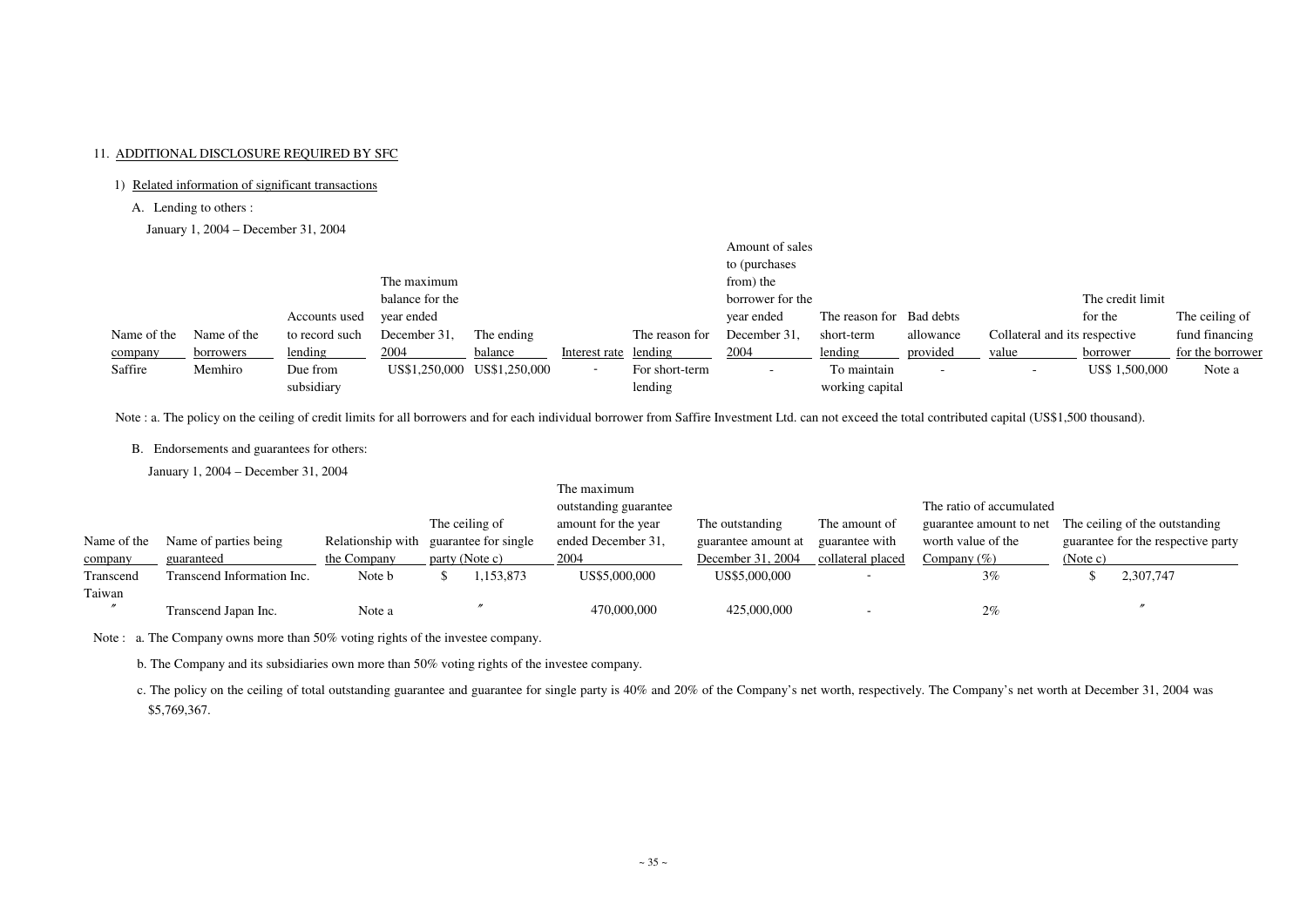|  | C. Marketable securities at December 31, 2004: (Individually disclosed securities over \$60,000) |  |
|--|--------------------------------------------------------------------------------------------------|--|
|--|--------------------------------------------------------------------------------------------------|--|

|                         |                                                                      |                          |                         |                 | December 31, 2004 |                                     |                     |
|-------------------------|----------------------------------------------------------------------|--------------------------|-------------------------|-----------------|-------------------|-------------------------------------|---------------------|
|                         |                                                                      |                          |                         | Number of       |                   | Percentage of                       | Market value or net |
| Name of the company     | Type and name of marketable securities Relationship with the Company |                          | General ledger accounts | shares or units | Book value        | company's ownership worth per share |                     |
| <b>Transcend Taiwan</b> | Listed stocks                                                        |                          |                         |                 |                   |                                     |                     |
|                         | Micro Star International, etc.                                       |                          | Short-term investments  |                 | 3,305             |                                     | ,681                |
|                         | Beneficiary certificates                                             |                          |                         |                 |                   |                                     |                     |
|                         | <b>ABN Amro Bond Fund</b>                                            |                          |                         | 26, 298, 479    | 384,020           | $\overline{\phantom{a}}$            | 385,743             |
|                         | NITC Bond Fund                                                       |                          |                         | 1,784,847       | 284,230           |                                     | 285,779             |
|                         | JF (TAIWAN) First Bond Fund                                          |                          |                         | 18,286,701      | 249,760           |                                     | 250,462             |
|                         | NAM Short Term Fixed Income Fund                                     |                          |                         | 379,683         | 161,676           |                                     | 159,106             |
|                         | PCA Well Pool Fund                                                   |                          |                         | 12, 290, 347    | 150,000           |                                     | 150,167             |
|                         | CS Money Market Fund (LUX)-Euro                                      |                          |                         | 8,758           | 136,251           |                                     | 150,391             |
|                         | <b>Truswell Bond Fund</b>                                            |                          |                         | 7,386,644       | 91,692            | $\overline{\phantom{a}}$            | 91,882              |
|                         | Forsyth Alternative Income                                           |                          |                         |                 | 126,443           |                                     | 125,347             |
|                         |                                                                      |                          |                         |                 | ,584,072          |                                     | ,598,877            |
|                         | <b>Bonds</b>                                                         |                          |                         |                 |                   |                                     |                     |
|                         | CS 3 Month Euribo                                                    |                          |                         | 2,000           | 79,603            |                                     | 86,884              |
|                         | CMC CLN, etc.                                                        |                          |                         |                 | 124,799           |                                     | 122,676             |
|                         |                                                                      |                          |                         |                 | 204,402           |                                     | 209,560             |
|                         |                                                                      |                          |                         |                 | 1,791,779         |                                     | ,810,118            |
|                         | <b>Stocks</b>                                                        |                          |                         |                 |                   |                                     |                     |
|                         | <b>Transcend Japan</b>                                               | The Company's subsidiary | Long-term investments   | 6,400           | $\$\$<br>103,655  | 100                                 | 103,655<br>\$       |
|                         | Saffire                                                              |                          |                         | 1,500,000       | 54,591            | 100                                 | 54,591              |
|                         | Dramexchange Tech Inc.                                               |                          |                         | 158,599         | 7,453             | $\overline{2}$                      |                     |
|                         |                                                                      |                          |                         |                 | 165,699           |                                     |                     |
| Saffire                 | <b>Stocks</b>                                                        |                          |                         |                 |                   |                                     |                     |
|                         | Memhiro                                                              | The Company's subsidiary | Long-term investments   | 339,000         | 425 thousand      | 100                                 | 425 thousand        |
| Memhiro                 | <b>Stocks</b>                                                        |                          |                         |                 |                   |                                     |                     |
|                         | <b>Transcend USA</b>                                                 | The Company's subsidiary | Long-term investments   | 625,000         | $$1,334$ thousand | 100                                 | 1,334 thousand      |
|                         | <b>Transcend Europe</b>                                              |                          |                         | 100             | 355 thousand      | 100                                 | 355 thousand        |
|                         | <b>Transcend Germany</b>                                             |                          | Other Liabilities       |                 | $(119)$ thousand  | 100                                 | $(119)$ thousand    |
|                         |                                                                      |                          |                         |                 | $$1,570$ thousand |                                     | 1,570 thousand      |
|                         |                                                                      |                          |                         |                 |                   |                                     |                     |

|    | ٠<br>۰<br>۰ |  |
|----|-------------|--|
| ۰. |             |  |

|                                 | Percentage of                       | Market value or net |                   |  |  |  |  |  |
|---------------------------------|-------------------------------------|---------------------|-------------------|--|--|--|--|--|
|                                 | company's ownership worth per share |                     |                   |  |  |  |  |  |
| $\overline{5}$                  |                                     | $\frac{1}{2}$       | 1,681             |  |  |  |  |  |
| $\overline{0}$                  |                                     |                     | 385,743           |  |  |  |  |  |
| $\overline{0}$                  |                                     |                     | 285,779           |  |  |  |  |  |
| $\overline{0}$                  |                                     |                     | 250,462           |  |  |  |  |  |
| 6                               |                                     |                     | 159,106           |  |  |  |  |  |
| $\overline{0}$                  |                                     |                     | 150,167           |  |  |  |  |  |
| $\mathbf{1}$                    |                                     |                     | 150,391           |  |  |  |  |  |
|                                 |                                     |                     | 91,882            |  |  |  |  |  |
|                                 |                                     |                     | 125,347           |  |  |  |  |  |
| $\frac{2}{2}$                   |                                     |                     | 1,598,877         |  |  |  |  |  |
| $\frac{39}{29}$                 |                                     |                     | 86,884            |  |  |  |  |  |
|                                 |                                     |                     | 122,676           |  |  |  |  |  |
|                                 |                                     |                     | 209,560           |  |  |  |  |  |
|                                 |                                     | \$                  | 1,810,118         |  |  |  |  |  |
| 5                               | 100                                 | \$                  | 103,655           |  |  |  |  |  |
| $\mathbf{1}$                    | 100                                 |                     | 54,591            |  |  |  |  |  |
| $\frac{3}{9}$                   | $\overline{2}$                      |                     |                   |  |  |  |  |  |
|                                 |                                     |                     |                   |  |  |  |  |  |
| $\overline{d}$                  | 100                                 | \$                  | thousand<br>425   |  |  |  |  |  |
| d                               | 100                                 | \$                  | 1,334<br>thousand |  |  |  |  |  |
| d                               | 100                                 |                     | 355 thousand      |  |  |  |  |  |
|                                 | 100                                 |                     | (119) thousand    |  |  |  |  |  |
| $\frac{\mathrm{d}}{\mathrm{d}}$ |                                     | \$                  | 1,570 thousand    |  |  |  |  |  |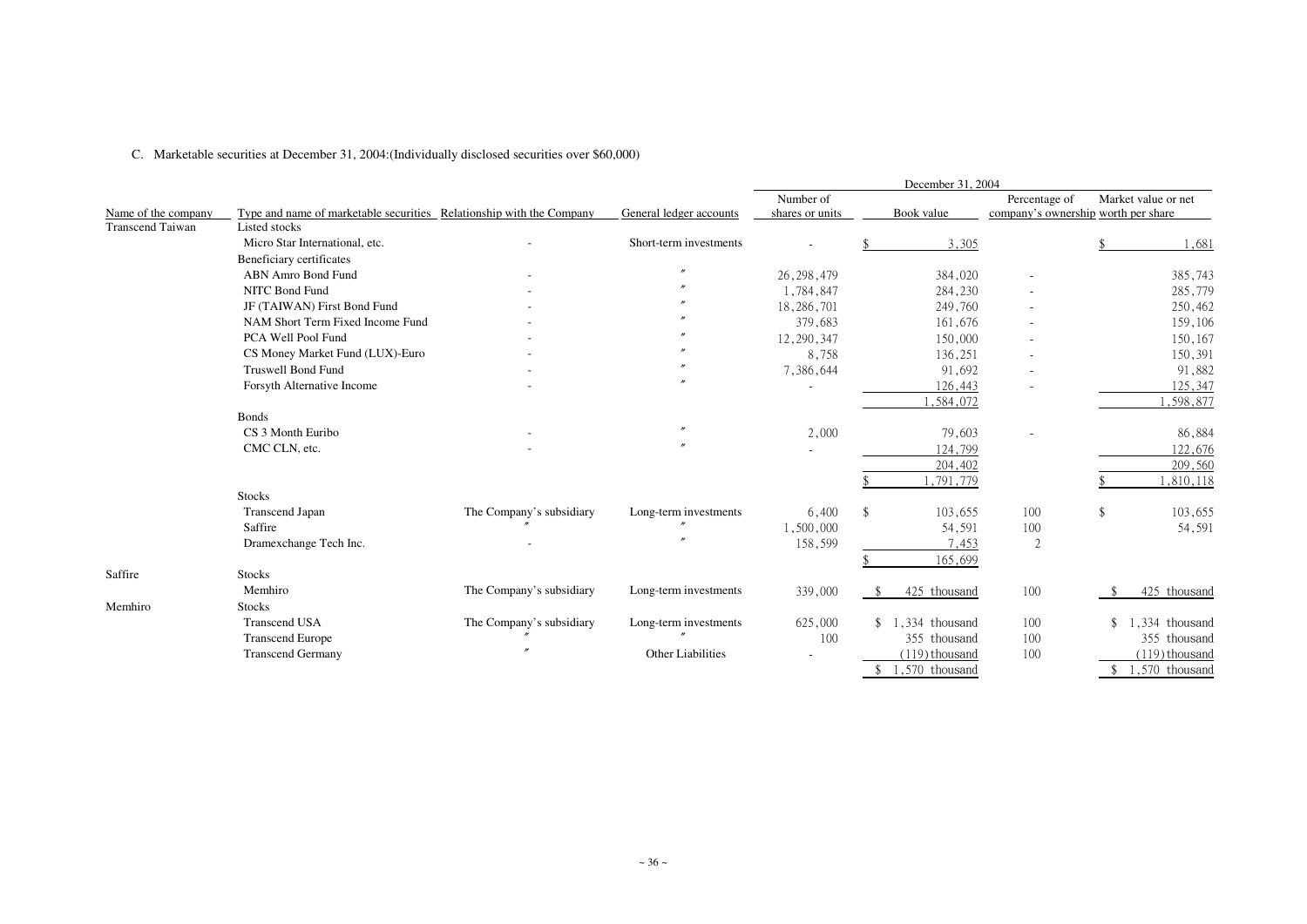# D. Accumulated additions and disposals of one single marketable securities exceeding \$100,000 or 20% of total contributed capital: January 1, 2004 –December 31, 2004

| Number of<br>Number of<br>Number of<br>Name<br>Number of<br>shares<br>shares<br>shares<br>General ledger<br>(thousand<br>of the<br>Name of<br>Relationship with (thousand<br>shares<br>Gain (loss)<br>(thousand<br>the securities<br>units)<br>from disposal<br>units)<br>Counterparty<br>the Company<br>(thousand units)<br><b>Sales Price</b><br>Book value<br>units)<br>Amount<br>accounts<br>Amount<br>Amount<br>company<br>Transcend<br>$6,759$ \$<br>234,249<br>$2,035$ \$<br>78,387<br>312,624<br>8,794<br>312,624<br>$\mathcal{S}$<br>$\frac{1}{2}$<br>GS Euro Liquid<br>Short-term investments<br>$\mathcal{S}$<br>$\sim$ $-$<br>Taiwan<br>Reserves Fund<br>218,291<br>9<br>143,725<br>9<br>16<br>228,327<br>225,765<br>2,562<br>16<br>CS Money Market<br>Fund (LUX)-Euro<br>$^{\prime\prime}$<br>220<br>80,681<br>1,502<br>547,785<br>1,722<br>632,592<br>628,466<br>4,126<br><b>United Money Fund</b><br>893<br>386,242<br>393<br>380<br>513<br>224,959<br>224,566<br>NAM Short Term<br>$\sim$<br>Fixed Income Fund<br>$\prime\prime$<br>50<br>50<br>321<br>161,355<br>161,355<br>161,676<br>National Bank of<br>Taipei ECB<br>$\prime\prime$<br>3,991<br>48,577<br>28,838<br>355,600<br>25,442<br>314,348<br>312,485<br>1,863<br>7,387<br>Truswell Bond fund<br>5,443<br>92,000<br>150,000<br>415<br>58,000<br>8,548<br>13,991<br>150,415<br><b>Truswell Predmier</b><br>$\sim$<br>Fund<br>33,000<br>89<br>12,290<br>15,014<br>183,000<br>2,724<br>33,089<br>PCA Well Pool Fund<br>$\sim$<br>6,823<br>196,507<br>89,007<br>8,145<br>107,500<br>14,968<br>198,045<br>1,538<br>Jih Sun Bond Fund<br>$\sim$<br>8,491<br>1,577<br>116,430<br>9,910<br>137,000<br>18,401<br>255,007<br>253,403<br>Shinkong Chi-Shin<br>$\overline{\phantom{m}}$<br>Fund<br>904<br>5,707<br>1,785<br>142,500<br>906,400<br>4,826<br>766,758<br>764,670<br>2,088<br>NITC Bond Fund<br>$\overline{\phantom{m}}$<br>3,204<br>7,172<br>90,500<br>130,500<br>40,000<br>10,376<br>131,170<br>670<br>United Bond Fund<br>$\overline{\phantom{m}}$<br>$\sim$<br>5,635<br>993<br>76,029<br>10,426<br>142,000<br>16,061<br>219,022<br>218,029<br><b>HSBC Net Money</b><br>Management Fund<br>$\mathbf{I}$<br>355<br>11,415<br>116,500<br>11,415<br>116,855<br>116,500<br>Fubon Chi-Hsing III<br>$\overline{\phantom{a}}$<br>Fund<br>8,814<br>100,000<br>100,605<br>100,000<br><b>ING CHB Taiwan</b><br>8,814<br>605<br>$\overline{\phantom{a}}$<br>$\overline{\phantom{m}}$<br>$\overline{\phantom{a}}$<br><b>Bond Fund</b><br>71,287<br>1,040,000<br>44,989<br>658,000<br>2,020<br>26,298<br>655,980<br>ABN Amro Bond<br>$\overline{\phantom{a}}$<br>Fund<br>29,499<br>402,700<br>152,940<br>118<br>11,212<br>153,058<br>18,287<br>JF (TAIWAN) First<br>$\sim$<br><b>Bond Fund</b><br>$^{\prime\prime}$<br>166,000<br>10,833<br>166,119<br>166,000<br>119<br>10,883<br>Fubon Ju-I Fund<br>$\sim$<br>$\overline{\phantom{a}}$<br>11,889<br>166,119<br>11,889<br>167,095<br>166,119<br>976<br>Fubon Ju-II Fund<br>$\overline{\phantom{a}}$ |  |  |  | <b>Beginning balance</b> |  | Addition |  | Disposal |  |  |  | Ending balance |         |
|-----------------------------------------------------------------------------------------------------------------------------------------------------------------------------------------------------------------------------------------------------------------------------------------------------------------------------------------------------------------------------------------------------------------------------------------------------------------------------------------------------------------------------------------------------------------------------------------------------------------------------------------------------------------------------------------------------------------------------------------------------------------------------------------------------------------------------------------------------------------------------------------------------------------------------------------------------------------------------------------------------------------------------------------------------------------------------------------------------------------------------------------------------------------------------------------------------------------------------------------------------------------------------------------------------------------------------------------------------------------------------------------------------------------------------------------------------------------------------------------------------------------------------------------------------------------------------------------------------------------------------------------------------------------------------------------------------------------------------------------------------------------------------------------------------------------------------------------------------------------------------------------------------------------------------------------------------------------------------------------------------------------------------------------------------------------------------------------------------------------------------------------------------------------------------------------------------------------------------------------------------------------------------------------------------------------------------------------------------------------------------------------------------------------------------------------------------------------------------------------------------------------------------------------------------------------------------------------------------------------------------------------------------------------------------------------------------------------------------------------------------------------------------------------------------------------------------------------------------------------------------------------------------------------------------------------------------------------------------------------------------------------------|--|--|--|--------------------------|--|----------|--|----------|--|--|--|----------------|---------|
|                                                                                                                                                                                                                                                                                                                                                                                                                                                                                                                                                                                                                                                                                                                                                                                                                                                                                                                                                                                                                                                                                                                                                                                                                                                                                                                                                                                                                                                                                                                                                                                                                                                                                                                                                                                                                                                                                                                                                                                                                                                                                                                                                                                                                                                                                                                                                                                                                                                                                                                                                                                                                                                                                                                                                                                                                                                                                                                                                                                                                       |  |  |  |                          |  |          |  |          |  |  |  |                |         |
|                                                                                                                                                                                                                                                                                                                                                                                                                                                                                                                                                                                                                                                                                                                                                                                                                                                                                                                                                                                                                                                                                                                                                                                                                                                                                                                                                                                                                                                                                                                                                                                                                                                                                                                                                                                                                                                                                                                                                                                                                                                                                                                                                                                                                                                                                                                                                                                                                                                                                                                                                                                                                                                                                                                                                                                                                                                                                                                                                                                                                       |  |  |  |                          |  |          |  |          |  |  |  |                |         |
|                                                                                                                                                                                                                                                                                                                                                                                                                                                                                                                                                                                                                                                                                                                                                                                                                                                                                                                                                                                                                                                                                                                                                                                                                                                                                                                                                                                                                                                                                                                                                                                                                                                                                                                                                                                                                                                                                                                                                                                                                                                                                                                                                                                                                                                                                                                                                                                                                                                                                                                                                                                                                                                                                                                                                                                                                                                                                                                                                                                                                       |  |  |  |                          |  |          |  |          |  |  |  |                |         |
|                                                                                                                                                                                                                                                                                                                                                                                                                                                                                                                                                                                                                                                                                                                                                                                                                                                                                                                                                                                                                                                                                                                                                                                                                                                                                                                                                                                                                                                                                                                                                                                                                                                                                                                                                                                                                                                                                                                                                                                                                                                                                                                                                                                                                                                                                                                                                                                                                                                                                                                                                                                                                                                                                                                                                                                                                                                                                                                                                                                                                       |  |  |  |                          |  |          |  |          |  |  |  |                |         |
|                                                                                                                                                                                                                                                                                                                                                                                                                                                                                                                                                                                                                                                                                                                                                                                                                                                                                                                                                                                                                                                                                                                                                                                                                                                                                                                                                                                                                                                                                                                                                                                                                                                                                                                                                                                                                                                                                                                                                                                                                                                                                                                                                                                                                                                                                                                                                                                                                                                                                                                                                                                                                                                                                                                                                                                                                                                                                                                                                                                                                       |  |  |  |                          |  |          |  |          |  |  |  |                | 12      |
|                                                                                                                                                                                                                                                                                                                                                                                                                                                                                                                                                                                                                                                                                                                                                                                                                                                                                                                                                                                                                                                                                                                                                                                                                                                                                                                                                                                                                                                                                                                                                                                                                                                                                                                                                                                                                                                                                                                                                                                                                                                                                                                                                                                                                                                                                                                                                                                                                                                                                                                                                                                                                                                                                                                                                                                                                                                                                                                                                                                                                       |  |  |  |                          |  |          |  |          |  |  |  |                |         |
|                                                                                                                                                                                                                                                                                                                                                                                                                                                                                                                                                                                                                                                                                                                                                                                                                                                                                                                                                                                                                                                                                                                                                                                                                                                                                                                                                                                                                                                                                                                                                                                                                                                                                                                                                                                                                                                                                                                                                                                                                                                                                                                                                                                                                                                                                                                                                                                                                                                                                                                                                                                                                                                                                                                                                                                                                                                                                                                                                                                                                       |  |  |  |                          |  |          |  |          |  |  |  |                | 136,251 |
|                                                                                                                                                                                                                                                                                                                                                                                                                                                                                                                                                                                                                                                                                                                                                                                                                                                                                                                                                                                                                                                                                                                                                                                                                                                                                                                                                                                                                                                                                                                                                                                                                                                                                                                                                                                                                                                                                                                                                                                                                                                                                                                                                                                                                                                                                                                                                                                                                                                                                                                                                                                                                                                                                                                                                                                                                                                                                                                                                                                                                       |  |  |  |                          |  |          |  |          |  |  |  |                |         |
|                                                                                                                                                                                                                                                                                                                                                                                                                                                                                                                                                                                                                                                                                                                                                                                                                                                                                                                                                                                                                                                                                                                                                                                                                                                                                                                                                                                                                                                                                                                                                                                                                                                                                                                                                                                                                                                                                                                                                                                                                                                                                                                                                                                                                                                                                                                                                                                                                                                                                                                                                                                                                                                                                                                                                                                                                                                                                                                                                                                                                       |  |  |  |                          |  |          |  |          |  |  |  |                |         |
|                                                                                                                                                                                                                                                                                                                                                                                                                                                                                                                                                                                                                                                                                                                                                                                                                                                                                                                                                                                                                                                                                                                                                                                                                                                                                                                                                                                                                                                                                                                                                                                                                                                                                                                                                                                                                                                                                                                                                                                                                                                                                                                                                                                                                                                                                                                                                                                                                                                                                                                                                                                                                                                                                                                                                                                                                                                                                                                                                                                                                       |  |  |  |                          |  |          |  |          |  |  |  |                | 161,676 |
|                                                                                                                                                                                                                                                                                                                                                                                                                                                                                                                                                                                                                                                                                                                                                                                                                                                                                                                                                                                                                                                                                                                                                                                                                                                                                                                                                                                                                                                                                                                                                                                                                                                                                                                                                                                                                                                                                                                                                                                                                                                                                                                                                                                                                                                                                                                                                                                                                                                                                                                                                                                                                                                                                                                                                                                                                                                                                                                                                                                                                       |  |  |  |                          |  |          |  |          |  |  |  |                |         |
|                                                                                                                                                                                                                                                                                                                                                                                                                                                                                                                                                                                                                                                                                                                                                                                                                                                                                                                                                                                                                                                                                                                                                                                                                                                                                                                                                                                                                                                                                                                                                                                                                                                                                                                                                                                                                                                                                                                                                                                                                                                                                                                                                                                                                                                                                                                                                                                                                                                                                                                                                                                                                                                                                                                                                                                                                                                                                                                                                                                                                       |  |  |  |                          |  |          |  |          |  |  |  |                |         |
|                                                                                                                                                                                                                                                                                                                                                                                                                                                                                                                                                                                                                                                                                                                                                                                                                                                                                                                                                                                                                                                                                                                                                                                                                                                                                                                                                                                                                                                                                                                                                                                                                                                                                                                                                                                                                                                                                                                                                                                                                                                                                                                                                                                                                                                                                                                                                                                                                                                                                                                                                                                                                                                                                                                                                                                                                                                                                                                                                                                                                       |  |  |  |                          |  |          |  |          |  |  |  |                |         |
|                                                                                                                                                                                                                                                                                                                                                                                                                                                                                                                                                                                                                                                                                                                                                                                                                                                                                                                                                                                                                                                                                                                                                                                                                                                                                                                                                                                                                                                                                                                                                                                                                                                                                                                                                                                                                                                                                                                                                                                                                                                                                                                                                                                                                                                                                                                                                                                                                                                                                                                                                                                                                                                                                                                                                                                                                                                                                                                                                                                                                       |  |  |  |                          |  |          |  |          |  |  |  |                | 91,692  |
|                                                                                                                                                                                                                                                                                                                                                                                                                                                                                                                                                                                                                                                                                                                                                                                                                                                                                                                                                                                                                                                                                                                                                                                                                                                                                                                                                                                                                                                                                                                                                                                                                                                                                                                                                                                                                                                                                                                                                                                                                                                                                                                                                                                                                                                                                                                                                                                                                                                                                                                                                                                                                                                                                                                                                                                                                                                                                                                                                                                                                       |  |  |  |                          |  |          |  |          |  |  |  |                |         |
|                                                                                                                                                                                                                                                                                                                                                                                                                                                                                                                                                                                                                                                                                                                                                                                                                                                                                                                                                                                                                                                                                                                                                                                                                                                                                                                                                                                                                                                                                                                                                                                                                                                                                                                                                                                                                                                                                                                                                                                                                                                                                                                                                                                                                                                                                                                                                                                                                                                                                                                                                                                                                                                                                                                                                                                                                                                                                                                                                                                                                       |  |  |  |                          |  |          |  |          |  |  |  |                |         |
|                                                                                                                                                                                                                                                                                                                                                                                                                                                                                                                                                                                                                                                                                                                                                                                                                                                                                                                                                                                                                                                                                                                                                                                                                                                                                                                                                                                                                                                                                                                                                                                                                                                                                                                                                                                                                                                                                                                                                                                                                                                                                                                                                                                                                                                                                                                                                                                                                                                                                                                                                                                                                                                                                                                                                                                                                                                                                                                                                                                                                       |  |  |  |                          |  |          |  |          |  |  |  |                | 150,000 |
|                                                                                                                                                                                                                                                                                                                                                                                                                                                                                                                                                                                                                                                                                                                                                                                                                                                                                                                                                                                                                                                                                                                                                                                                                                                                                                                                                                                                                                                                                                                                                                                                                                                                                                                                                                                                                                                                                                                                                                                                                                                                                                                                                                                                                                                                                                                                                                                                                                                                                                                                                                                                                                                                                                                                                                                                                                                                                                                                                                                                                       |  |  |  |                          |  |          |  |          |  |  |  |                |         |
|                                                                                                                                                                                                                                                                                                                                                                                                                                                                                                                                                                                                                                                                                                                                                                                                                                                                                                                                                                                                                                                                                                                                                                                                                                                                                                                                                                                                                                                                                                                                                                                                                                                                                                                                                                                                                                                                                                                                                                                                                                                                                                                                                                                                                                                                                                                                                                                                                                                                                                                                                                                                                                                                                                                                                                                                                                                                                                                                                                                                                       |  |  |  |                          |  |          |  |          |  |  |  |                |         |
|                                                                                                                                                                                                                                                                                                                                                                                                                                                                                                                                                                                                                                                                                                                                                                                                                                                                                                                                                                                                                                                                                                                                                                                                                                                                                                                                                                                                                                                                                                                                                                                                                                                                                                                                                                                                                                                                                                                                                                                                                                                                                                                                                                                                                                                                                                                                                                                                                                                                                                                                                                                                                                                                                                                                                                                                                                                                                                                                                                                                                       |  |  |  |                          |  |          |  |          |  |  |  |                |         |
|                                                                                                                                                                                                                                                                                                                                                                                                                                                                                                                                                                                                                                                                                                                                                                                                                                                                                                                                                                                                                                                                                                                                                                                                                                                                                                                                                                                                                                                                                                                                                                                                                                                                                                                                                                                                                                                                                                                                                                                                                                                                                                                                                                                                                                                                                                                                                                                                                                                                                                                                                                                                                                                                                                                                                                                                                                                                                                                                                                                                                       |  |  |  |                          |  |          |  |          |  |  |  |                | 284,230 |
|                                                                                                                                                                                                                                                                                                                                                                                                                                                                                                                                                                                                                                                                                                                                                                                                                                                                                                                                                                                                                                                                                                                                                                                                                                                                                                                                                                                                                                                                                                                                                                                                                                                                                                                                                                                                                                                                                                                                                                                                                                                                                                                                                                                                                                                                                                                                                                                                                                                                                                                                                                                                                                                                                                                                                                                                                                                                                                                                                                                                                       |  |  |  |                          |  |          |  |          |  |  |  |                |         |
|                                                                                                                                                                                                                                                                                                                                                                                                                                                                                                                                                                                                                                                                                                                                                                                                                                                                                                                                                                                                                                                                                                                                                                                                                                                                                                                                                                                                                                                                                                                                                                                                                                                                                                                                                                                                                                                                                                                                                                                                                                                                                                                                                                                                                                                                                                                                                                                                                                                                                                                                                                                                                                                                                                                                                                                                                                                                                                                                                                                                                       |  |  |  |                          |  |          |  |          |  |  |  |                |         |
|                                                                                                                                                                                                                                                                                                                                                                                                                                                                                                                                                                                                                                                                                                                                                                                                                                                                                                                                                                                                                                                                                                                                                                                                                                                                                                                                                                                                                                                                                                                                                                                                                                                                                                                                                                                                                                                                                                                                                                                                                                                                                                                                                                                                                                                                                                                                                                                                                                                                                                                                                                                                                                                                                                                                                                                                                                                                                                                                                                                                                       |  |  |  |                          |  |          |  |          |  |  |  |                |         |
|                                                                                                                                                                                                                                                                                                                                                                                                                                                                                                                                                                                                                                                                                                                                                                                                                                                                                                                                                                                                                                                                                                                                                                                                                                                                                                                                                                                                                                                                                                                                                                                                                                                                                                                                                                                                                                                                                                                                                                                                                                                                                                                                                                                                                                                                                                                                                                                                                                                                                                                                                                                                                                                                                                                                                                                                                                                                                                                                                                                                                       |  |  |  |                          |  |          |  |          |  |  |  |                |         |
|                                                                                                                                                                                                                                                                                                                                                                                                                                                                                                                                                                                                                                                                                                                                                                                                                                                                                                                                                                                                                                                                                                                                                                                                                                                                                                                                                                                                                                                                                                                                                                                                                                                                                                                                                                                                                                                                                                                                                                                                                                                                                                                                                                                                                                                                                                                                                                                                                                                                                                                                                                                                                                                                                                                                                                                                                                                                                                                                                                                                                       |  |  |  |                          |  |          |  |          |  |  |  |                |         |
|                                                                                                                                                                                                                                                                                                                                                                                                                                                                                                                                                                                                                                                                                                                                                                                                                                                                                                                                                                                                                                                                                                                                                                                                                                                                                                                                                                                                                                                                                                                                                                                                                                                                                                                                                                                                                                                                                                                                                                                                                                                                                                                                                                                                                                                                                                                                                                                                                                                                                                                                                                                                                                                                                                                                                                                                                                                                                                                                                                                                                       |  |  |  |                          |  |          |  |          |  |  |  |                |         |
|                                                                                                                                                                                                                                                                                                                                                                                                                                                                                                                                                                                                                                                                                                                                                                                                                                                                                                                                                                                                                                                                                                                                                                                                                                                                                                                                                                                                                                                                                                                                                                                                                                                                                                                                                                                                                                                                                                                                                                                                                                                                                                                                                                                                                                                                                                                                                                                                                                                                                                                                                                                                                                                                                                                                                                                                                                                                                                                                                                                                                       |  |  |  |                          |  |          |  |          |  |  |  |                |         |
|                                                                                                                                                                                                                                                                                                                                                                                                                                                                                                                                                                                                                                                                                                                                                                                                                                                                                                                                                                                                                                                                                                                                                                                                                                                                                                                                                                                                                                                                                                                                                                                                                                                                                                                                                                                                                                                                                                                                                                                                                                                                                                                                                                                                                                                                                                                                                                                                                                                                                                                                                                                                                                                                                                                                                                                                                                                                                                                                                                                                                       |  |  |  |                          |  |          |  |          |  |  |  |                |         |
|                                                                                                                                                                                                                                                                                                                                                                                                                                                                                                                                                                                                                                                                                                                                                                                                                                                                                                                                                                                                                                                                                                                                                                                                                                                                                                                                                                                                                                                                                                                                                                                                                                                                                                                                                                                                                                                                                                                                                                                                                                                                                                                                                                                                                                                                                                                                                                                                                                                                                                                                                                                                                                                                                                                                                                                                                                                                                                                                                                                                                       |  |  |  |                          |  |          |  |          |  |  |  |                | 384,020 |
|                                                                                                                                                                                                                                                                                                                                                                                                                                                                                                                                                                                                                                                                                                                                                                                                                                                                                                                                                                                                                                                                                                                                                                                                                                                                                                                                                                                                                                                                                                                                                                                                                                                                                                                                                                                                                                                                                                                                                                                                                                                                                                                                                                                                                                                                                                                                                                                                                                                                                                                                                                                                                                                                                                                                                                                                                                                                                                                                                                                                                       |  |  |  |                          |  |          |  |          |  |  |  |                |         |
|                                                                                                                                                                                                                                                                                                                                                                                                                                                                                                                                                                                                                                                                                                                                                                                                                                                                                                                                                                                                                                                                                                                                                                                                                                                                                                                                                                                                                                                                                                                                                                                                                                                                                                                                                                                                                                                                                                                                                                                                                                                                                                                                                                                                                                                                                                                                                                                                                                                                                                                                                                                                                                                                                                                                                                                                                                                                                                                                                                                                                       |  |  |  |                          |  |          |  |          |  |  |  |                | 249,760 |
|                                                                                                                                                                                                                                                                                                                                                                                                                                                                                                                                                                                                                                                                                                                                                                                                                                                                                                                                                                                                                                                                                                                                                                                                                                                                                                                                                                                                                                                                                                                                                                                                                                                                                                                                                                                                                                                                                                                                                                                                                                                                                                                                                                                                                                                                                                                                                                                                                                                                                                                                                                                                                                                                                                                                                                                                                                                                                                                                                                                                                       |  |  |  |                          |  |          |  |          |  |  |  |                |         |
|                                                                                                                                                                                                                                                                                                                                                                                                                                                                                                                                                                                                                                                                                                                                                                                                                                                                                                                                                                                                                                                                                                                                                                                                                                                                                                                                                                                                                                                                                                                                                                                                                                                                                                                                                                                                                                                                                                                                                                                                                                                                                                                                                                                                                                                                                                                                                                                                                                                                                                                                                                                                                                                                                                                                                                                                                                                                                                                                                                                                                       |  |  |  |                          |  |          |  |          |  |  |  |                |         |
|                                                                                                                                                                                                                                                                                                                                                                                                                                                                                                                                                                                                                                                                                                                                                                                                                                                                                                                                                                                                                                                                                                                                                                                                                                                                                                                                                                                                                                                                                                                                                                                                                                                                                                                                                                                                                                                                                                                                                                                                                                                                                                                                                                                                                                                                                                                                                                                                                                                                                                                                                                                                                                                                                                                                                                                                                                                                                                                                                                                                                       |  |  |  |                          |  |          |  |          |  |  |  |                |         |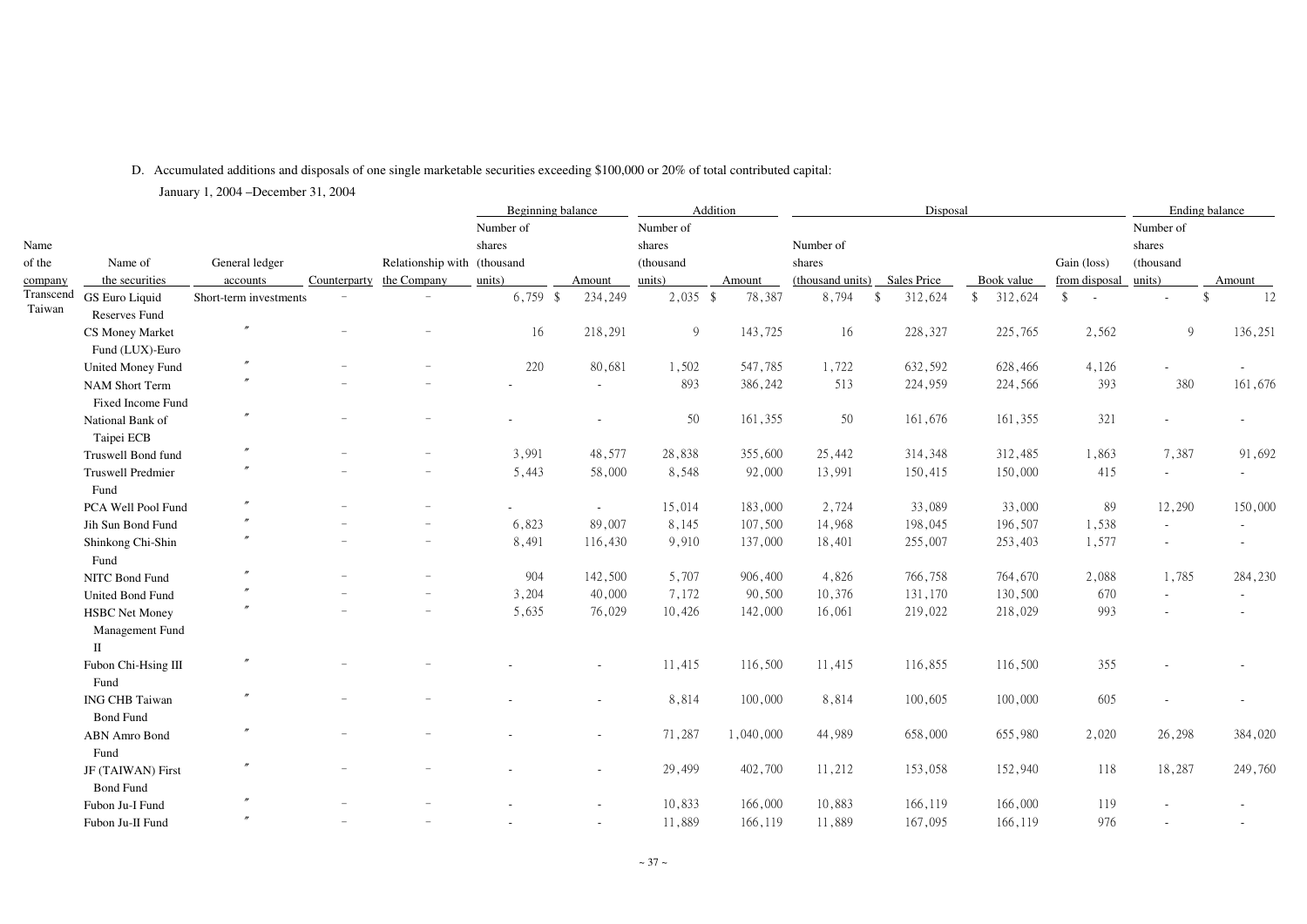- E. Additions of real estate exceeding \$100,000 or 20% of total contributed capital : None.
- F. Disposals of real estates exceeding \$100,000 or 20% of total contributed capital : None.
- G. Purchases and sales with related parties exceeding \$100,000 or 20% of contributed capital: January 1, 2004 – December 31, 2004

|                          |                             | Relationship                                                            |                      | Description of the transactions |                                    |                                    | Description of and reasons for difference in<br>transaction terms compared to non-related<br>party transactions |                                    |         | Accounts or notes receivable (payable) |                                                         |  |  |
|--------------------------|-----------------------------|-------------------------------------------------------------------------|----------------------|---------------------------------|------------------------------------|------------------------------------|-----------------------------------------------------------------------------------------------------------------|------------------------------------|---------|----------------------------------------|---------------------------------------------------------|--|--|
| Name of the<br>Company   | Name of the<br>counterparty |                                                                         | Purchases<br>(sales) | Amount                          | % of total<br>purchases<br>(sales) | Credit terms                       | Unit price                                                                                                      | Credit terms                       | Balance |                                        | % of total accounts or<br>notes receivable<br>(payable) |  |  |
| <b>Transcend Taiwan</b>  | <b>Transcend Japan</b>      | The Company's<br>subsidiary                                             | Sales                | \$1,482,164                     | 10                                 | Based on<br>operating<br>condition | No significant difference<br>from those to third parties                                                        | Based on<br>operating<br>Condition |         | 449,582                                | 26                                                      |  |  |
| $^{\prime\prime}$        | <b>Transcend Europe</b>     | Subsidiary of Memhiro                                                   | $^{\prime\prime}$    | 2,994,891                       | 21                                 |                                    | $^{\prime\prime}$                                                                                               |                                    |         | 614,282                                | 36                                                      |  |  |
|                          | <b>Transcend USA</b>        |                                                                         | $^{\prime\prime}$    | 1,508,846                       | 10                                 | $^{\prime\prime}$                  |                                                                                                                 |                                    |         | 56,871                                 | 3                                                       |  |  |
|                          | <b>Transcend Germany</b>    |                                                                         | $^{\prime\prime}$    | 1,392,953                       | 10                                 | $^{\prime\prime}$                  |                                                                                                                 |                                    |         | 206,400                                | 12                                                      |  |  |
|                          | Transcend H.K.              | Substantial related party                                               | $^{\prime\prime}$    | 306,476                         | $\overline{2}$                     | $^{\prime\prime}$                  | $^{\prime\prime}$                                                                                               |                                    |         | 14,128                                 |                                                         |  |  |
|                          | C-Tech Corporation          | C-Tech Corporation's<br>chairman is the<br>Company's general<br>manager | $^{\prime\prime}$    | 397,063                         | 3                                  | Monthly, O/A<br>15 days            |                                                                                                                 | $^{\prime\prime}$                  |         | 64,451                                 | $\overline{4}$                                          |  |  |
| <b>Transcend Japan</b>   | <b>Transcend Taiwan</b>     | Parent Company                                                          | Purchases            | (1, 482, 164)                   | 100                                | Based on<br>operating<br>condition |                                                                                                                 |                                    |         | 449,582)                               | 99                                                      |  |  |
| <b>Transcend Europe</b>  |                             |                                                                         | $^{\prime\prime}$    | (2,994,891)                     | 100                                | $^{\prime\prime}$                  | $^{\prime\prime}$                                                                                               | $^{\prime\prime}$                  |         | 614,282)                               | 99                                                      |  |  |
| <b>Transcend USA</b>     | n                           |                                                                         | $^{\prime\prime}$    | (1, 508, 846)                   | 97                                 | $^{\prime\prime}$                  | $^{\prime\prime}$                                                                                               | $^{\prime\prime}$                  |         | 56,871)                                | 100                                                     |  |  |
| <b>Transcend Germany</b> |                             |                                                                         | $^{\prime\prime}$    | (1, 392, 953)                   | 100                                | $\prime\prime$                     | $\prime\prime$                                                                                                  | $^{\prime\prime}$                  |         | $206,400$ )                            | 99                                                      |  |  |
| Transcend H.K.           |                             | Substantial related party                                               | $^{\prime\prime}$    | 306,476)                        | 100                                | $^{\prime\prime}$                  | $^{\prime\prime}$                                                                                               | $^{\prime\prime}$                  |         | $14,128$ )                             | 100                                                     |  |  |
| C-Tech Corporation       | $^{\prime\prime}$           | C-Tech Corporation's<br>chairman is the<br>Company's general<br>manager | $^{\prime\prime}$    | 397,063)                        | 100                                | Monthly, O/A<br>15 days            | $^{\prime\prime}$                                                                                               | $^{\prime\prime}$                  |         | 64,451)                                | 100                                                     |  |  |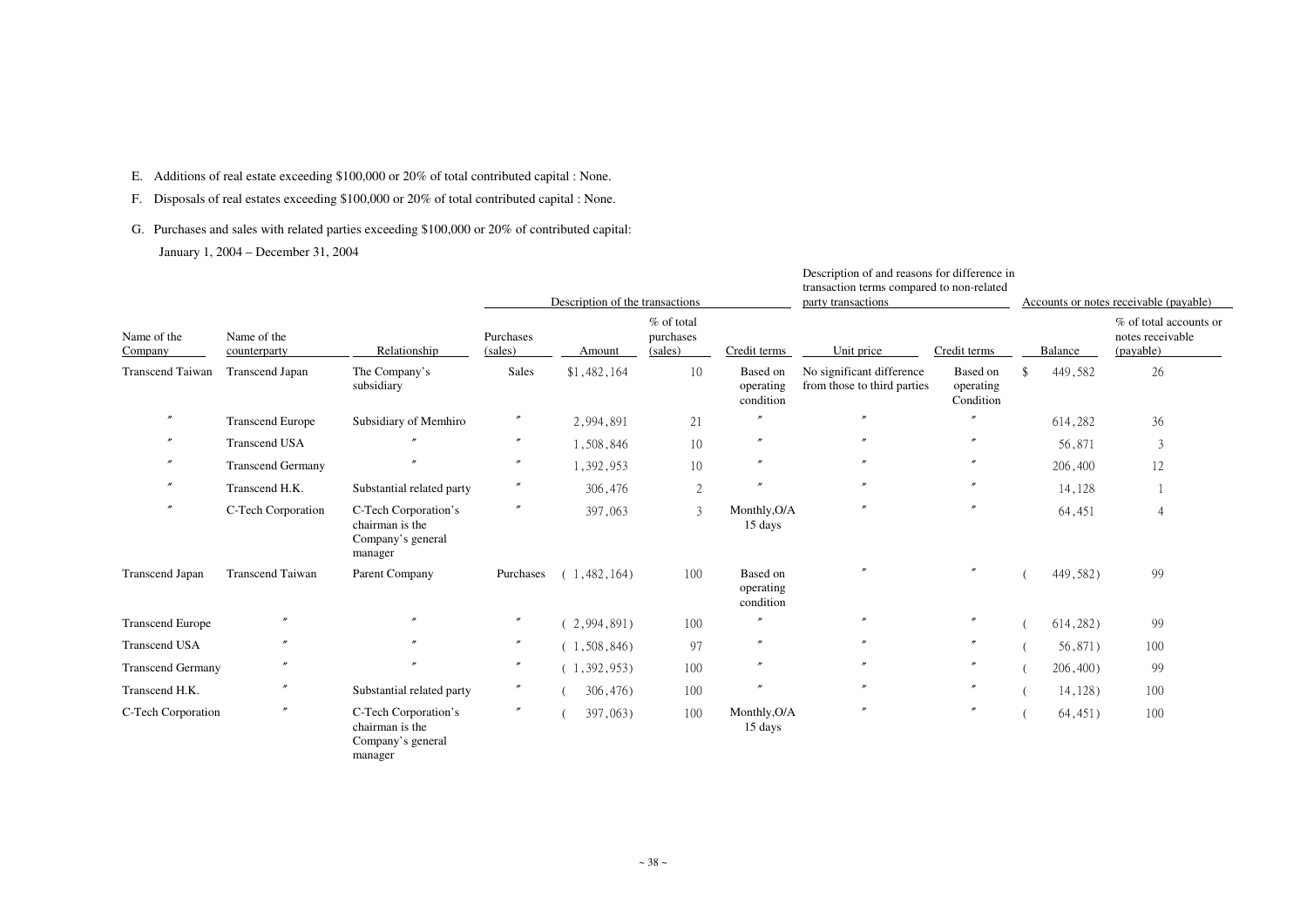H. Receivables from related parties exceeding \$100,000 or 20% of contributed capital:

|             |                          |                           | Balance of |                  |               | Overdue receivables |                            |             |          |                          |
|-------------|--------------------------|---------------------------|------------|------------------|---------------|---------------------|----------------------------|-------------|----------|--------------------------|
| Name of the |                          |                           |            | receivables from |               |                     | Action adopted for overdue | Subsequent  |          | Bad debts allowance      |
| company     | Name of the counterparty | Relationship              |            | related parties  | Turnover rate | Amount              | accounts                   | collections | provided |                          |
| Transcend   | Transcend Japan          | Subsidiary of the Company |            | 449,582          | 3.92          |                     |                            | 378,478     |          |                          |
| Taiwan      | <b>Transcend Europe</b>  | Subsidiary of Memhiro     |            | 614,282          | 5.65          |                     |                            | 604,582     |          | $\overline{\phantom{0}}$ |
|             | <b>Transcend Germany</b> |                           |            | 206,400          | '.56          |                     |                            | 176,597     |          | $\overline{\phantom{0}}$ |

I. Transactions of financial instruments: Refer to Note 10.

2) Related information of investee companies as of December 31, 2004:

| <b>Investor Company</b> | Name of the investee<br>companies | Address<br>1-8-5, Kuramae, Tokyo,<br>111-0051, Japan                                                  | Major operating<br>activities<br>Wholesaler of<br>computer memory<br>modules and<br>peripheral products | <b>Original Investment Amount</b><br>December 31,<br>2004 |        | December 31,<br>2003 |        | <b>Shares</b>            | <b>Holding Status</b><br>Percentage |  | Book value                |              | Net income<br>(loss) of<br>investee<br>Company | Recognized<br>investment<br>income (loss) | Relationship with<br>the Company            |
|-------------------------|-----------------------------------|-------------------------------------------------------------------------------------------------------|---------------------------------------------------------------------------------------------------------|-----------------------------------------------------------|--------|----------------------|--------|--------------------------|-------------------------------------|--|---------------------------|--------------|------------------------------------------------|-------------------------------------------|---------------------------------------------|
| Transcend Taiwan        | <b>Transcend Japan</b>            |                                                                                                       |                                                                                                         | $\mathbb{S}^-$                                            | 89,103 | \$                   | 89,103 | 6,400                    | 100                                 |  | 103,655                   |              | 2,528,092                                      | $\sqrt[6]{\frac{1}{2}}$<br>461            | Subsidiary of the<br>Company                |
|                         |                                   | Saffire Investment Ltd. Citco Building, Wickhams<br>Cay, P. O. Box 662, Road<br>Town, Tortola, B.V.I. | Investments holding<br>company                                                                          |                                                           | 51,930 |                      | 51,930 | 1,500,000                | 100                                 |  | 54,591                    | $\mathbb{S}$ | 94,579                                         | 3,068                                     | $\prime$                                    |
| Saffire                 | Memhiro Pte Ltd.                  | 10 Hoe Chiang Rd, #17-02<br>Keppel Towers, Singapore<br>089315                                        |                                                                                                         |                                                           | 6,432  |                      | 6,432  | 339,000                  | 100                                 |  | 425,343<br>$\mathcal{S}$  | $\mathbb{S}$ | 95,864                                         |                                           | Subsidiary of<br>Saffire Investment<br>Ltd. |
| Memhiro                 | <b>Transcend USA</b>              | 1645 N Brian St. Orange,<br>CA 92867, U.S.A.                                                          | Wholesaler of<br>computer memory<br>modules and<br>peripheral products                                  |                                                           | 38,592 |                      | 38,592 | 625,000                  | 100                                 |  | \$1,334,438               | $\mathbb{S}$ | 54,230                                         |                                           | Subsidiary of<br>Memhiro Pte Ltd.           |
|                         | <b>Transcend Europe</b>           | Cairostraat 40, 3047 BC,<br>Rotterdam, the Netherlands                                                | $\prime$                                                                                                |                                                           | 1,693  |                      | 1,693  | 100                      | 100                                 |  | $\mathcal{S}$<br>355,304  |              | 29,266                                         |                                           |                                             |
|                         | <b>Transcend Germany</b>          | Fughafenstrasse 54, 22335<br>Hamburg, Germany                                                         | $^{\prime\prime}$                                                                                       |                                                           | 2,288  |                      | 2,288  | $\overline{\phantom{a}}$ | 100                                 |  | 119,372)<br>$\mathcal{S}$ |              | 74,244                                         |                                           | $^{\prime\prime}$                           |

3) Disclosures of relevant information regarding indirect investments mainland China: None.